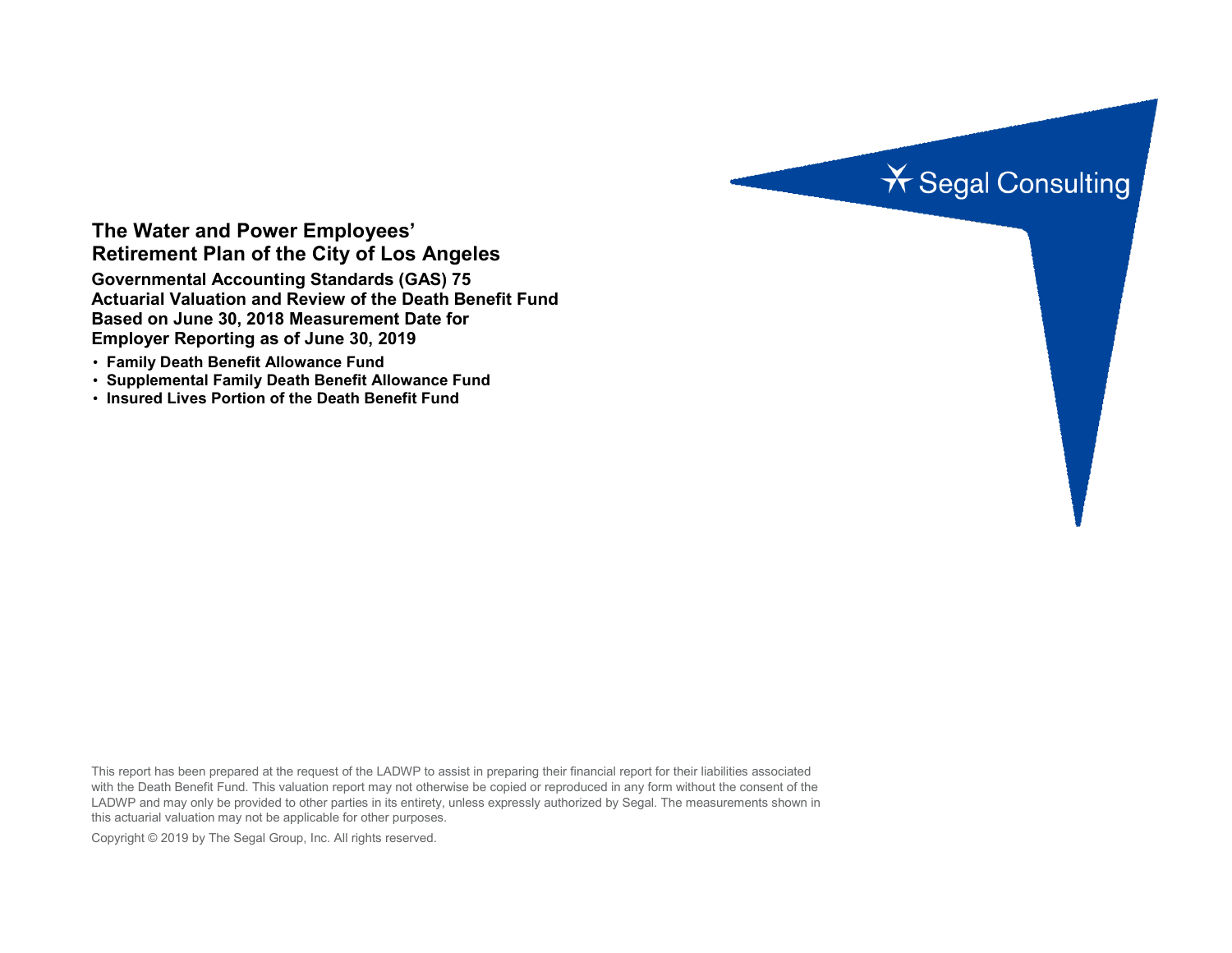

180 Howard Street Suite 1100 San Francisco, CA 94105-6147 T 415.263.8200 www.segalco.com

*August 27, 2019*

*Ms. Ann Santilli Chief Financial Officer Department of Water and Power – City of Los Angeles 111 North Hope Street, Room 450 Los Angeles, CA 90012*

*Dear Board Members:* 

*We are pleased to submit this Governmental Accounting Standards (GAS) 75 Actuarial Valuation and Review of the Death Benefit Fund based on a June 30, 2018 measurement date for employer reporting as of June 30, 2019. It contains various information that will need to be disclosed in order for the two employer categories in the Department of Water and Power to comply with GAS 75.*

*The report was prepared in accordance with generally accepted actuarial principles and practices at the request of the Department of Water and Power (DWP) to assist in preparing their financial report for their liabilities associated with the Death Benefit Fund. The census and financial information on which out calculations are based was provided by the Retirement Office. That assistance is gratefully acknowledged*.

*The measurements shown in this actuarial valuation may not be applicable for other purposes. Future actuarial measurements may differ significantly from the current measurements presented in this report due to such factors as the following: plan experience differing from that anticipated by the economic, or demographic assumptions; changes in economic or demographic assumptions; and changes in plan provisions or applicable law.*

*The actuarial calculations were completed under the supervision of John Monroe, ASA, MAAA, Enrolled Actuary. We are members of the American Academy of Actuaries and we meet the Qualification Standards of the American Academy of Actuaries to render the actuarial opinion herein. To the best of our knowledge, the information supplied in this actuarial valuation is complete and accurate. Further, in our opinion the assumptions used in this valuation and described in Section 3 are reasonably related to the experience of and expectations for the Plan.*

*We look forward to reviewing this report with you and to answering any questions.*

*Sincerely,*

*Segal Consulting, a Member of The Segal Group, Inc.*

*By:*

*Paul Angelo, FSA, MAAA, FCA, EA John Monroe, ASA, MAAA, EA Senior Vice President and Actuary Vice President and Actuary*

*JAC/gxk*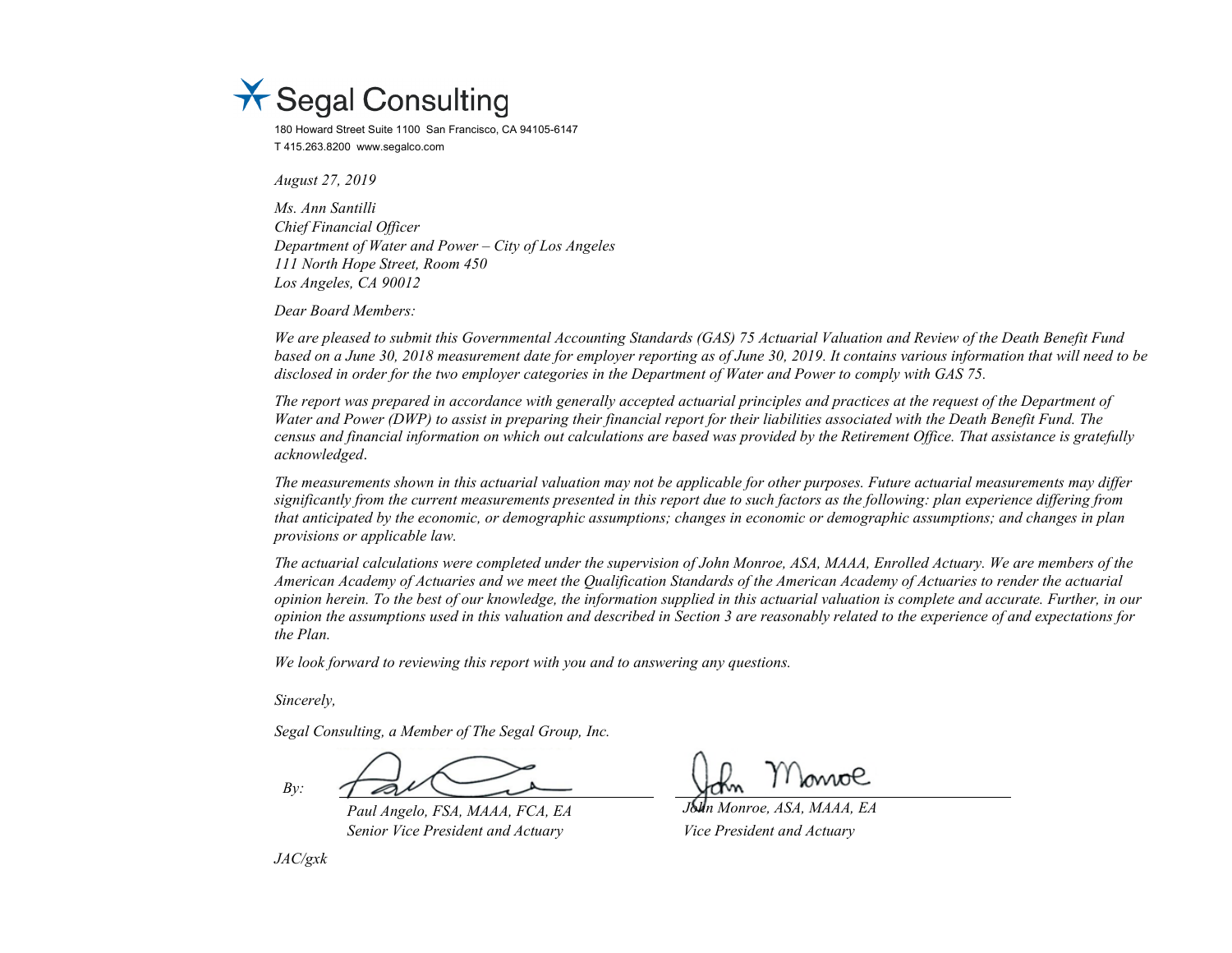| General Observations on<br>GAS 75 Actuarial Valuation i       |
|---------------------------------------------------------------|
| Significant Issues in Valuation                               |
| Summary of Key Valuation                                      |
| <b>Important Information About</b><br>Actuarial Valuations  v |
|                                                               |
|                                                               |

| General Information - "Financial<br>Statements", Note Disclosures and<br>Required Supplementary<br>Information for a Single-<br>Employer OPEB Plan 1 |
|------------------------------------------------------------------------------------------------------------------------------------------------------|
| <b>EXHIBIT 2</b>                                                                                                                                     |
| Net OPEB Liability  3                                                                                                                                |
| <b>EXHIBIT 3</b>                                                                                                                                     |
| Target Asset Allocation 4                                                                                                                            |
| <b>EXHIBIT 4</b>                                                                                                                                     |
| Discount Rate Sensitivity  5                                                                                                                         |
| <b>EXHIBIT 5</b>                                                                                                                                     |
| Schedule of Changes in Net<br>OPEB Liability - Last Two Fiscal                                                                                       |
| <b>EXHIBIT 6</b>                                                                                                                                     |
| Schedule of Employer<br>Contributions - Last Three                                                                                                   |
| <b>EXHIBIT 7</b>                                                                                                                                     |
| Determination of Proportionate                                                                                                                       |

## **SECTION 1 SECTION 2 SECTION 2 (CONTINUED) SECTION 3**

## EXHIBIT 8

|--|--|--|

EXHIBIT 9

Deferred Outflows of Resources and Deferred Inflows of Resources ................................. 15

EXHIBIT 10

Schedule of Proportionate Share of the Net OPEB Liability ........ 19

EXHIBIT 11

Schedule of Reconciliation of Net OPEB Liability......................... 22

EXHIBIT 12

Schedule of Recognition of Changes in Total Net OPEB Liability .................................... 25

EXHIBIT 13

Allocation of Changes in Total Net OPEB Liability .................. 27

## **VALUATION SUMMARY GAS 75 INFORMATION GAS 75 INFORMATION AND METHODS**

| Actuarial Assumptions and |  |
|---------------------------|--|
|                           |  |

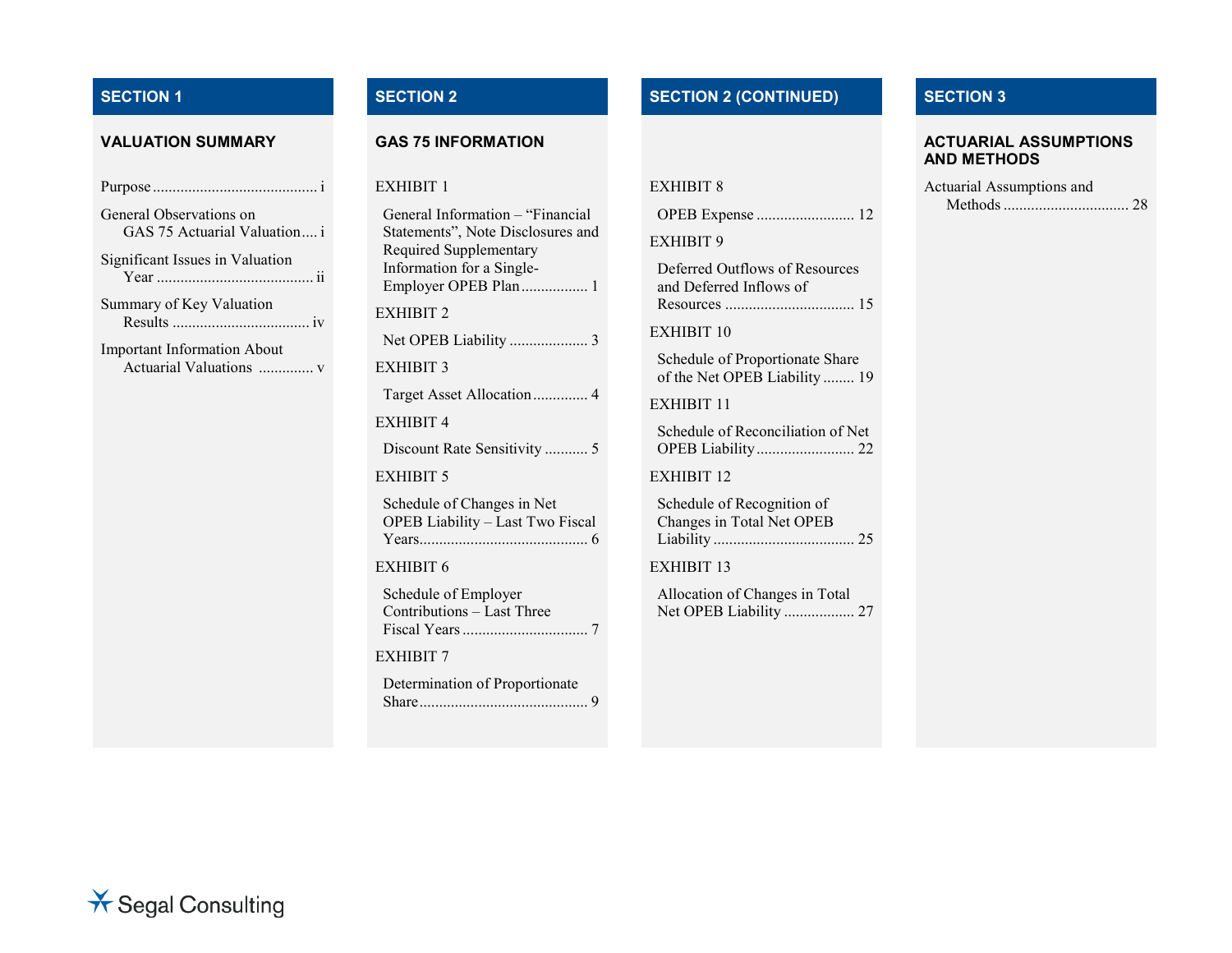## <span id="page-3-0"></span>**Purpose**

This report has been prepared by Segal Consulting to present certain disclosure information required by Governmental Accounting Standard (GAS) 75 for employer reporting as of June 30, 2019. The results used in preparing this GAS 75 report are comparable to those used in preparing the GAS 74 report for the Water and Power Employees' Death Benefit Fund based on a measurement date and a reporting date as of June 30, 2018. This valuation is based on:

- > The benefit provisions of the Death Benefit Fund, as administered by the Board;
- The characteristics of covered active members, inactive vested members, and retired members and beneficiaries as of March 31, 2018, provided by the Retirement Office; $(1)$  $(1)$
- $\triangleright$  The assets of the Fund as of June 30, 2018, provided by the Retirement Office;
- Economic assumptions regarding future salary increases and investment earnings adopted by the Board for the July 1, 2018 valuation; and
- Other actuarial assumptions, regarding employee terminations, retirement, death, etc. adopted by the Board for the July 1, 2018 valuation

## **General Observations on GAS 75 Actuarial Valuation**

The following points should be considered when reviewing this GAS 75 report:

- The Government Accounting Standard Board (GASB) rules only define OPEB liability and expense for financial reporting purposes, and do not apply to contribution amounts for OPEB funding purposes. Employers and plans still develop and adopt funding policies under current practices.
- When measuring the Total OPEB Liability (TOL), GASB specifies the use of the Entry Age actuarial cost method. It also uses the same 3.50% per year expected return on Fund assets as WPERP uses for funding of the Death Benefit Fund.

*<sup>(1)</sup> Consistent with valuation for the Retirement Plan, the service has been increased by three months to account for the difference between the date the active census data was captured (March 31) and the valuation date (June 30).* 



 $\ddot{\phantom{a}}$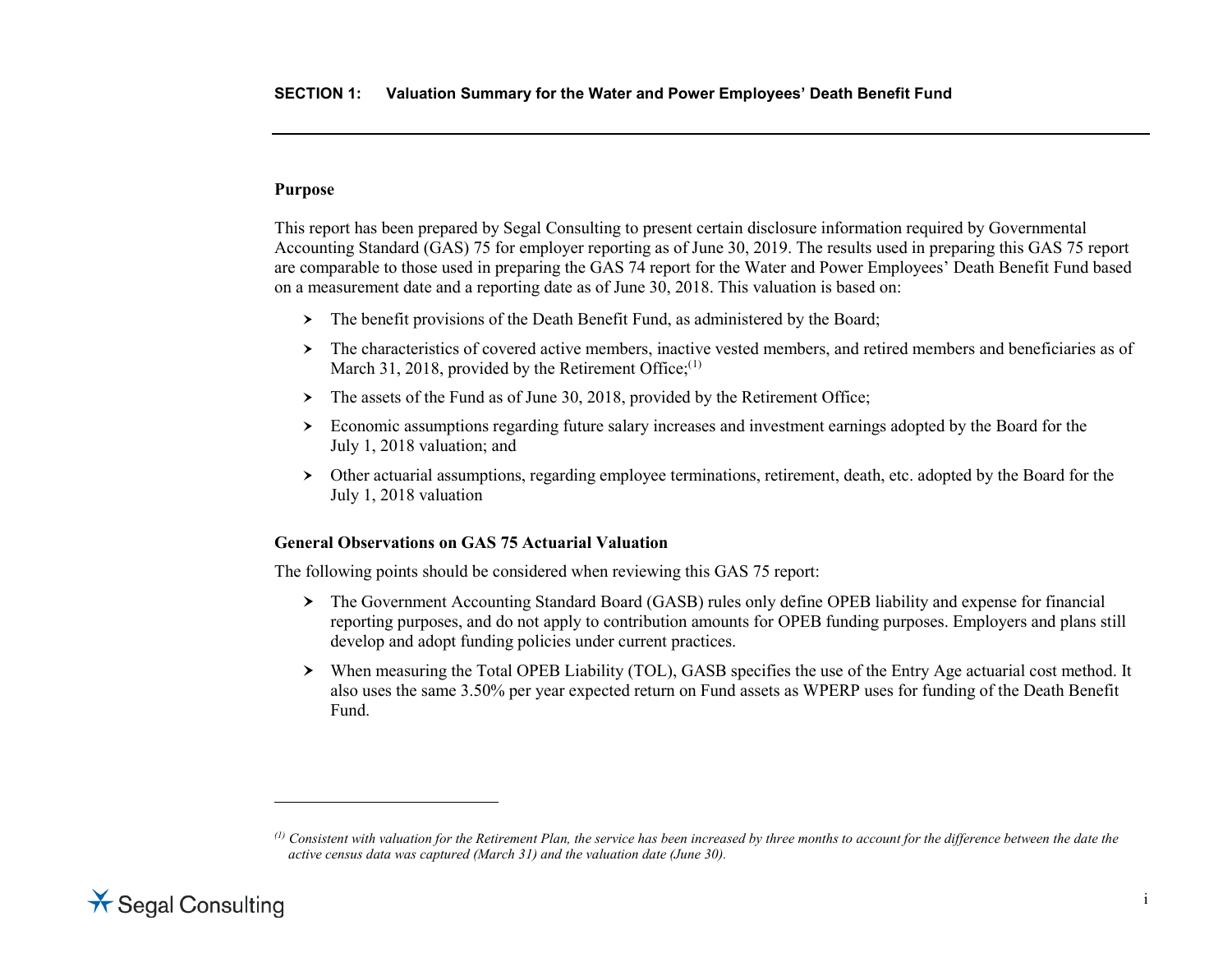- The Net OPEB Liability (NOL) is equal to the difference between the TOL and the Plan's Fiduciary Net Position. The Plan's Fiduciary Net Position is equal to the market value of assets and therefore, the NOL measure is very similar to an Unfunded Actuarial Accrued Liability (UAAL) calculated on a market value basis. The NOL reflects all investment gains and losses as of the measurement date.
- For this report, the reporting dates for the employer are June 30, 2019 and June 30, 2018. The NOL was measured as of June 30, 2018 and June 30, 2017 and determined based upon the results of the actuarial valuations as of July 1, 2018 and July 1, 2017, respectively. The Plan's Fiduciary Net Position (plan assets) and the TOL were valued as of the measurement dates. Consistent with the provisions of GAS 75, the assets and liabilities measured as of June 30, 2018 and June 30, 2017 are not adjusted or rolled forward to the June 30, 2019 and June 30, 2018 reporting dates, respectively.

## **Significant Issues in Valuation Year**

The following key findings were the result of this actuarial valuation:

- $\triangleright$  For the June 30, 2017 and June 30, 2018 measurements, we used the assumptions and methods consistent with those used by the Retirement Plan, with the exception of a 3.50% discount rate assumption and additional assumptions regarding family composition for the Family Death Benefit and Supplemental Family Death Benefit. The 3.50% discount rate is based on the Death Benefit Fund's current target asset allocation that is virtually all fixed income investments. It reflects expected real returns for that asset class as well as the 3.00% inflation assumption.
- The NOL decreased from \$119.2 million as of June 30, 2017 to \$116.7 million as of June 30, 2018 primarily due to an actuarial experience gain during 2017/2018. Changes in these values during the last two fiscal years ending June 30, 2018 and June 30, 2017 can be found in Exhibit 5.
- $\triangleright$  The discount rate used to determine the TOL and NOL as of June 30, 2018 and 2017 was 3.50%. Details on the derivation of the discount rate as of June 30, 2018 can be found in Exhibit 3 of Section 2. Various other information that is required can be disclosed can be found throughout Exhibit 1 through 13 in Section 2. Summaries of the plan provisions and actuarial assumptions can be found in Section 3.
- $\triangleright$  The results of this valuation reflect changes in Retirement Plan provisions that were adopted by the Board. The vesting requirement for Tier 2 members was amended to include a reduction in the minimum vesting requirement for Tier 2 members to 5 years.

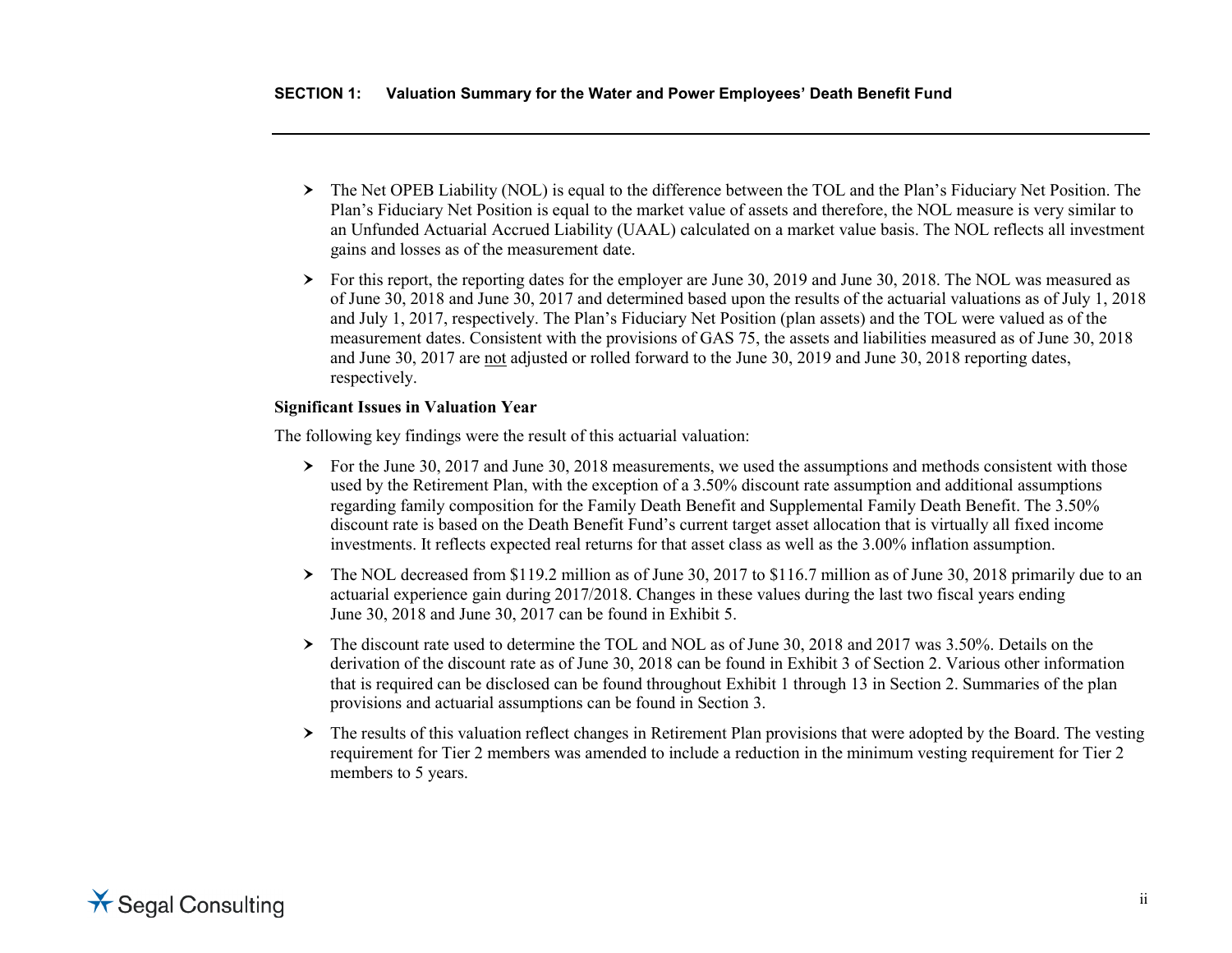- > The NOL has been allocated based on the projected compensation for each employer category for the fiscal year following the measurement date. LADWP provided us with information that indicates each member's percentage under Water versus Power and we used these percentages to determine each member's allocation between these two employer categories. The NOL allocation can be found in Exhibit 7 in Section 2.
- Results shown in this report exclude any employer contributions made after the measurement date of June 30, 2018. The LADWP should consult with their auditors to determine the deferred outflow that should be created for these contributions.

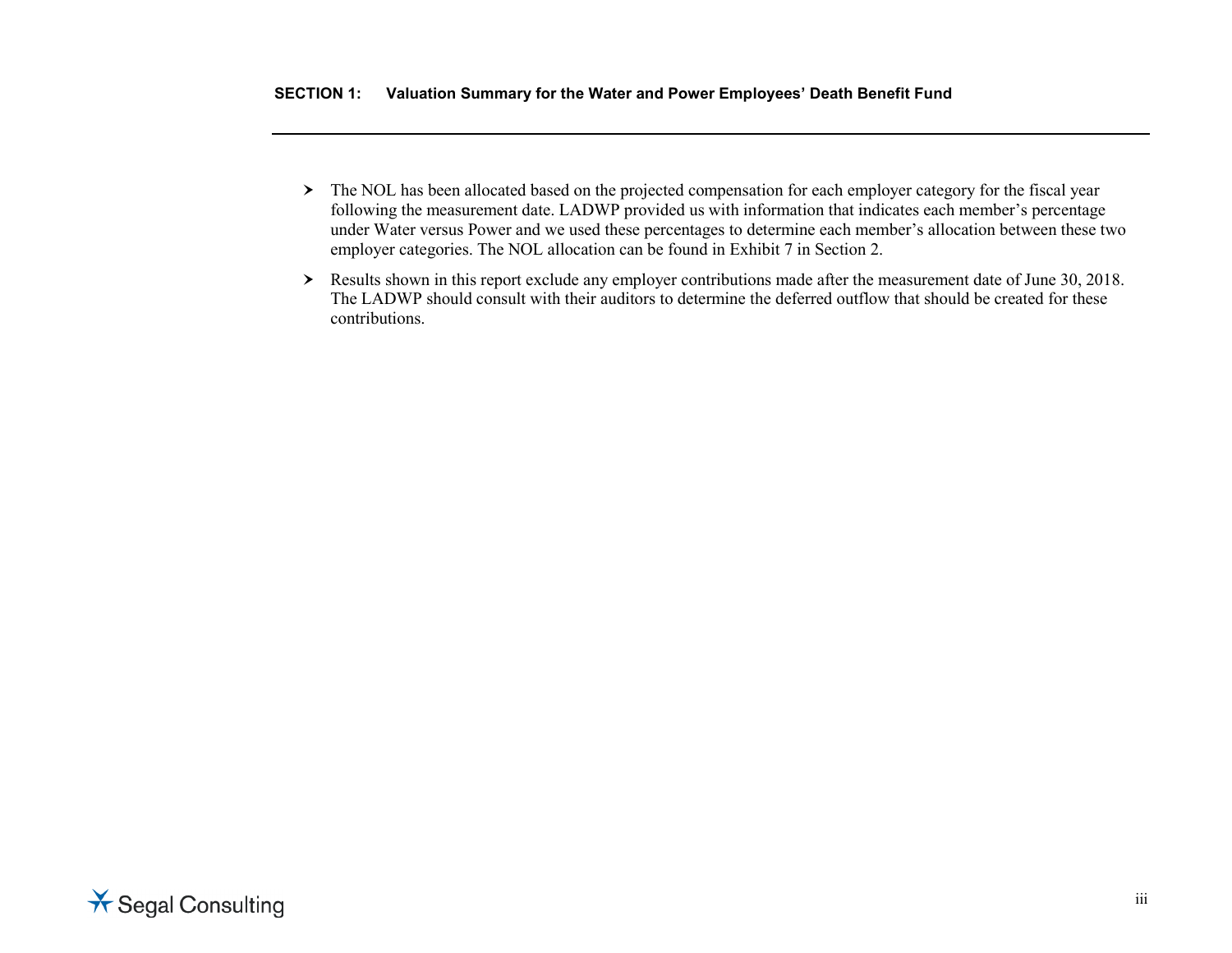| <b>Summary of Key Valuation Results</b>                   |                                                             |                                                             |  |  |
|-----------------------------------------------------------|-------------------------------------------------------------|-------------------------------------------------------------|--|--|
| <b>Reporting Date for Employer under GAS 75</b>           | June 30, 2019 <sup>(1)</sup>                                | June 30, 2018 <sup>(1)</sup>                                |  |  |
| <b>Measurement Date for Employer under GAS 75</b>         | June 30, 2018                                               | June 30, 2017                                               |  |  |
| Disclosure elements for fiscal year ending June 30:       |                                                             |                                                             |  |  |
| Service $Cost(2)$                                         | \$3,875,903                                                 | \$3,656,610                                                 |  |  |
| <b>Total OPEB Liability</b>                               | 143,870,026                                                 | 146,808,572                                                 |  |  |
| Plan's Fiduciary Net Position <sup>(3)</sup>              | 27,210,220                                                  | 27,584,134                                                  |  |  |
| Net OPEB Liability                                        | 116,659,806                                                 | 119,224,438                                                 |  |  |
| <b>OPEB</b> Expense                                       | 8,724,861                                                   | 8,782,037                                                   |  |  |
| Schedule of contributions for fiscal year ending June 30: |                                                             |                                                             |  |  |
| Actuarially determined contributions                      | \$7,137,211                                                 | \$7,137,953                                                 |  |  |
| Actual contributions                                      | 7,137,211                                                   | 7,137,953                                                   |  |  |
| Contribution deficiency (excess)                          | $\boldsymbol{0}$                                            | $\mathbf{0}$                                                |  |  |
| Demographic data for plan year ending June 30:            |                                                             |                                                             |  |  |
| Number of beneficiaries <sup><math>(4)</math></sup>       | 91                                                          | 93                                                          |  |  |
| Number of retired members                                 | 7,199                                                       | 7,113                                                       |  |  |
| Vested terminated members <sup><math>(5)</math></sup>     | 656                                                         | 726                                                         |  |  |
| Number of active members $(6)$                            | 10,114                                                      | 9,806                                                       |  |  |
| Key assumptions as of June 30:                            |                                                             |                                                             |  |  |
| Discount rate                                             | 3.50%                                                       | 3.50%                                                       |  |  |
| Inflation rate                                            | 3.00%                                                       | 3.00%                                                       |  |  |
| Projected salary increases <sup>(7)</sup>                 | 4.50% to 10.00%; varying by<br>service, including inflation | 4.50% to 10.00%; varying by<br>service, including inflation |  |  |

*(1) The reporting dates and measurement dates for the plan are June 30, 2018 and June 30, 2017, respectively.*

*(2) The service cost is always based on the previous year's valuation, meaning the June 30, 2018 and June 30, 2017 values are based on the valuation as of July 1, 2017 and July 1, 2016, respectively.*

*(3) Based on final audited financial statements as of June 30, 2018.*

*(4) Receiving Family Death or Supplemental Family Death benefits.*

*(5) Includes members receiving Permanent Total Disability (PTD) benefits. Excludes terminated members with less than five years of service who are not eligible for death benefits.*

*(6) Includes 1,431 and 1,452 active members who have Supplemental Family Death Benefit coverage for 2018 and 2017, respectively.*

*(7) Includes inflation at 3.00% per year plus real across-the-board salary increases of 0.50% plus merit and promotional increases that vary by service.*

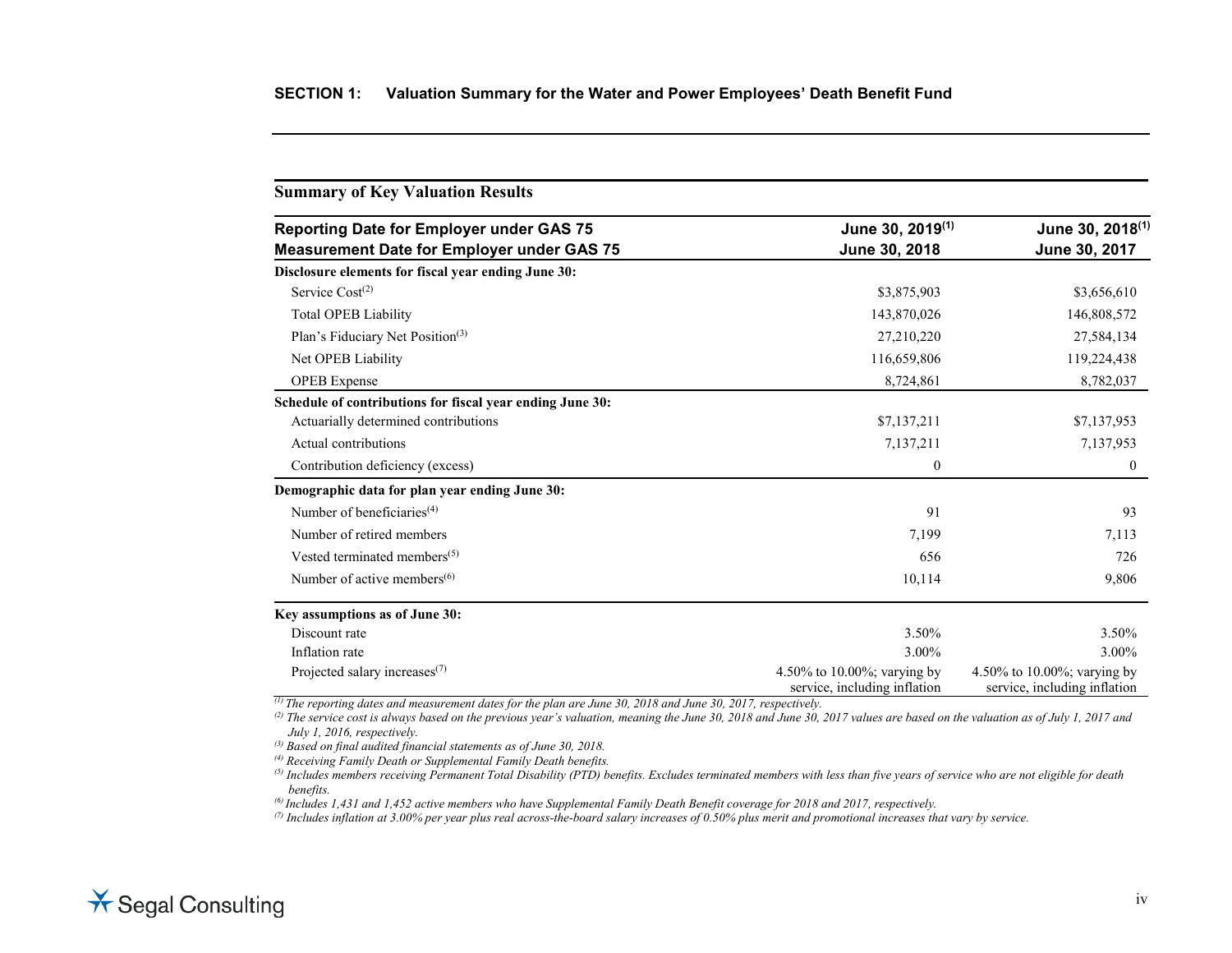## **Important Information about Actuarial Valuations**

An actuarial valuation is a budgeting tool with respect to the financing of future projected obligations of an OPEB plan. It is an estimated forecast – the actual long-term cost of the plan will be determined by the actual benefits and expenses paid and the actual investment experience of the plan.

In order to prepare an actuarial valuation, Segal Consulting ("Segal") relies on a number of input items. These include:

- **Plan of benefits** Plan provisions define the rules that will be used to determine benefit payments, and those rules, or the interpretation of them, may change over time. It is important to keep Segal informed with respect to plan provisions and administrative procedures, and to review the plan description in this report to confirm that Segal has correctly interpreted the plan of benefits.
- **Participant data** An actuarial valuation for a plan is based on data provided to the actuary by the Retirement Office. Segal does not audit such data for completeness or accuracy, other than reviewing it for obvious inconsistencies compared to prior data and other information that appears unreasonable. It is important for Segal to receive the best possible data and to be informed about any known incomplete or inaccurate data.
- **Assets** This valuation is based on the market value of assets as of the measurement date, as provided by the Retirement Office.
- **Actuarial assumptions** In preparing an actuarial valuation, Segal projects the benefits to be paid to existing plan participants for the rest of their lives and the lives of their beneficiaries. This projection requires actuarial assumptions as to the probability of death, disability, withdrawal, and retirement of each participant for each year. In addition, the benefits projected to be paid for each of those events in each future year reflect actuarial assumptions as to salary increases. The projected benefits are then discounted to a present value, based on the assumed rate of return that is expected to be achieved on the plan's assets. There is a reasonable range for each assumption used in the projection and the results may vary materially based on which assumptions are selected. It is important for any user of an actuarial valuation to understand this concept. Actuarial assumptions are periodically reviewed to ensure that future valuations reflect emerging plan experience. While future changes in actuarial assumptions may have a significant impact on the reported results, that does not mean that the previous assumptions were unreasonable.

The user of Segal's actuarial valuation (or other actuarial calculations) should keep the following in mind:

- $\triangleright$  The valuation is prepared at the request of LADWP to assist in preparing items related to the Death Benefit Fund in their financial report. Segal is not responsible for the use or misuse of its report, particularly by any other party.
- $\triangleright$  An actuarial valuation is a measurement of the plan's assets and liabilities at a specific date. Accordingly, except where otherwise noted, Segal did not perform an analysis of the potential range of future financial measures. The actual long-term

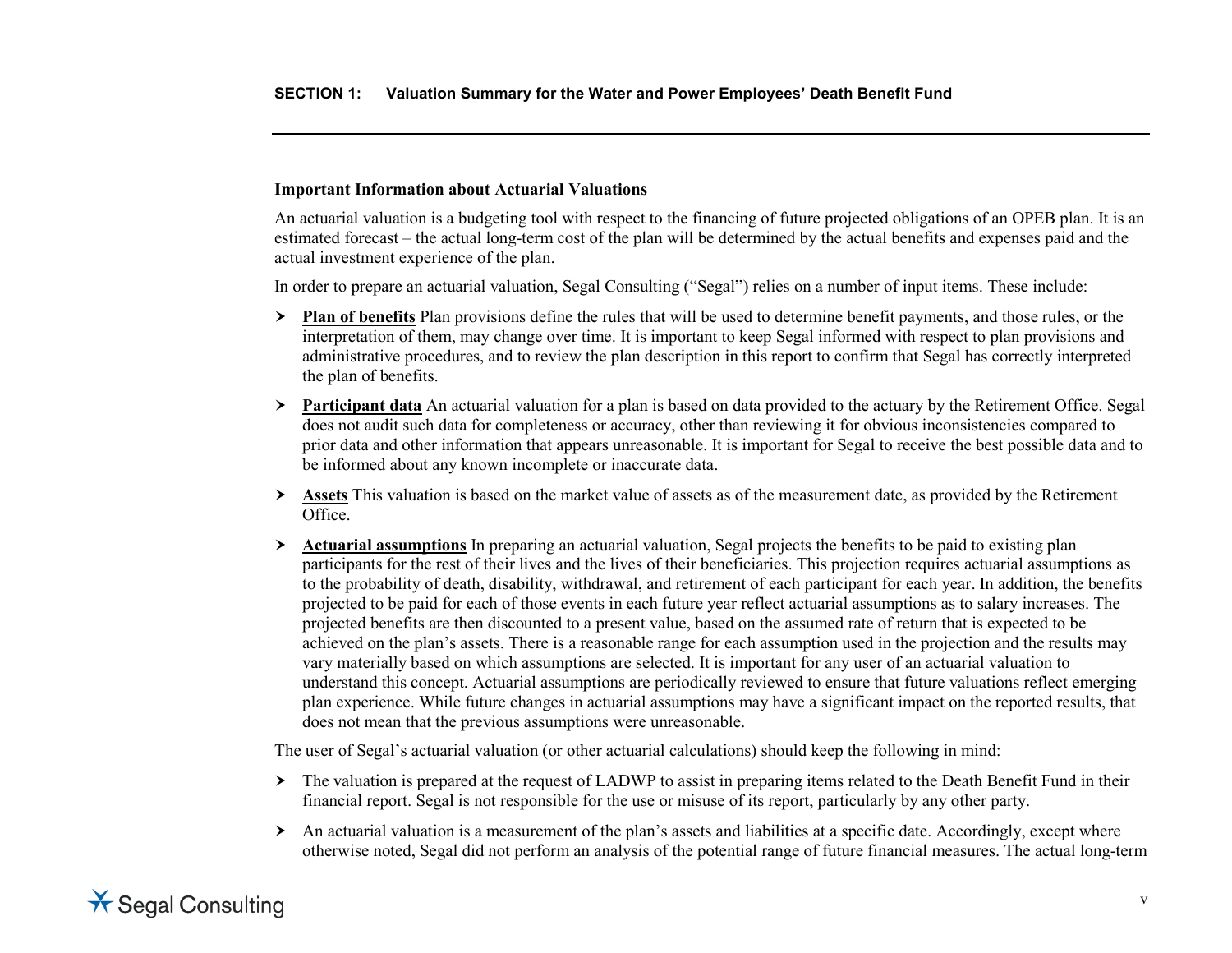cost of the plan will be determined by the actual benefits and expenses paid and the actual investment experience of the plan.

- If LADWP is aware of any event or trend that was not considered in this valuation that may materially change the results of the valuation, Segal should be advised, so that we can evaluate it.
- Segal does not provide investment, legal, accounting, or tax advice. Segal's valuation is based on our understanding of applicable guidance in these areas and of the plan's provisions, but they may be subject to alternative interpretations. LADWP should look to their other advisors for expertise in these areas.

As Segal Consulting has no discretionary authority with respect to the management or assets of WPERP, it is not a fiduciary in its capacity as actuaries and consultants with respect to WPERP.

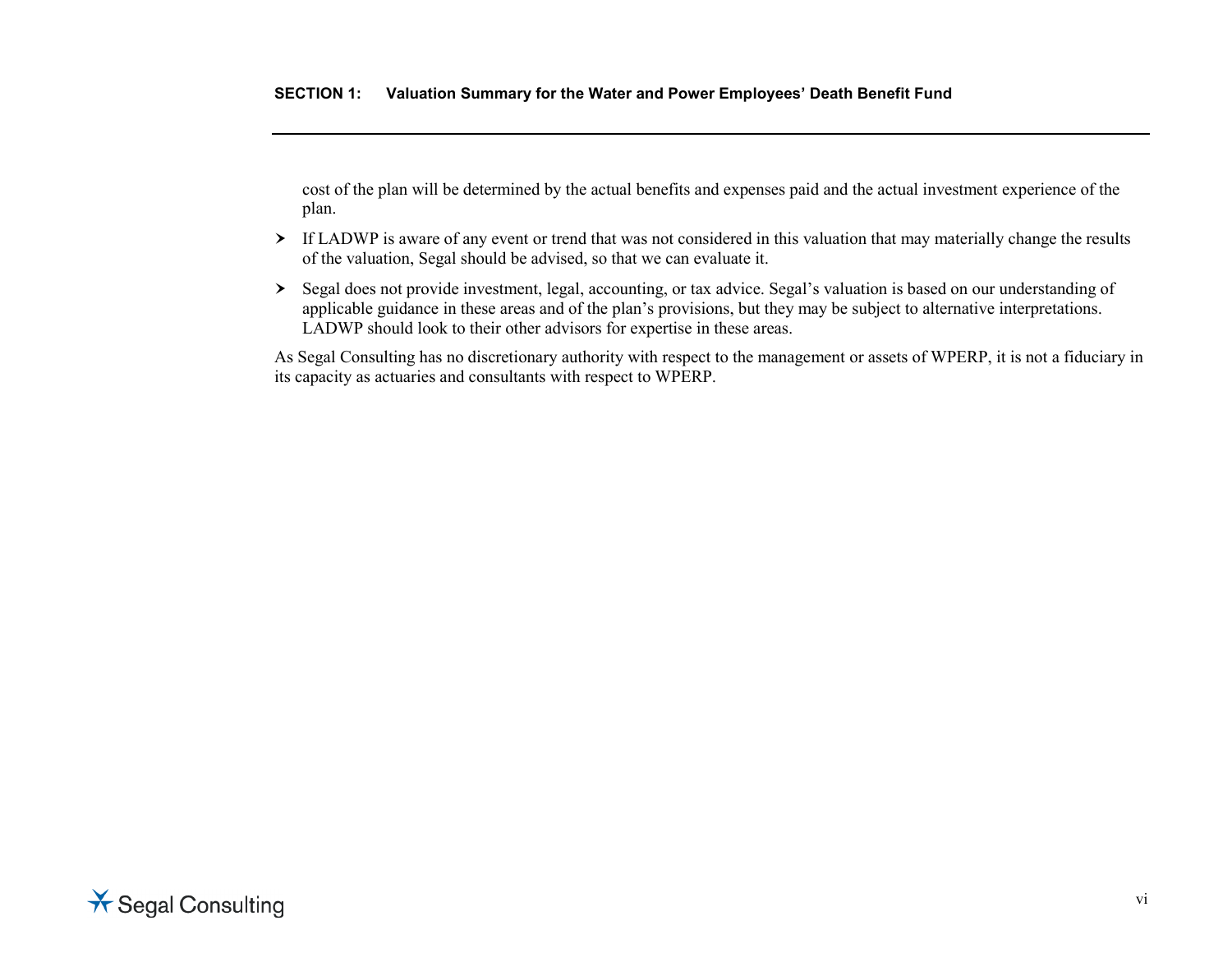**General Information – "Financial Statements", Note Disclosures and Required Supplementary Information for a Single-Employer OPEB Plan**

## **Plan Description**

*Plan administration.* The Water and Power Employees' Retirement Plan of the City of Los Angeles (WPERP) was established by the Los Angeles Department of Water and Power in 1938. WPERP is a single employer public employee retirement system whose main function is to provide retirement benefits to employees of the Los Angeles Department of Water and Power.

Under the provisions of the City Charter, the Board of Administration (the "Board") has the responsibility and authority to administer the Plan and to invest its assets. The Board members serve as trustees and must act in the exclusive interest of the Plan's members and beneficiaries. The Board has seven members: one member of the Board of Water and Power Commissioners, the General Manager, the Chief Accounting Employee, three employee members who are elected for three-year terms by active members of the Plan, and one retiree who is appointed by the Board of Water and Power Commissioners for a three-year term.

*Plan membership.* At June 30, 2018, the members of the Death Benefit Fund consisted of the following:

| Beneficiaries currently receiving benefits from Death Benefit Fund             | 91                                                                                                                                                                                                                                                                                                                            |
|--------------------------------------------------------------------------------|-------------------------------------------------------------------------------------------------------------------------------------------------------------------------------------------------------------------------------------------------------------------------------------------------------------------------------|
| Retired members currently receiving benefits from Retirement Plan              | 7.199                                                                                                                                                                                                                                                                                                                         |
| Vested terminated members entitled to, but not yet receiving benefits $\alpha$ | 656                                                                                                                                                                                                                                                                                                                           |
| Active members                                                                 | 10,114                                                                                                                                                                                                                                                                                                                        |
| Total                                                                          | 18,060                                                                                                                                                                                                                                                                                                                        |
| $(1)$ $\tau$ $1$ $1$<br>$\cdots$ n $\pi$ . In The Amplitude $\cdots$ if $\pi$  | $\cdot$ , $\cdot$ , $\cdot$ , $\cdot$ , $\cdot$ , $\cdot$ , $\cdot$ , $\cdot$ , $\cdot$ , $\cdot$ , $\cdot$ , $\cdot$ , $\cdot$ , $\cdot$ , $\cdot$ , $\cdot$ , $\cdot$ , $\cdot$ , $\cdot$ , $\cdot$ , $\cdot$ , $\cdot$ , $\cdot$ , $\cdot$ , $\cdot$ , $\cdot$ , $\cdot$ , $\cdot$ , $\cdot$ , $\cdot$ , $\cdot$ , $\cdot$ |

*(1) Includes members receiving Permanent Total Disability (PTD) benefits. Excludes terminated members with less than five years of service who are not eligible for death benefits.*

*Benefits provided.* The WPERP Death Benefit Fund pays death benefits to the beneficiaries of eligible employees. Generally, to be eligible for the Family Death Benefit allowance, an employee must be a full member of WPERP and contributing to WPERP at the time of death. If death occurs after retirement, the retired member must be receiving a monthly retirement allowance from WPERP, and had a least five years of Department Service at retirement. The Family Death Benefit program pays a monthly allowance of \$416 to the surviving spouse of a member with minor (or disabled) children plus \$416 for each minor (or disabled) child up to a maximum monthly allowance of \$1,170. In addition, the spouse's portion will not be paid if the spouse is receiving a Survivor's Optional Death Benefit Allowance or an Eligible Spouse Allowance from the Retirement Plan.

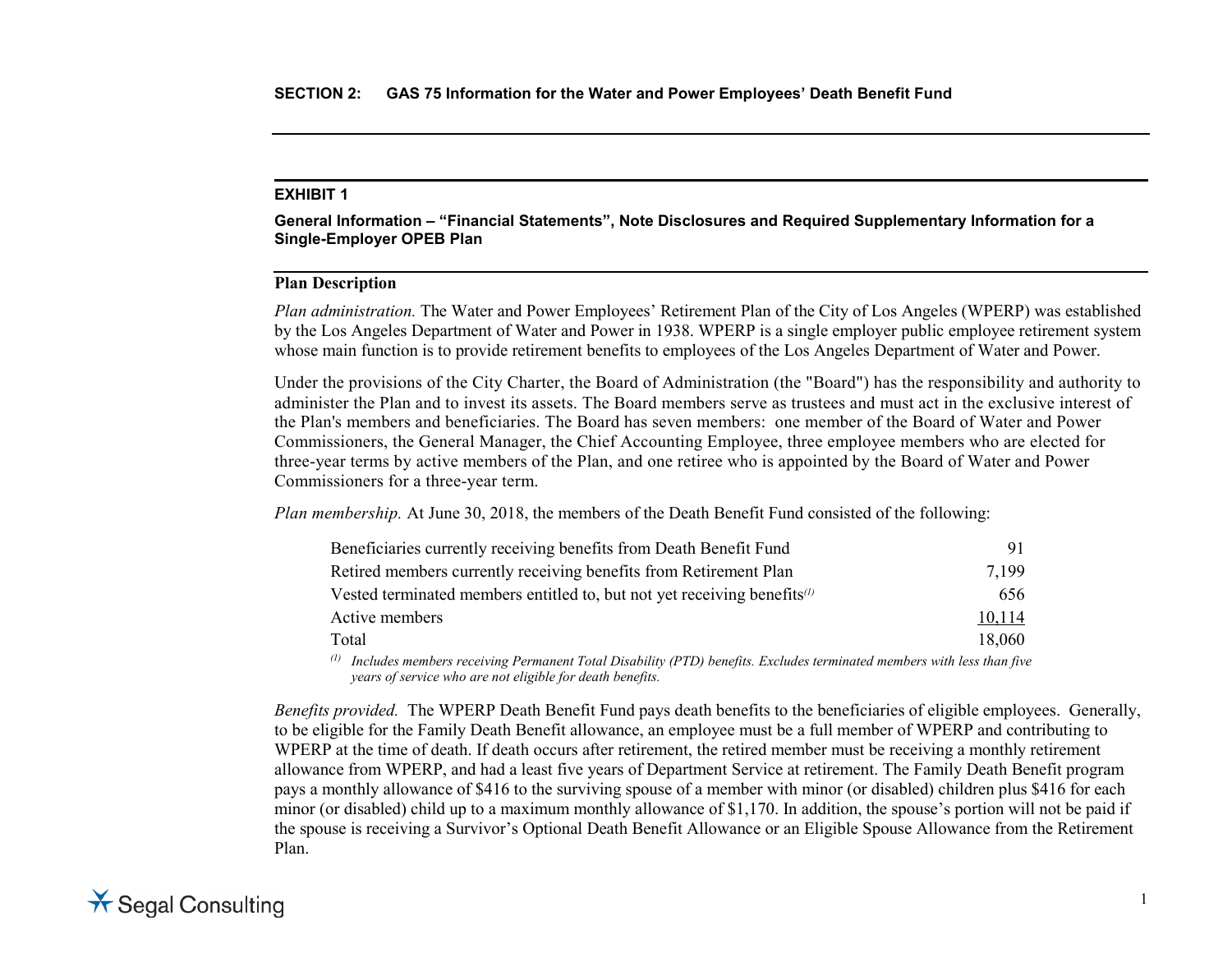The Supplemental Family Death program is similar, but is optional and subject to making additional member contributions. The Supplemental Family Death Benefit program pays a monthly allowance of \$520 for each surviving spouse or child, in addition to the amounts payable from the Family Death Benefit program, subject to a maximum of \$1,066 for the additional benefits.

The Insured Lives Death Benefit Fund for Contributing Members provides death benefits to employees that die while employed by the Department. Generally, to be eligible, an employee must be a full member of WPERP and contributing to WPERP at time of death. The benefit paid from the Death Benefit Fund is a single sum that is equal to the lesser of 14 times the member's monthly compensation with no maximum.

The Insured Lives Death Benefit Fund for Noncontributing Members provides death benefits to employees that were employed by the Department for at least five years and death occurred after retirement. The death benefit is paid in a single sum that is equal to the lesser of 14 times the member's Full Retirement Allowance or \$20,000.

The LADWP contributes to the Death Benefit Fund based upon actuarially determined contribution rates adopted by the Board of Administration. Employer contribution rates are adopted annually based upon recommendations received from WPERP's actuary after the completion of the review of the death benefit fund. The employer and member contribution rates as of June 30, 2018 are as follows:

|                                   |                                                      | Members         |                |
|-----------------------------------|------------------------------------------------------|-----------------|----------------|
|                                   | Department                                           | Active          | Retired        |
| <b>Family Death Benefit</b>       | \$1.76 monthly per active member                     | N/A             | N/A            |
| Supplemental Family Death Benefit | N/A                                                  | \$2.25 biweekly | \$4.90 monthly |
| <b>Insured Lives:</b>             |                                                      |                 |                |
| Contributing                      | \$0.21 per \$100<br>of payroll                       | \$1.00 biweekly | N/A            |
| Noncontributing                   | \$1.01 per \$100<br>of monthly<br>retirement benefit | N/A             | N/A            |

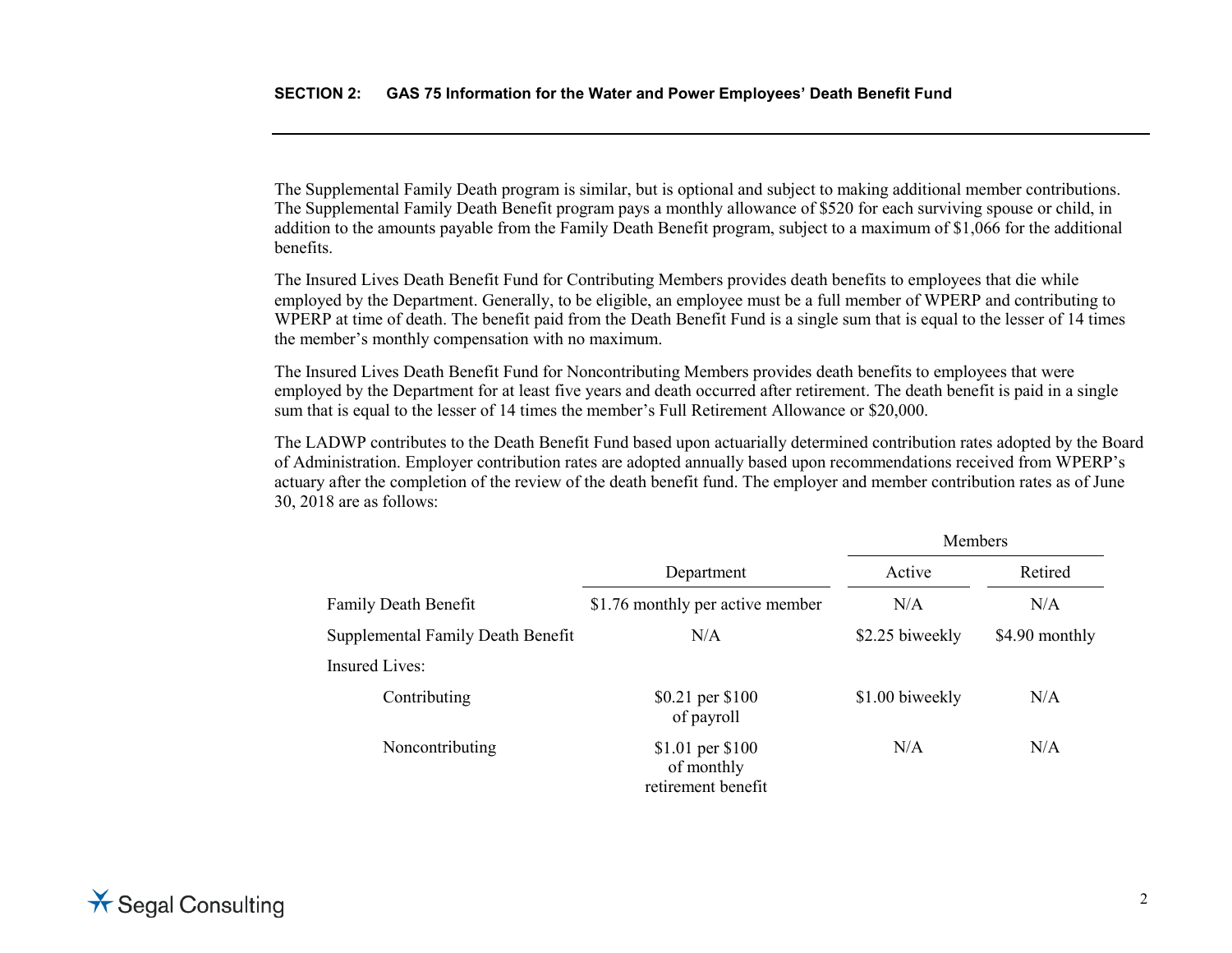## **Net OPEB Liability**

| <b>Reporting Date for Employer under GAS 75</b>                           | June 30, 2019 | June 30, 2018 |
|---------------------------------------------------------------------------|---------------|---------------|
| <b>Measurement Date for Employer under GAS 75</b>                         | June 30, 2018 | June 30, 2017 |
| The components of the Net OPEB Liability are as follows:                  |               |               |
| <b>Total OPEB Liability</b>                                               | \$143,870,026 | \$146,808,572 |
| Plan's Fiduciary Net Position                                             | $-27,210,220$ | $-27,584,134$ |
| Net OPEB Liability                                                        | \$116,659,806 | \$119,224,438 |
| Plan's Fiduciary Net Position as a Percentage of the Total OPEB Liability | 18.91%        | 18.79%        |

The Net OPEB Liability (NOL) was measured as of June 30, 2018 and 2017 and determined based on the Plan's Fiduciary Net Position (plan assets) and Total OPEB Liability (TOL) from the actuarial valuations as of July 1, 2018 and 2017, respectively.

*Plan provisions*. The plan provisions used in the measurement of the NOL are the same as those described previously and also shown later in Section 3 of this report.

*Actuarial assumptions.* The TOL as of June 30, 2018 and 2017 were determined by actuarial valuations as of July 1, 2018 and 2017, respectively. The actuarial assumptions used in the June 30, 2018 and June 30, 2017 measurements were based on the results of an experience study for the period from July 1, 2012 through June 30, 2015. They are the same as the assumptions used in the July 1, 2018 actuarial valuation for the Retirement Plan, with the exception of a 3.50% investment return assumption and additional assumptions regarding family composition for the Family Death Benefit and Supplemental Family Death Benefit. The assumptions are outlined in Section 3 of this report. In particular, the following assumptions were applied to all periods included in the measurements:

| Price Inflation           | $3.00\%$                                                 |
|---------------------------|----------------------------------------------------------|
| Salary increases          | 4.50% to 10.00%, varying by service, including inflation |
| Investment rate of return | 3.50%, net of investment expense, including inflation    |
| Other assumptions         | Same as those described in Section 3.                    |

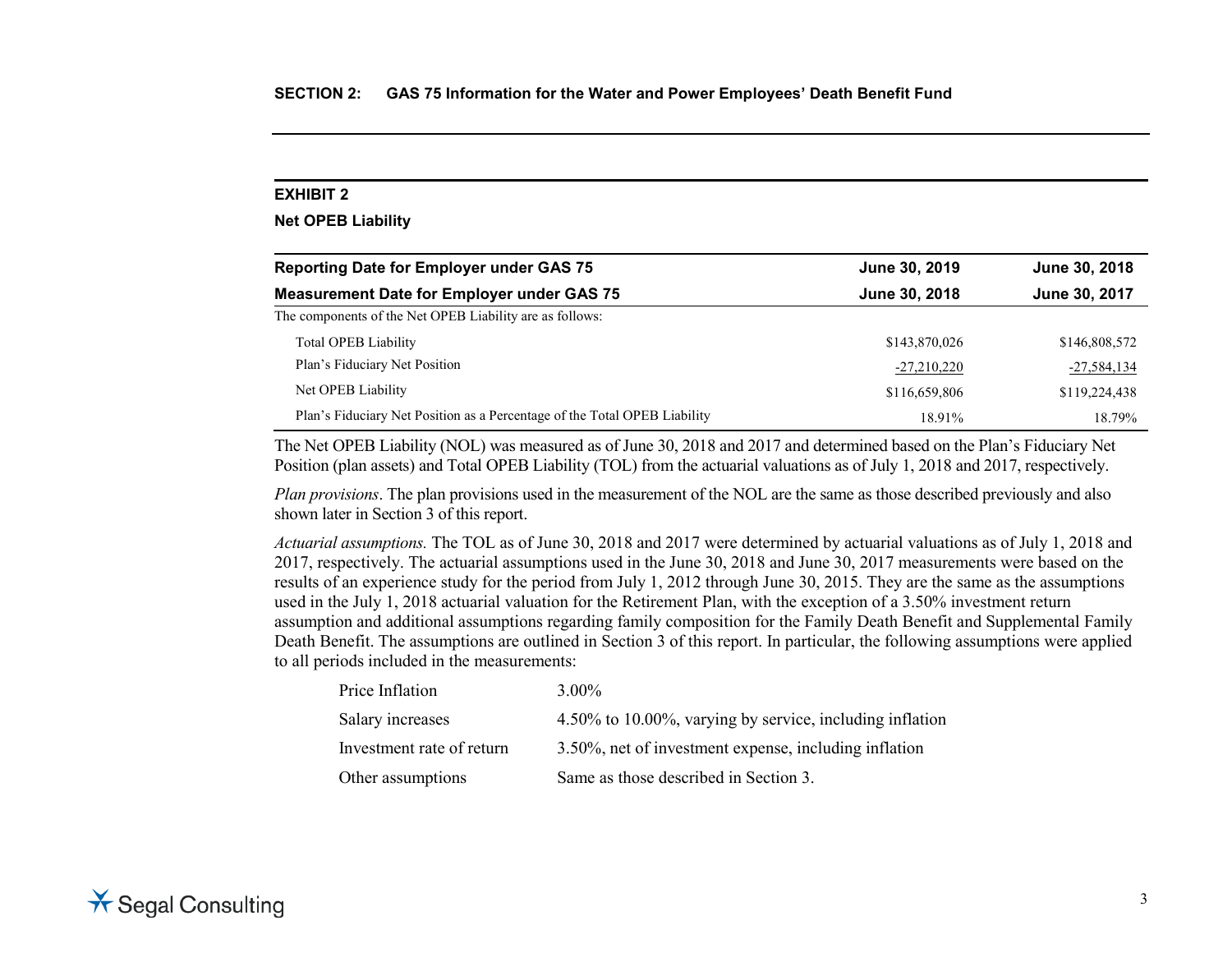## **Target Asset Allocation**

The long-term expected rate of return on OPEB plan investments was determined in 2016 using a building-block method in which expected future real rates of return (expected returns, net of inflation) are developed for each major asset class. These returns are combined to produce the long-term expected rate of return by weighting the expected future real rates of return by the target asset allocation percentage, adding expected inflation and subtracting expected investment expenses and a risk margin. The target allocation and projected arithmetic real rates of return for each major asset class, after deducting inflation, but before deducting investment expenses, used in the derivation of the long-term expected investment rate of return assumption as of June 30, 2018 and 2017 are summarized in the following table. This information will change every three years based on the actuarial experience study.

| <b>Asset Class</b>        | <b>Target Allocation</b> | Long-Term<br><b>Expected Arithmetic</b><br><b>Real Rate of Return</b> |
|---------------------------|--------------------------|-----------------------------------------------------------------------|
| Fixed Income              | 96%                      | $0.82\%$                                                              |
| Cash and Cash Equivalents | 4%                       | $-0.46%$                                                              |
| Total                     | 100%                     |                                                                       |

*Discount rate.* The discount rate used to measure the Total OPEB Liability (TOL) was 3.50% as of June 30, 2018 and 2017. A "crossover test" was not explicitly performed, since the municipal bond rate as of June 30, 2018 and 2017 was 3.87% and 3.58%, respectively. Those municipal bond rates were actually higher than the 3.50% long-term expected rate of return on OPEB plan investments. Therefore, the long-term expected rate of return on OPEB plan investments was applied to all periods of projected benefit payments to determine the TOL as of June 30, 2018 and June 30, 2017.

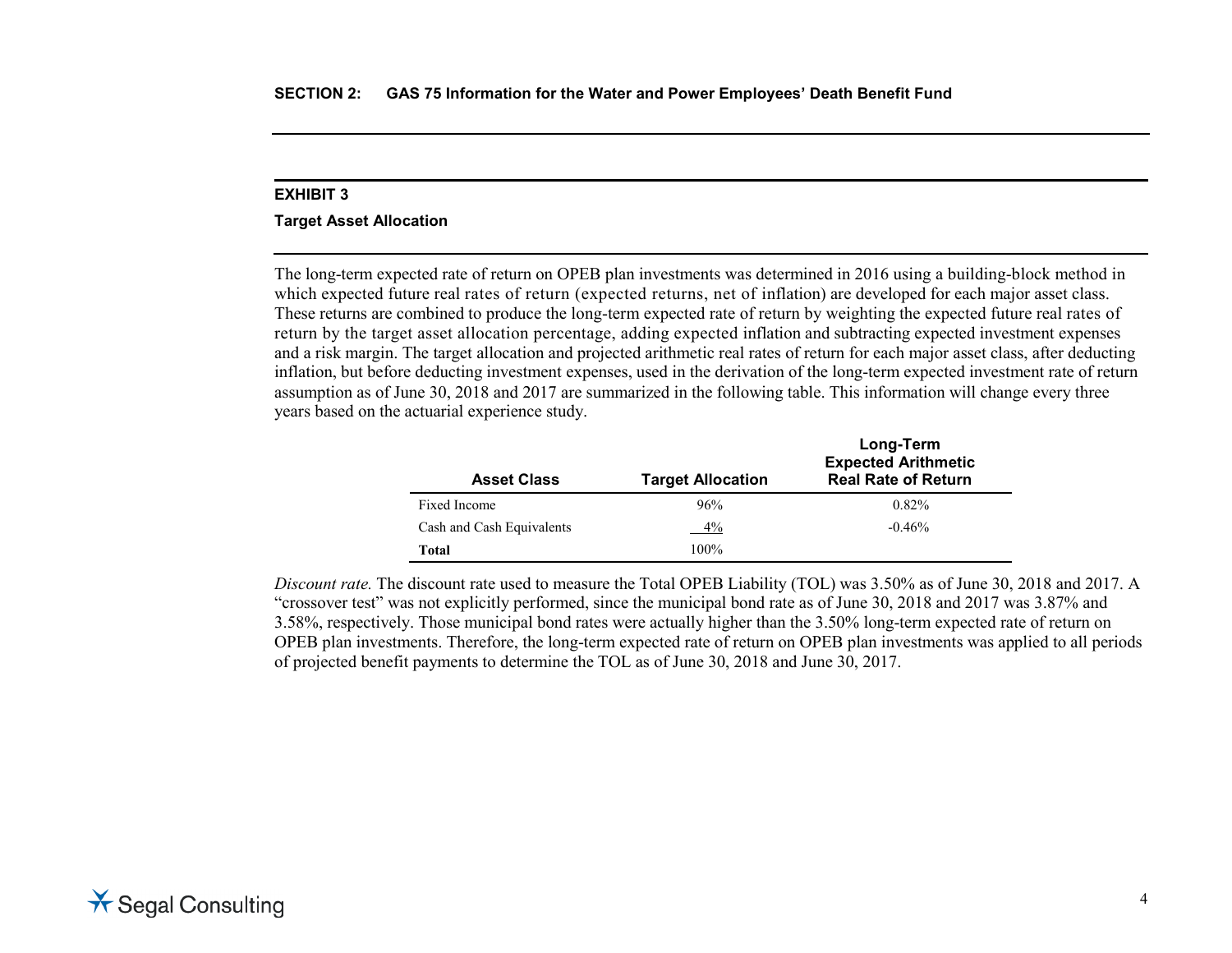## **Discount Rate Sensitivity**

*Sensitivity of the Net OPEB Liability to changes in the discount rate.* The following presents the Net OPEB Liability (NOL) of the Plan as of June 30, 2018, calculated using the discount rate of 3.50%, as well as what the Plan's NOL would be if it were calculated using a discount rate that is 1-percentage-point lower (2.50%) or 1-percentage-point higher (4.50%) than the current rate:

| <b>Net OPEB Liability</b>         | 1% Decrease<br>$(2.50\%)$ | <b>Current Discount</b><br>Rate (3.50%) | 1% Increase<br>$(4.50\%)$ |
|-----------------------------------|---------------------------|-----------------------------------------|---------------------------|
| Water                             | \$44,452,026              | \$37,472,190                            | \$31,921,342              |
| Power                             | 93,937,664                | 79, 187, 616                            | 67,457,358                |
| Total for all Employer Categories | \$138,389,690             | \$116,659,806                           | \$99,378,700              |

Since there is no trend rate assumption used in valuing these benefits, the NOL is unaffected by any changes in trend rates.

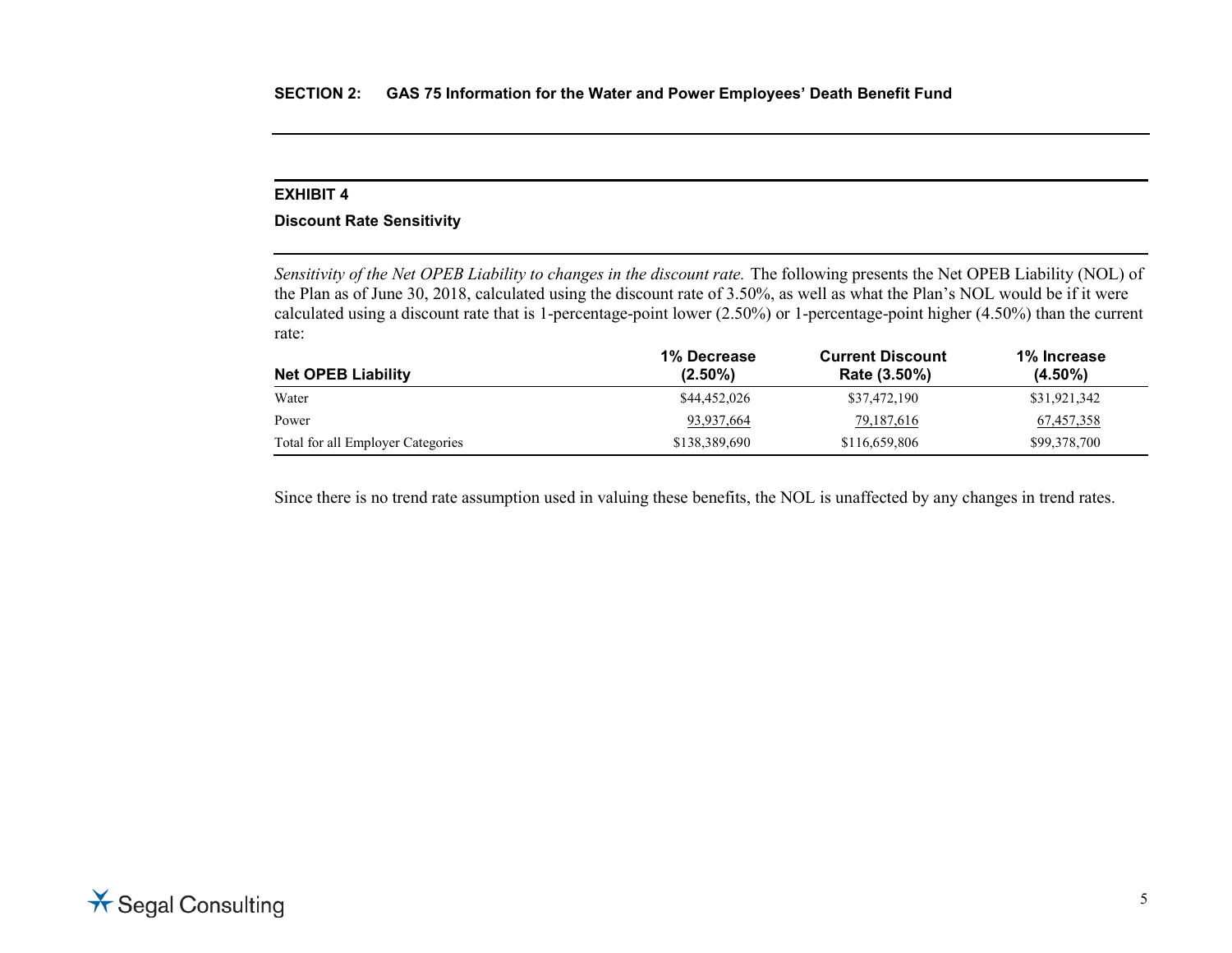**Schedule of Changes in Net OPEB Liability – Last Two Fiscal Years**

|     | <b>Reporting Date for Employer under GAS 75</b>                                        | June 30, 2019   | June 30, 2018 |
|-----|----------------------------------------------------------------------------------------|-----------------|---------------|
|     | <b>Measurement Date for Employer under GAS 75</b>                                      | June 30, 2018   | June 30, 2017 |
|     | <b>Total OPEB Liability</b>                                                            |                 |               |
| 1.  | Service Cost                                                                           | \$3,875,903     | \$3,656,610   |
| 2.  | Interest                                                                               | 5,140,912       | 5,095,026     |
| 3.  | Change of benefit terms                                                                | 90,905          |               |
| 4.  | Differences between expected and actual experience                                     | $-4,443,689$    | 125,381       |
| 5.  | Changes of assumptions                                                                 | $\theta$        | $\theta$      |
| 6.  | Benefit payments                                                                       | $-7,602,577$    | $-7,968,010$  |
| 7.  | Net change in Total OPEB Liability                                                     | $-$ \$2,938,546 | \$909,007     |
| 8.  | Total OPEB Liability - beginning                                                       | \$146,808,572   | \$145,899,565 |
| 9.  | Total OPEB Liability – ending $(7) + (8)$                                              | \$143,870,026   | \$146,808,572 |
|     | Plan's fiduciary net position                                                          |                 |               |
| 10. | Contributions – employer (including those for administrative expenses)                 | \$8,101,199     | \$8,206,607   |
| 11. | Contributions - employee                                                               | 346,931         | 336,630       |
| 12. | Net investment income                                                                  | $-119,894$      | $-56,662$     |
| 13. | Benefit payments                                                                       | $-7,602,577$    | $-7,968,010$  |
| 14. | Administrative expense                                                                 | $-1,099,573$    | $-1,119,190$  |
| 15. | Other                                                                                  |                 |               |
| 16. | Net change in Plan's Fiduciary Net Position                                            | $-$ \$373,914   | $-$ \$600,625 |
| 17. | Plan's Fiduciary Net Position – beginning                                              | \$27,584,134    | \$28,184,759  |
| 18. | Plan's Fiduciary Net Position – ending $(16) + (17)$                                   | \$27,210,220    | \$27,584,134  |
|     | 19. Net OPEB Liability – ending $(9) - (18)$                                           | \$116,659,806   | \$119,224,438 |
| 20. | Plan's fiduciary net position as a percentage of the Total OPEB Liability $(18) / (9)$ | 18.91%          | 18.79%        |
| 21. | Covered payroll                                                                        | \$953,635,670   | \$892,332,196 |
| 22. | Plan Net OPEB Liability as percentage of covered payroll (19) / (21)                   | 12.23%          | 13.36%        |

# **Notes to Schedule:**

Certain technical amendments related to the administration of Tier 2 provisions were adopted. The vesting requirement for Tier 2 members was amended to include a reduction in the minimum vesting requirement for Tier 2 members to 5 years.

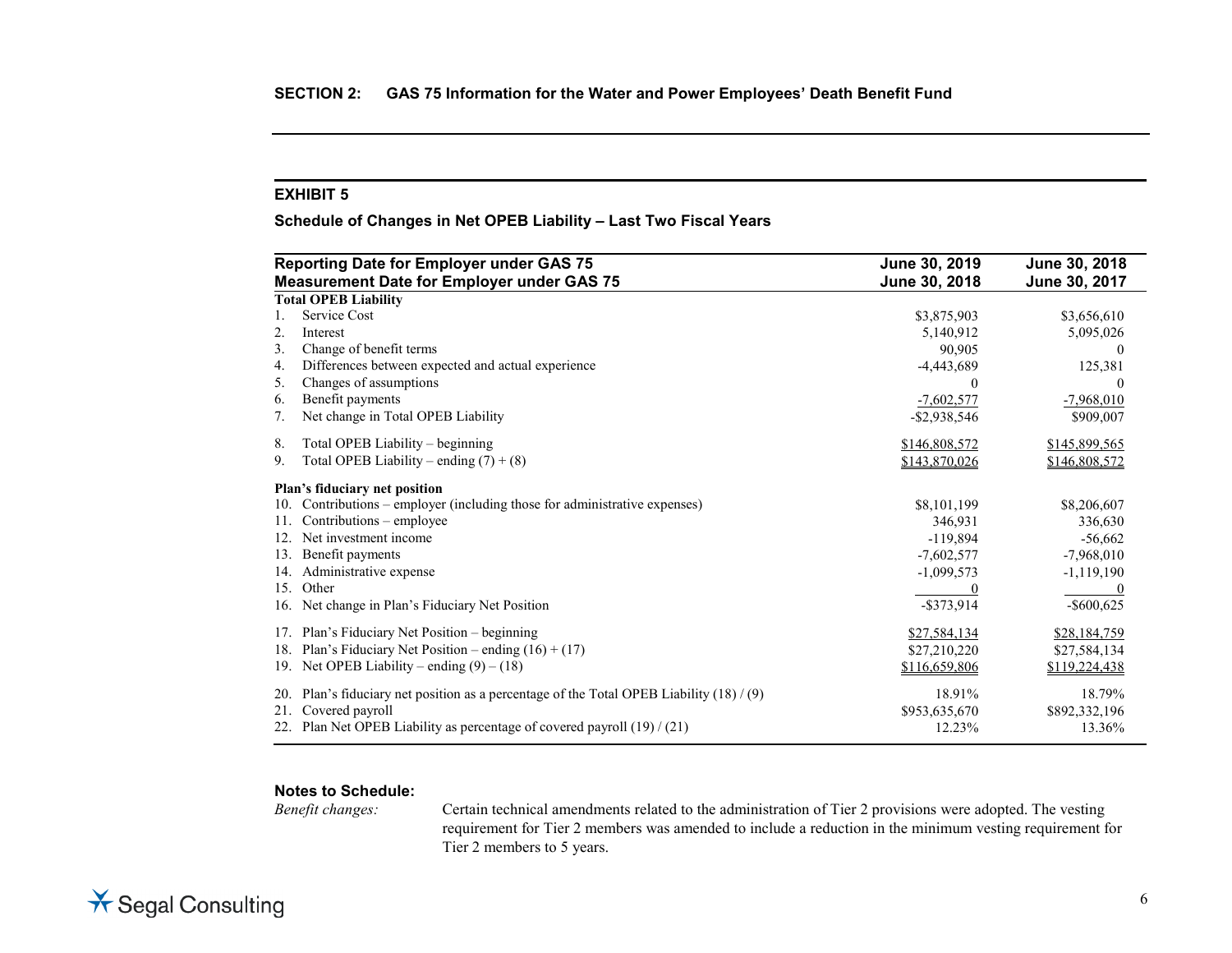**Schedule of Employer Contributions – Last Three Fiscal Years**

| Year Ended<br><b>June 30,</b> | <b>Actuarially</b><br><b>Determined</b><br>Contributions* | <b>Contributions in</b><br><b>Relation to the</b><br><b>Actuarially</b><br><b>Determined</b><br>Contributions* | <b>Contribution</b><br><b>Deficiency (Excess)</b> | <b>Covered Payroll</b> | <b>Contributions as</b><br>a Percentage of<br><b>Covered Payroll</b> |
|-------------------------------|-----------------------------------------------------------|----------------------------------------------------------------------------------------------------------------|---------------------------------------------------|------------------------|----------------------------------------------------------------------|
| 2016                          | \$7,206,780                                               | \$7,206,780                                                                                                    | \$0                                               | \$861,818,854          | $0.84\%$                                                             |
| 2017                          | 7,137,953                                                 | 7,137,953                                                                                                      | 0                                                 | 892, 332, 196          | $0.80\%$                                                             |
| 2018                          | 7.137.211                                                 | 7,137,211                                                                                                      | 0                                                 | 953,635,670            | 0.75%                                                                |

*\* Excludes employer contributions towards administrative expenses.*

*See accompanying notes to this schedule on next page.*

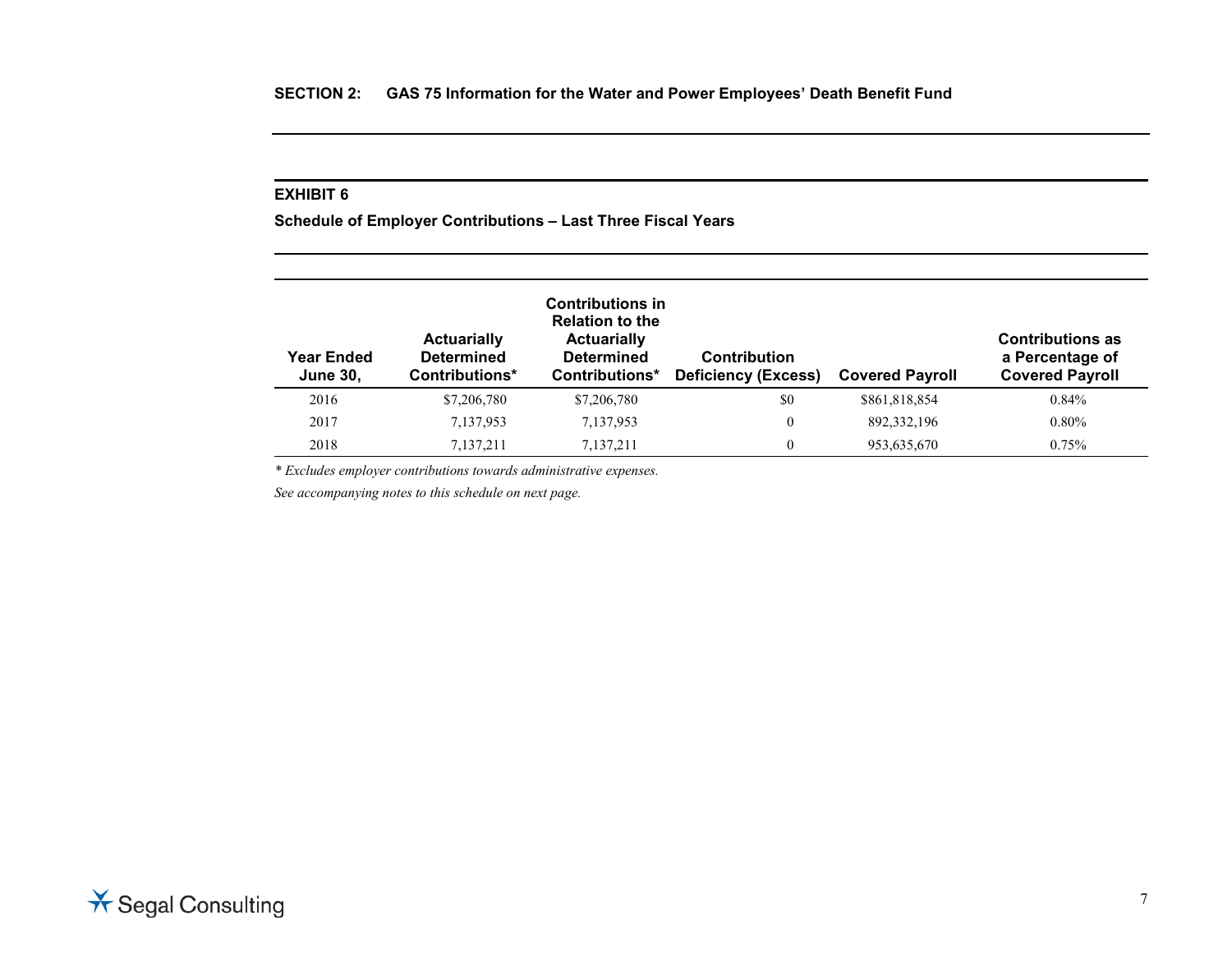| of the fiscal year in which contributions are reported                                                                                                          | Actuarially determined contribution rates are calculated as of June 30, one year prior to the end                    |  |
|-----------------------------------------------------------------------------------------------------------------------------------------------------------------|----------------------------------------------------------------------------------------------------------------------|--|
| Pay as you go, subject to modifications by the Board's funding policy                                                                                           |                                                                                                                      |  |
| Varies by component of the Death Benefit Fund as follows:                                                                                                       |                                                                                                                      |  |
| Family Death Benefit: Recommend a contribution rate that maintains assets at a target level<br>equal to the reserve for benefits granted plus an additional 20% |                                                                                                                      |  |
| Supplemental Family Death Benefit: Established once stable annual costs are achieved.                                                                           |                                                                                                                      |  |
| reserve at a target level of the average of the benefits paid for the last five years                                                                           | Insured Lives Death Benefit (Both): Recommend a contribution rate that maintains the general                         |  |
| Total market value of the Death Benefit Fund at valuation date.                                                                                                 |                                                                                                                      |  |
| July 1, 2018 Valuation Date                                                                                                                                     | July 1, 2017 Valuation Date                                                                                          |  |
|                                                                                                                                                                 |                                                                                                                      |  |
| 3.50%, net of investment expenses<br>3.00%<br>$0.50\%$<br>4.50\% to 10.00\%<br>Same as those described in Section 3.                                            | 3.50%, net of investment expenses<br>3.00%<br>$0.50\%$<br>4.50\% to 10.00\%<br>Same as those described in Section 3. |  |
|                                                                                                                                                                 |                                                                                                                      |  |

*\* Includes inflation at 3.00% plus real across-the-board salary increases of 0.50% plus merit and promotional increases as of July 1, 2018 and 2017.*

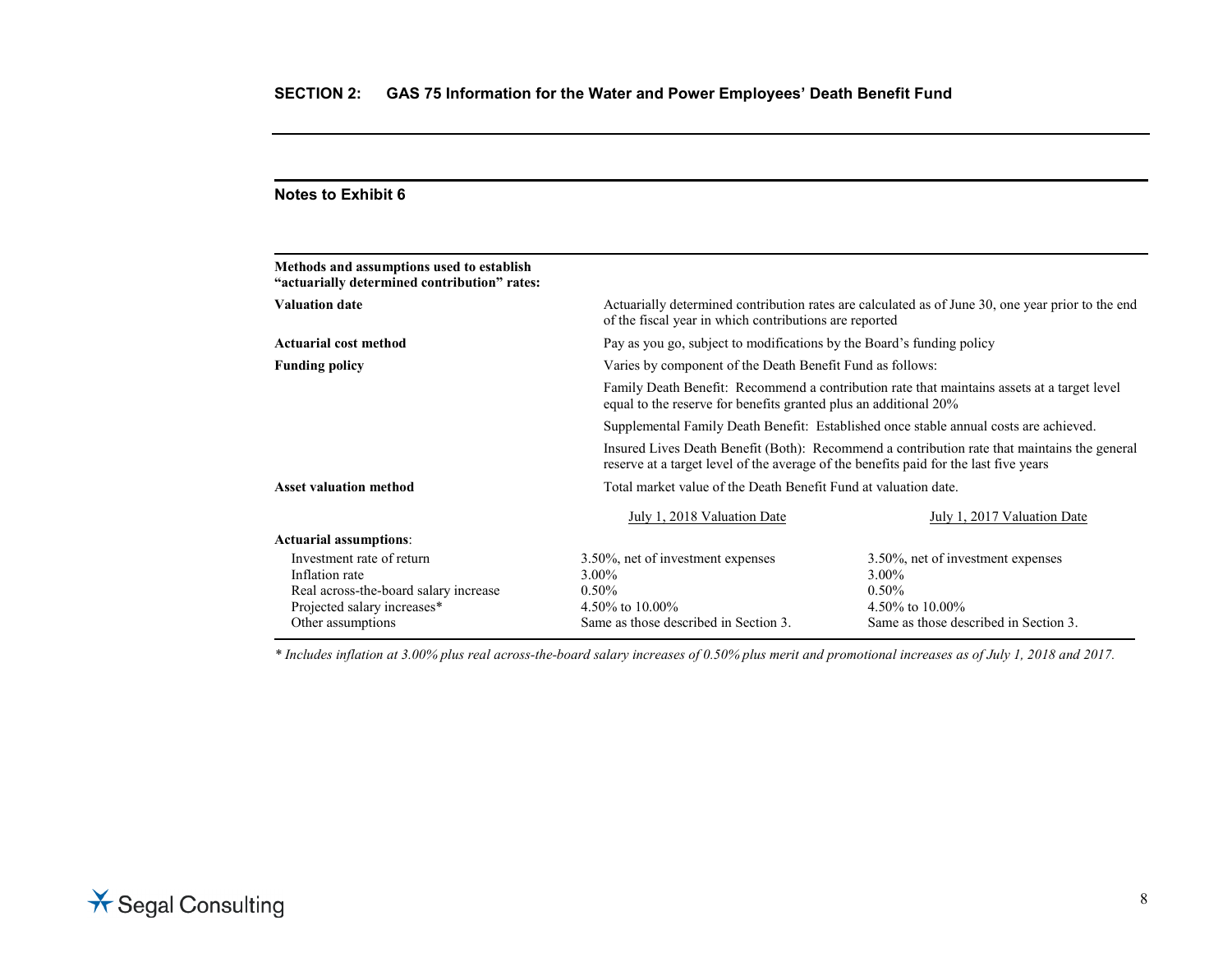**Determination of Proportionate Share**

| <b>Projected Compensation by Employer Category</b><br>July 1, 2018 to June 30, 2019       |                 |          |  |  |
|-------------------------------------------------------------------------------------------|-----------------|----------|--|--|
| <b>Projected</b><br>Compensation<br>Percentage <sup>(1)</sup><br><b>Employer Category</b> |                 |          |  |  |
| Water                                                                                     | \$344,835,498   | 32.121%  |  |  |
| Power                                                                                     | 728,719,110     | 67.879%  |  |  |
| Total for all Employer Categories                                                         | \$1,073,554,608 | 100.000% |  |  |

 $<sup>(1)</sup>$  The unrounded percentages are used in the allocation of the NOL amongst employer categories.</sup>

**Allocation of June 30, 2018 Net OPEB Liability**

| <b>Employer Category</b>          | <b>NOL</b>    | Percentage |
|-----------------------------------|---------------|------------|
| Water                             | \$37,472,190  | 32.121%    |
| Power                             | 79,187,616    | 67.879%    |
| Total for all Employer Categories | \$116,659,806 | 100.000%   |

### **Notes:**

- 1. The NOL has been allocated based on the projected compensation for each employer category for the fiscal year following the measurement date. LADWP provided us with information that indicates each member's percentage under Water versus Power and we used those percentages to determine each member's allocation between these two employer categories. Projected July 1, 2018 through June 30, 2019 compensation information is from the July 1, 2018 actuarial valuation for the Retirement Plan.
- 2. The Net OPEB Liability (NOL) is the Total OPEB Liability (TOL) minus the Plan's Fiduciary Net Position (plan assets).
- 3. The NOL is allocated based on the projected compensation from each employer category. The steps used for the allocation are as follows:

- First calculate the ratio of the projected compensation from the employer category to the total projected compensation.

- Then multiply this ratio by the NOL to determine the employer category's proportionate share of the NOL.

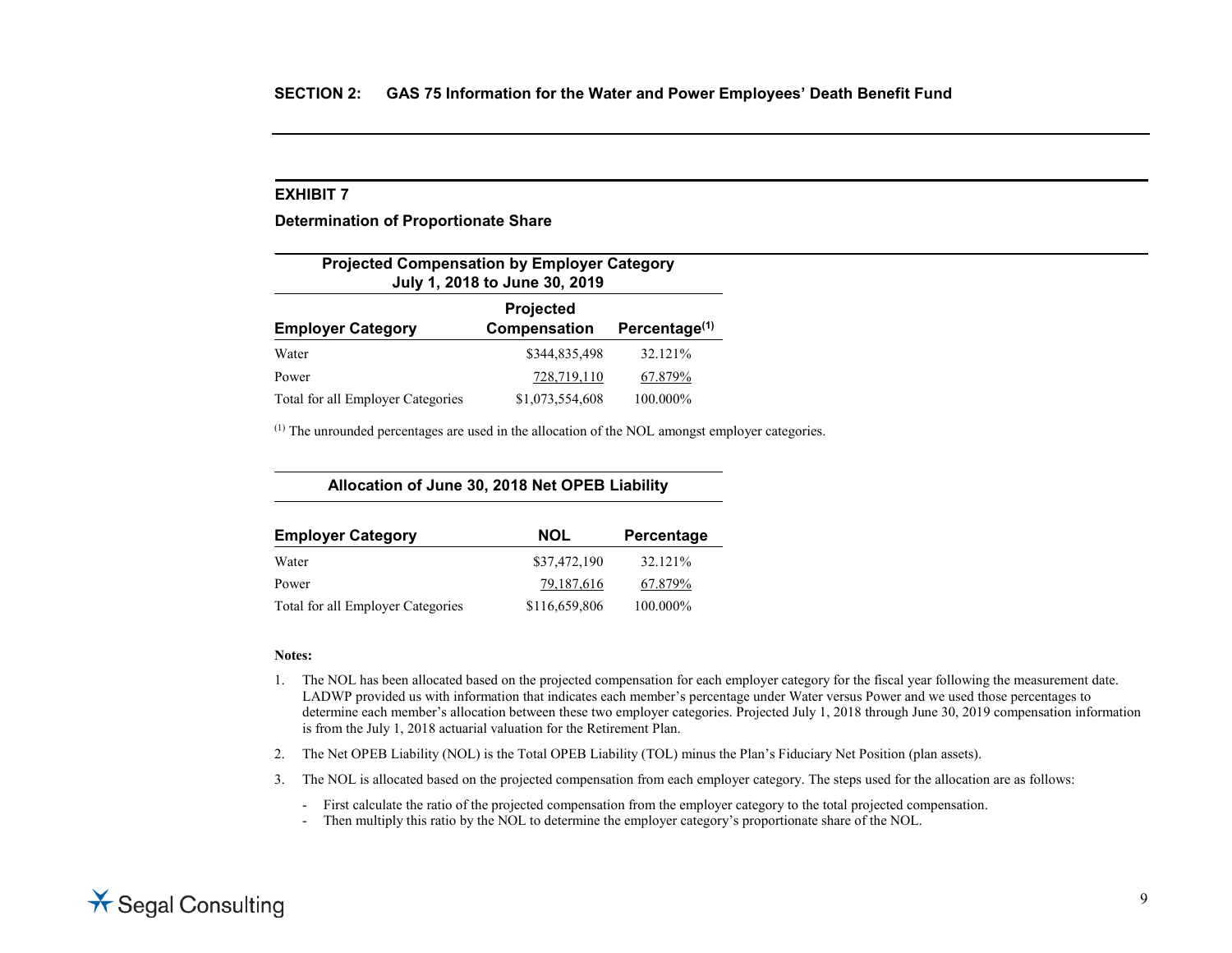## **EXHIBIT 7 (continued)**

**Determination of Proportionate Share**

| <b>Projected Compensation by Employer Category</b><br>July 1, 2017 to June 30, 2018 |               |          |  |  |
|-------------------------------------------------------------------------------------|---------------|----------|--|--|
| Projected<br>Compensation<br>Percentage $(1)$<br><b>Employer Category</b>           |               |          |  |  |
| Water                                                                               | \$314,884,513 | 31.748%  |  |  |
| Power                                                                               | 676,930,481   | 68.252%  |  |  |
| Total for all Employer Categories                                                   | \$991,814,994 | 100.000% |  |  |

 $<sup>(1)</sup>$  The unrounded percentages are used in the allocation of the NOL amongst employer categories.</sup>

**Allocation of June 30, 2017 Net OPEB Liability**

| <b>Employer Category</b>          | <b>NOL</b>    | Percentage |
|-----------------------------------|---------------|------------|
| Water                             | \$37,851,746  | 31.748%    |
| Power                             | 81,372,692    | 68.252%    |
| Total for all Employer Categories | \$119,224,438 | 100.000%   |

### **Notes:**

- 1. The NOL has been allocated based on the projected compensation for each employer category for the fiscal year following the measurement date. LADWP provided us with information that indicates each member's percentage under Water versus Power and we used those percentages to determine each member's allocation between these two employer categories. Projected July 1, 2017 through June 30, 2018 compensation information is from the July 1, 2017 actuarial valuation for the Retirement Plan.
- 2. The Net OPEB Liability (NOL) is the Total OPEB Liability (TOL) minus the Plan's Fiduciary Net Position (plan assets).
- 3. The NOL is allocated based on the projected compensation from each employer category. The steps used for the allocation are as follows:

- First calculate the ratio of the projected compensation from the employer category to the total projected compensation.

- Then multiply this ratio by the NOL to determine the employer category's proportionate share of the NOL.

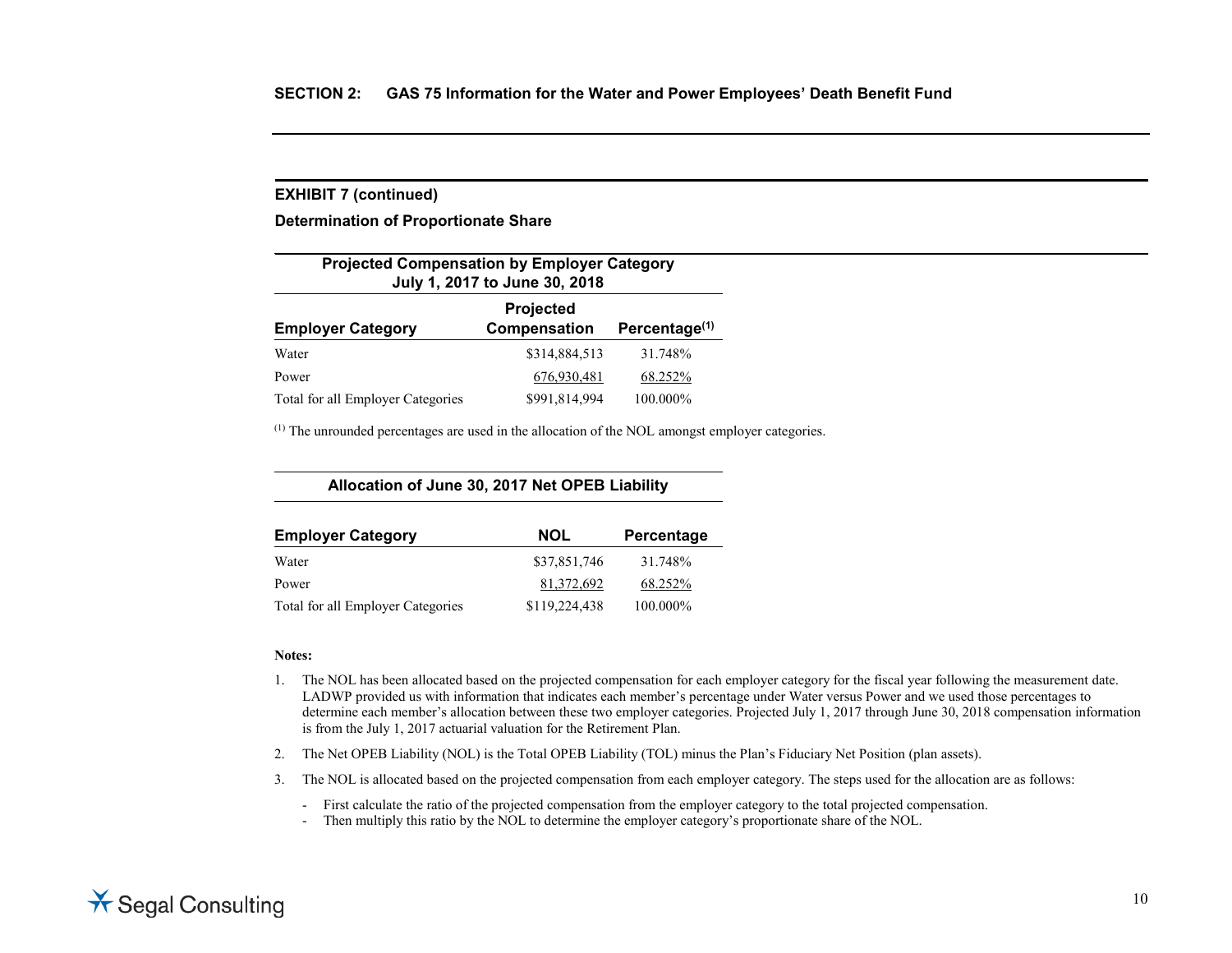## **EXHIBIT 7 (continued)**

## **Determination of Proportionate Share**

### **Notes:**

For purposes of the above results in this exhibit, the reporting dates for the employer under GAS 75 are June 30, 2019 and June 30, 2018. The reporting date and measurement date for the plan under GAS 74 are June 30, 2018 and June 30, 2017, respectively. Consistent with the provisions of GAS 75, the assets and liabilities measured as of June 30, 2018 and June 30, 2017 are not adjusted or rolled forward to the June 30, 2019 and June 30, 2018 reporting dates. Other results, such as the total deferred inflows and outflows would also be allocated based on the same proportionate shares determined above.

The following items are allocated based on the corresponding proportionate share shown above.

- 1) Net OPEB Liability
- 2) Service Cost
- 3) Interest on the Total OPEB Liability
- 4) Benefit changes
- 5) Expensed portion of current-period difference between expected and actual experience in the Total OPEB Liability
- 6) Expensed portion of current-period changes of assumptions or other inputs
- 7) Member contributions
- 8) Projected earnings on plan investments
- 9) Expensed portion of current-period differences between actual and projected earnings on plan investments
- 10) Administrative expense
- 11) Recognition of beginning of year deferred outflows of resources as OPEB expense
- 12) Recognition of beginning of year deferred inflows of resources as OPEB expense

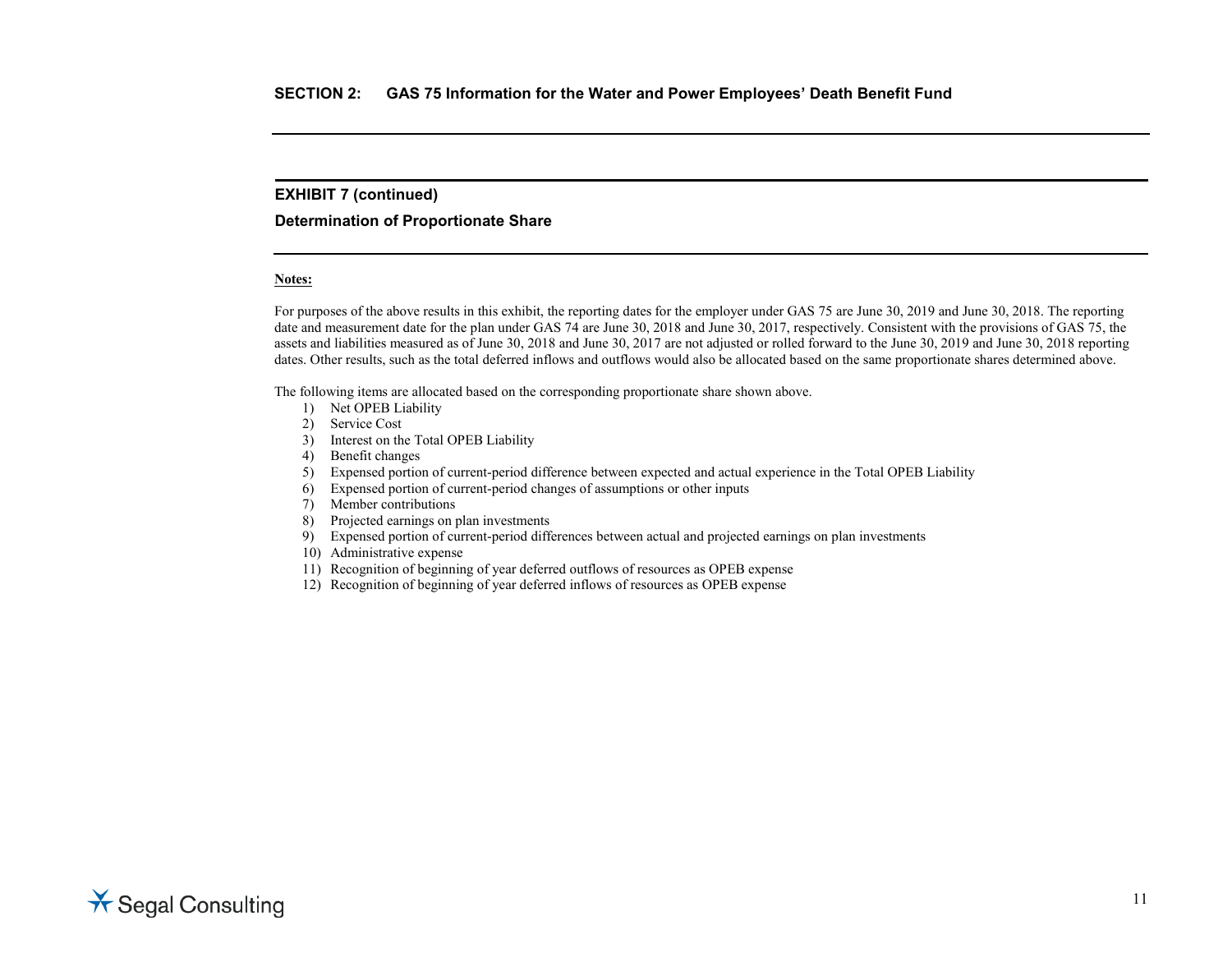**OPEB Expense – Total for all Employer Categories**

|     | <b>Reporting Date for Employer under GAS 75</b>                                             | June 30, 2019 | June 30, 2018 |
|-----|---------------------------------------------------------------------------------------------|---------------|---------------|
|     | <b>Measurement Date for Employer under GAS 75</b>                                           | June 30, 2018 | June 30, 2017 |
|     | <b>Components of OPEB Expense</b>                                                           |               |               |
|     | Service cost                                                                                | \$3,875,903   | \$3,656,610   |
|     | Interest on the Total OPEB Liability                                                        | 5,140,912     | 5,095,026     |
| 3.  | Expensed portion of current-period changes in proportion and differences between employer   |               |               |
|     | category's contributions and proportionate share of contributions                           |               |               |
| 4.  | Benefit changes                                                                             | 90,905        | $\theta$      |
| 5.  | Expensed portion of current-period difference between expected and actual experience in the |               |               |
|     | <b>Total OPEB Liability</b>                                                                 | (615, 469)    | 18,066        |
| 6.  | Expensed portion of current-period changes of assumptions or other inputs                   | 0             | $\theta$      |
|     | Member contributions                                                                        | (346, 931)    | (336, 630)    |
| 8.  | Projected earnings on plan investments                                                      | (960, 999)    | (976, 947)    |
| 9.  | Expensed portion of current-period differences between actual and projected earnings on     |               |               |
|     | plan investments                                                                            | 216,179       | 206,722       |
| 10. | Administrative expense                                                                      | 1,099,573     | 1,119,190     |
| 11. | Other                                                                                       | 0             | $\theta$      |
| 12. | Recognition of beginning of year deferred outflows of resources as OPEB expense             | 224,788       |               |
| 13. | Recognition of beginning of year deferred inflows of resources as OPEB expense              | C             |               |
| 14. | Net amortization of deferred amounts from changes in proportion and differences between     |               |               |
|     | employer category's contributions and proportionate share of contributions                  |               | 0             |
|     | <b>OPEB</b> Expense                                                                         | \$8,724,861   | \$8,782,037   |

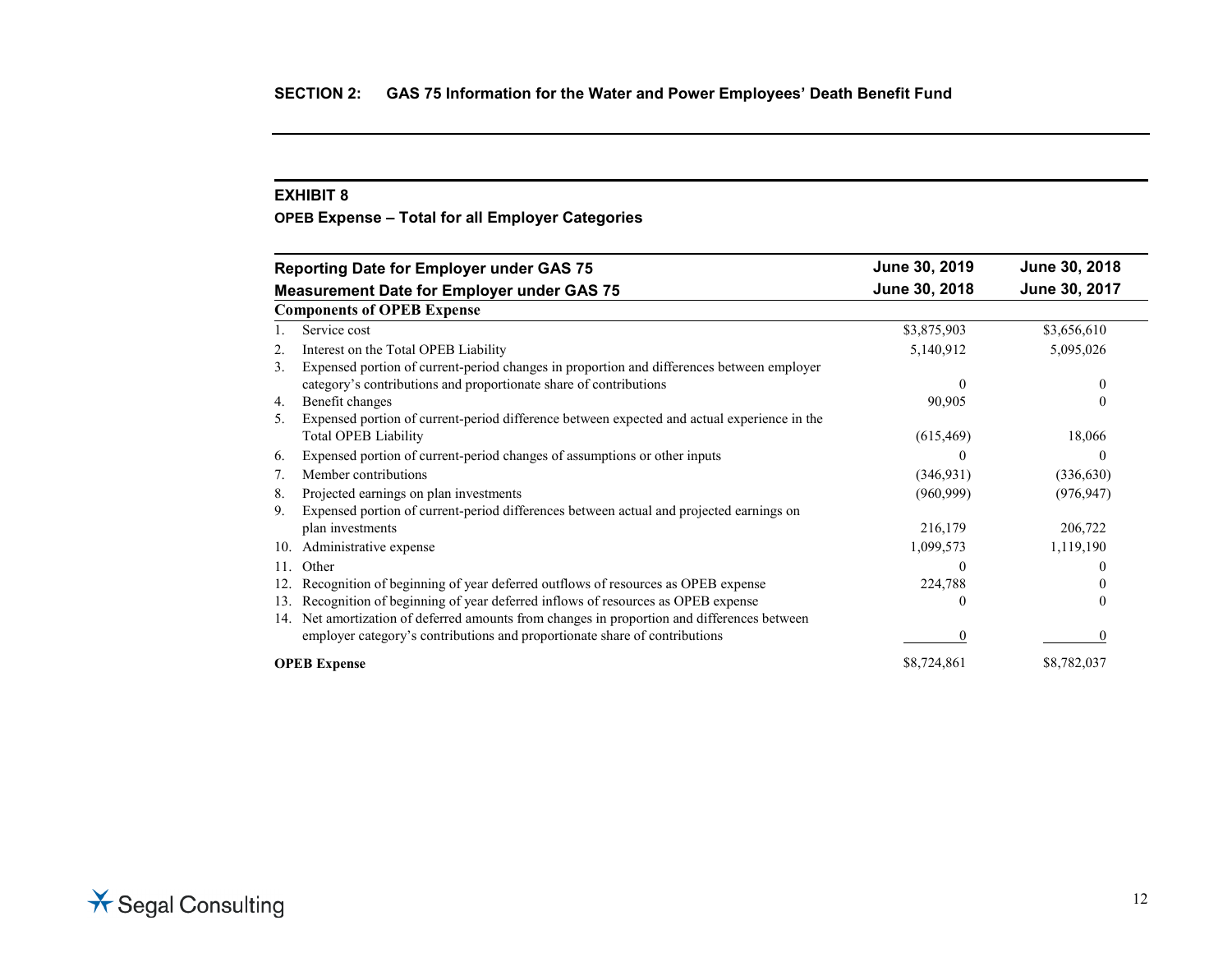## **EXHIBIT 8 (continued) OPEB Expense – Water**

|     | <b>Reporting Date for Employer under GAS 75</b>                                             | June 30, 2019 | June 30, 2018 |
|-----|---------------------------------------------------------------------------------------------|---------------|---------------|
|     | <b>Measurement Date for Employer under GAS 75</b>                                           | June 30, 2018 | June 30, 2017 |
|     | <b>Components of OPEB Expense</b>                                                           |               |               |
|     | Service cost                                                                                | \$1,244,974   | \$1,160,909   |
| 2.  | Interest on the Total OPEB Liability                                                        | 1,651,308     | 1,617,585     |
| 3.  | Expensed portion of current-period changes in proportion and differences between employer   |               |               |
|     | category's contributions and proportionate share of contributions                           | 61,697        | (21, 541)     |
| 4.  | Benefit changes                                                                             | 29,200        |               |
| 5.  | Expensed portion of current-period difference between expected and actual experience in the |               |               |
|     | <b>Total OPEB Liability</b>                                                                 | (197, 694)    | 5,736         |
| 6.  | Expensed portion of current-period changes of assumptions or other inputs                   |               |               |
| 7.  | Member contributions                                                                        | (111, 437)    | (106, 874)    |
| 8.  | Projected earnings on plan investments                                                      | (308, 682)    | (310, 164)    |
| 9.  | Expensed portion of current-period differences between actual and projected earnings on     |               |               |
|     | plan investments                                                                            | 69,439        | 65,631        |
| 10. | Administrative expense                                                                      | 353,193       | 355,324       |
| 11. | Other                                                                                       |               |               |
|     | Recognition of beginning of year deferred outflows of resources as OPEB expense             | 72,204        |               |
| 13. | Recognition of beginning of year deferred inflows of resources as OPEB expense              |               |               |
| 14. | Net amortization of deferred amounts from changes in proportion and differences between     |               |               |
|     | employer category's contributions and proportionate share of contributions                  | (21, 541)     |               |
|     | <b>OPEB</b> Expense                                                                         | \$2,842,661   | \$2,766,606   |

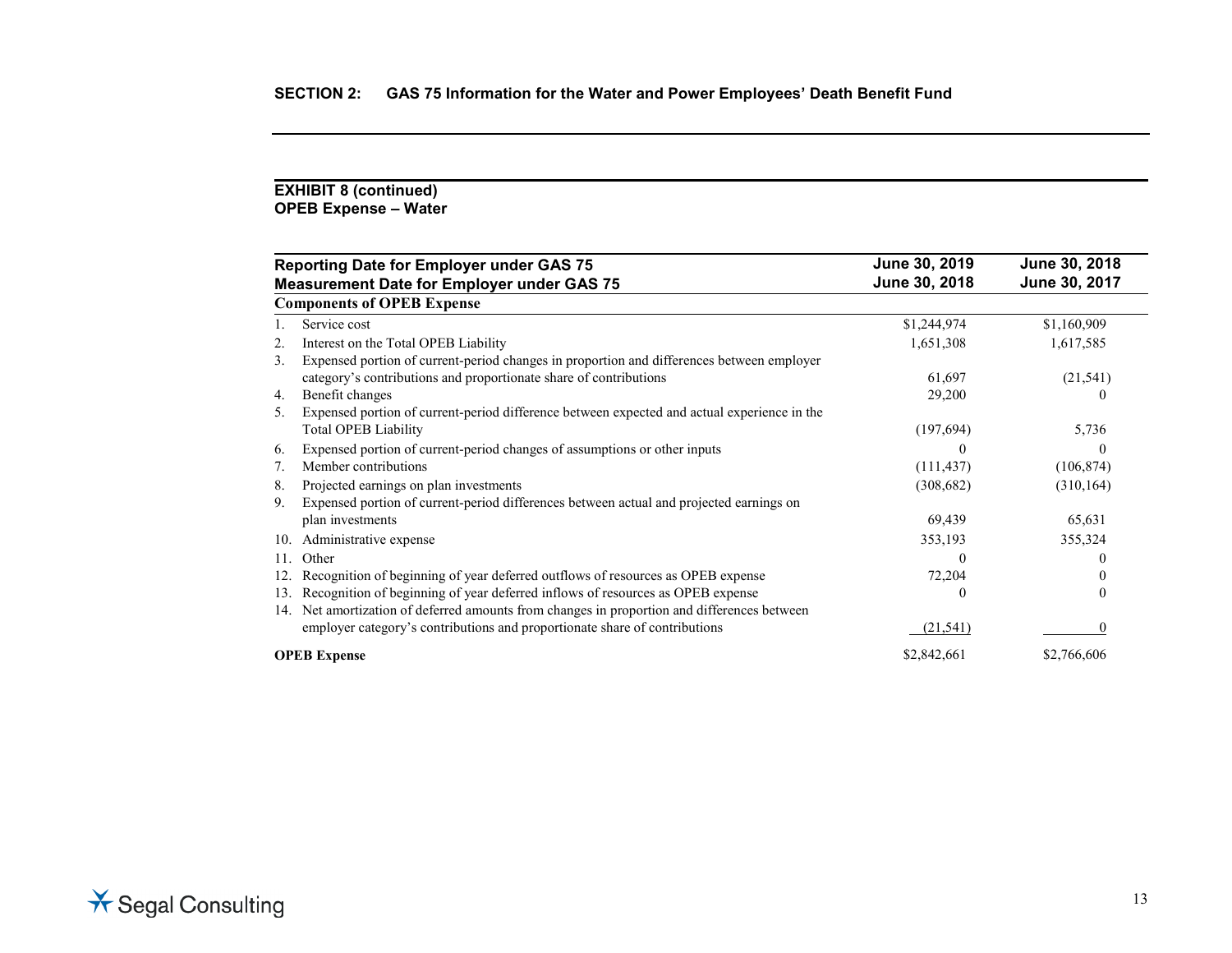## **EXHIBIT 8 (continued) OPEB Expense – Power**

|     | <b>Reporting Date for Employer under GAS 75</b>                                             | June 30, 2019 | June 30, 2018 |
|-----|---------------------------------------------------------------------------------------------|---------------|---------------|
|     | <b>Measurement Date for Employer under GAS 75</b>                                           | June 30, 2018 | June 30, 2017 |
|     | <b>Components of OPEB Expense</b>                                                           |               |               |
|     | Service cost                                                                                | \$2,630,929   | \$2,495,701   |
| 2.  | Interest on the Total OPEB Liability                                                        | 3,489,604     | 3,477,441     |
| 3.  | Expensed portion of current-period changes in proportion and differences between employer   |               |               |
|     | category's contributions and proportionate share of contributions                           | (61, 697)     | 21,541        |
| 4.  | Benefit changes                                                                             | 61,705        |               |
| 5.  | Expensed portion of current-period difference between expected and actual experience in the |               |               |
|     | <b>Total OPEB Liability</b>                                                                 | (417,775)     | 12,330        |
| 6.  | Expensed portion of current-period changes of assumptions or other inputs                   |               |               |
| 7.  | Member contributions                                                                        | (235, 494)    | (229,756)     |
| 8.  | Projected earnings on plan investments                                                      | (652,317)     | (666, 783)    |
| 9.  | Expensed portion of current-period differences between actual and projected earnings on     |               |               |
|     | plan investments                                                                            | 146,740       | 141,091       |
| 10. | Administrative expense                                                                      | 746,380       | 763,866       |
| 11. | Other                                                                                       |               |               |
|     | Recognition of beginning of year deferred outflows of resources as OPEB expense             | 152,584       |               |
| 13. | Recognition of beginning of year deferred inflows of resources as OPEB expense              |               |               |
| 14. | Net amortization of deferred amounts from changes in proportion and differences between     |               |               |
|     | employer category's contributions and proportionate share of contributions                  | 21,541        |               |
|     | <b>OPEB</b> Expense                                                                         | \$5,882,200   | \$6,015,431   |

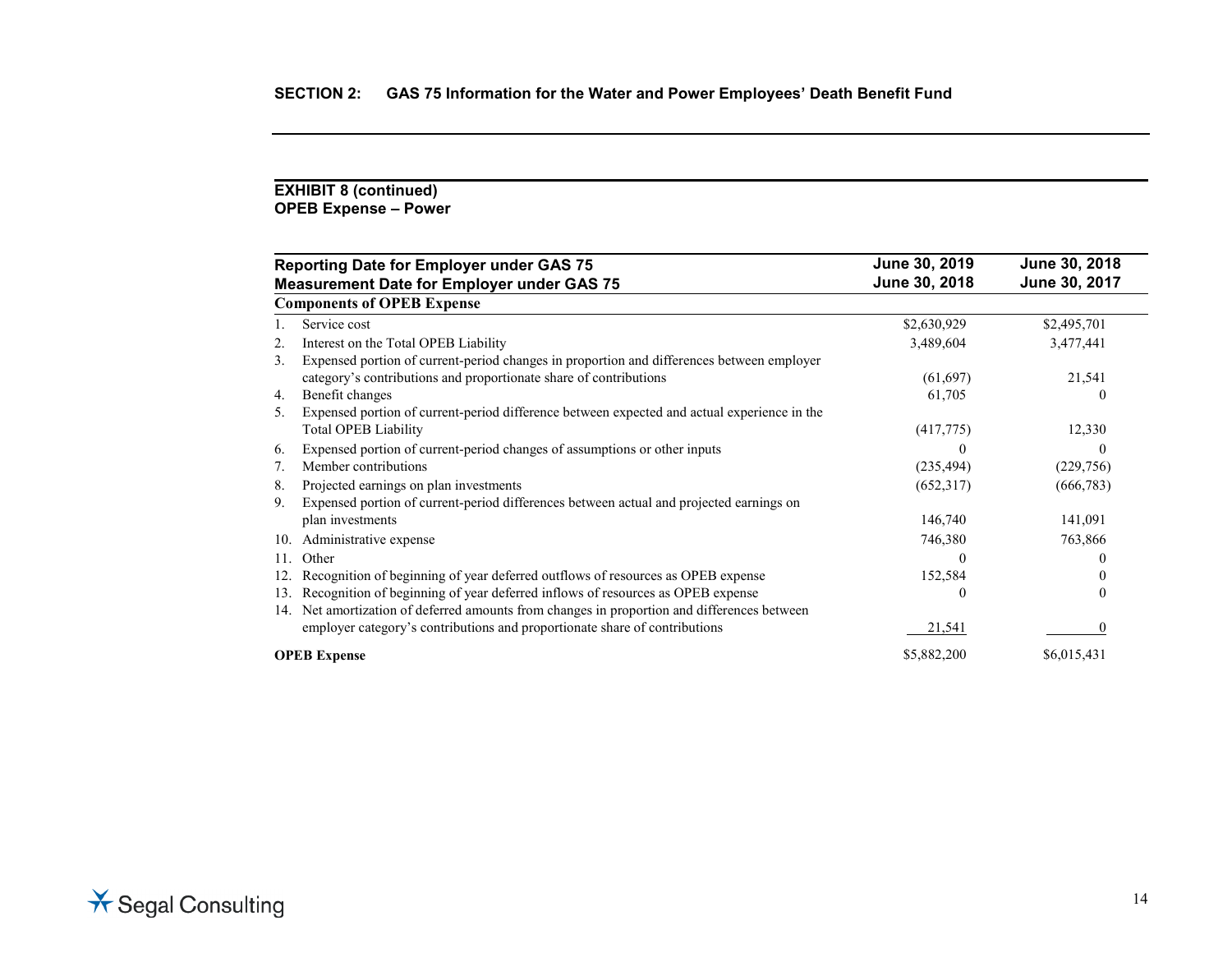**Deferred Outflows of Resources and Deferred Inflows of Resources – Total for all Employer Categories**

|     | <b>Reporting Date for Employer under GAS 75</b>                                                                                            | June 30, 2019 | June 30, 2018 |
|-----|--------------------------------------------------------------------------------------------------------------------------------------------|---------------|---------------|
|     | <b>Measurement Date for Employer under GAS 75</b>                                                                                          | June 30, 2018 | June 30, 2017 |
|     | <b>Deferred Outflows of Resources</b>                                                                                                      |               |               |
|     | Changes in proportion and differences between employer category's contributions and<br>proportionate share of contributions <sup>(1)</sup> | \$490,167     | \$127,953     |
| 2.  | Changes of assumptions or other inputs                                                                                                     |               |               |
| 3.  | Net excess of projected over actual earnings on OPEB plan investments (if any)                                                             | 1,484,879     | 826,887       |
| 4.  | Difference between actual and expected experience in the Total OPEB Liability                                                              | 89,249        | 107,315       |
| 5.  | <b>Total Deferred Outflows of Resources</b>                                                                                                | \$2,064,295   | \$1,062,155   |
|     | <b>Deferred Inflows of Resources</b>                                                                                                       |               |               |
| 6.  | Changes in proportion and differences between employer category's contributions and<br>proportionate share of contributions <sup>(1)</sup> | \$490,167     | \$127,953     |
| 7.  | Changes of assumptions or other inputs                                                                                                     |               |               |
| 8.  | Net excess of actual over projected earnings on OPEB plan investments (if any)                                                             |               |               |
| 9.  | Difference between expected and actual experience in the Total OPEB Liability                                                              | 3,828,220     |               |
| 10. | Total Deferred Inflows of Resources                                                                                                        | \$4,318,387   | \$127,953     |
|     | Deferred outflows of resources and deferred inflows of resources related to OPEB expense will be recognized as follows:                    |               |               |
|     | Reporting Date for Employer under GAS 75 Year Ended June 30:                                                                               |               |               |
|     | 2019                                                                                                                                       | N/A           | \$224,788     |
|     | 2020                                                                                                                                       | \$(174,502)   | 224,788       |
|     | 2021                                                                                                                                       | (174, 502)    | 224,788       |
|     | 2022                                                                                                                                       | (174, 503)    | 224,787       |
|     | 2023                                                                                                                                       | (381,226)     | 18,066        |
|     | 2024                                                                                                                                       | (598, 484)    | 16,985        |
|     | 2025                                                                                                                                       | (615, 469)    |               |
|     | 2026                                                                                                                                       | (135, 406)    |               |

(1) *Calculated in accordance with Paragraphs 64 and 65 of GAS 75.*

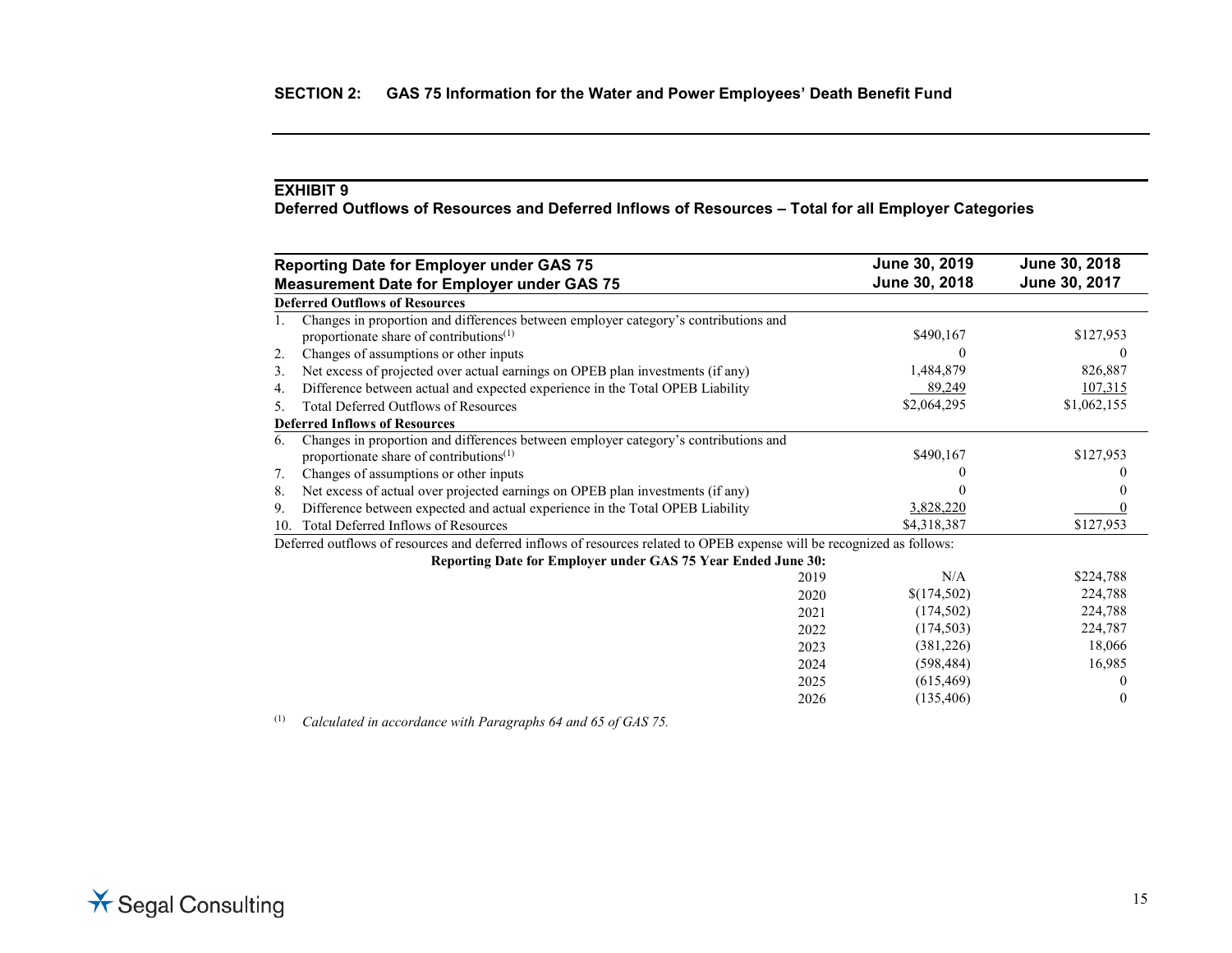## **EXHIBIT 9 (continued) Deferred Outflows of Resources and Deferred Inflows of Resources – Water**

|     | <b>Reporting Date for Employer under GAS 75</b>                                                                                            | June 30, 2019 | June 30, 2018 |
|-----|--------------------------------------------------------------------------------------------------------------------------------------------|---------------|---------------|
|     | <b>Measurement Date for Employer under GAS 75</b>                                                                                          | June 30, 2018 | June 30, 2017 |
|     | <b>Deferred Outflows of Resources</b>                                                                                                      |               |               |
|     | Changes in proportion and differences between employer category's contributions and<br>proportionate share of contributions <sup>(1)</sup> | \$383,755     | \$0           |
| 2.  | Changes of assumptions or other inputs                                                                                                     |               | $\theta$      |
| 3.  | Net excess of projected over actual earnings on OPEB plan investments (if any)                                                             | 476,957       | 262,523       |
| 4.  | Difference between actual and expected experience in the Total OPEB Liability                                                              | 28,668        | 34,071        |
| 5.  | <b>Total Deferred Outflows of Resources</b>                                                                                                | \$889,380     | \$296,594     |
|     | <b>Deferred Inflows of Resources</b>                                                                                                       |               |               |
| 6.  | Changes in proportion and differences between employer category's contributions and                                                        |               |               |
|     | proportionate share of contributions <sup>(1)</sup>                                                                                        | \$106,412     | \$127,953     |
| 7.  | Changes of assumptions or other inputs                                                                                                     |               |               |
| 8.  | Net excess of actual over projected earnings on OPEB plan investments (if any)                                                             |               |               |
| 9.  | Difference between expected and actual experience in the Total OPEB Liability                                                              | 1,229,659     |               |
| 10. | Total Deferred Inflows of Resources                                                                                                        | \$1,336,071   | \$127,953     |
|     | Deferred outflows of resources and deferred inflows of resources related to OPEB expense will be recognized as follows:                    |               |               |
|     | Reporting Date for Employer under GAS 75 Year Ended June 30:                                                                               |               |               |
|     | 2019                                                                                                                                       | N/A           | \$49,825      |
|     | 2020                                                                                                                                       | \$(15,896)    | 49,825        |
|     | 2021                                                                                                                                       | (15,896)      | 49,825        |
|     | 2022                                                                                                                                       | (15,896)      | 49,825        |
|     | 2023                                                                                                                                       | (82, 297)     | (15,805)      |
|     | 2024                                                                                                                                       | (150,790)     | (14, 854)     |
|     | 2025                                                                                                                                       | (135,997)     |               |
|     | 2026                                                                                                                                       | (29,919)      | $\theta$      |

(1) *Calculated in accordance with Paragraphs 64 and 65 of GAS 75.*

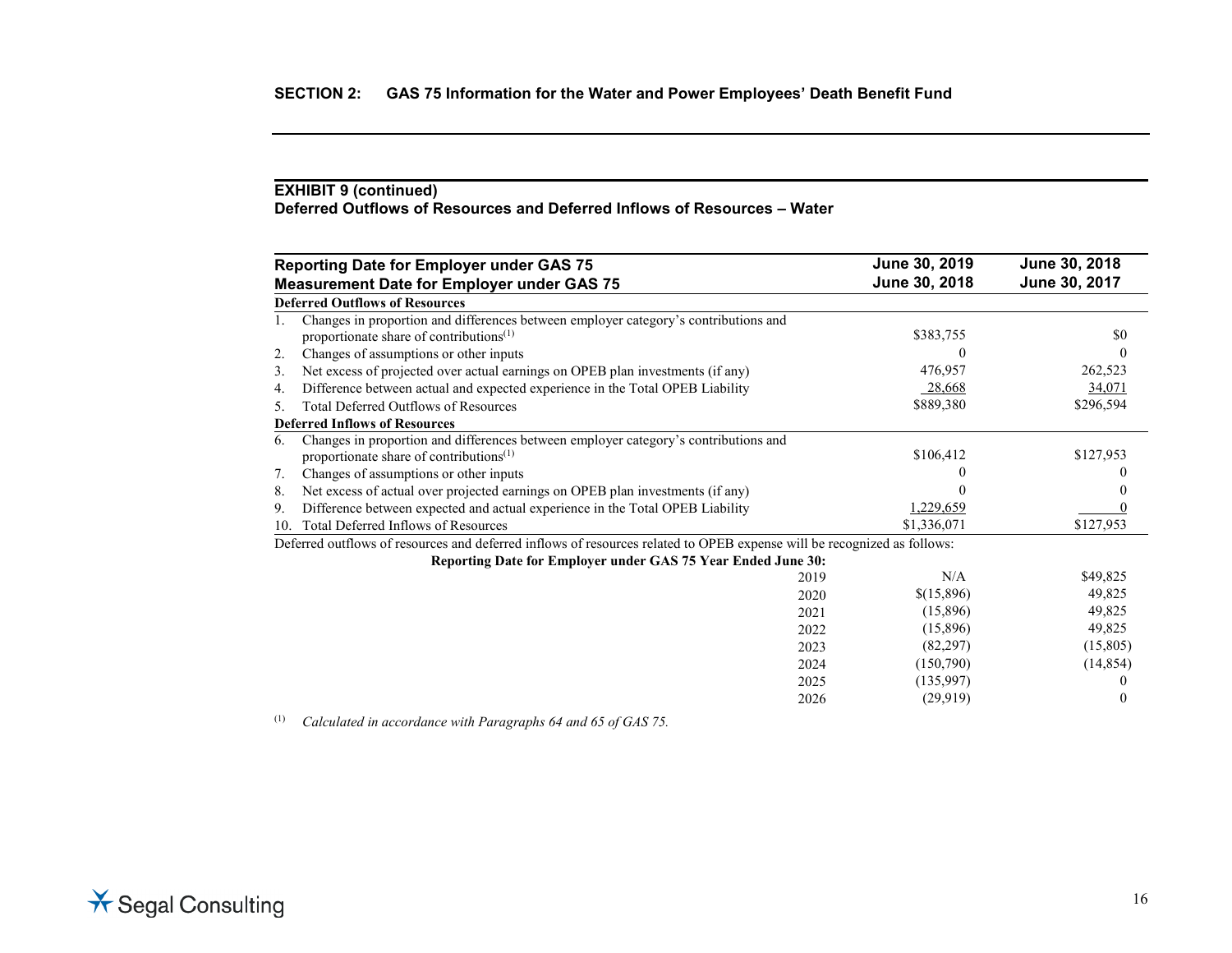## **EXHIBIT 9 (continued) Deferred Outflows of Resources and Deferred Inflows of Resources – Power**

|     | <b>Reporting Date for Employer under GAS 75</b>                                                                                            |      | June 30, 2019 | June 30, 2018  |
|-----|--------------------------------------------------------------------------------------------------------------------------------------------|------|---------------|----------------|
|     | <b>Measurement Date for Employer under GAS 75</b>                                                                                          |      | June 30, 2018 | June 30, 2017  |
|     | <b>Deferred Outflows of Resources</b>                                                                                                      |      |               |                |
|     | Changes in proportion and differences between employer category's contributions and<br>proportionate share of contributions <sup>(1)</sup> |      | \$106,412     | \$127,953      |
| 2.  | Changes of assumptions or other inputs                                                                                                     |      |               | $\theta$       |
| 3.  | Net excess of projected over actual earnings on OPEB plan investments (if any)                                                             |      | 1,007,922     | 564,364        |
| 4.  | Difference between actual and expected experience in the Total OPEB Liability                                                              |      | 60,581        | 73,244         |
| 5.  | <b>Total Deferred Outflows of Resources</b>                                                                                                |      | \$1,174,915   | \$765,561      |
|     | <b>Deferred Inflows of Resources</b>                                                                                                       |      |               |                |
| 6.  | Changes in proportion and differences between employer category's contributions and<br>proportionate share of contributions $(1)$          |      | \$383,755     | \$0            |
| 7.  | Changes of assumptions or other inputs                                                                                                     |      |               | $\theta$       |
|     |                                                                                                                                            |      |               |                |
| 8.  | Net excess of actual over projected earnings on OPEB plan investments (if any)                                                             |      |               |                |
| 9.  | Difference between expected and actual experience in the Total OPEB Liability                                                              |      | 2,598,561     | $\overline{0}$ |
| 10. | Total Deferred Inflows of Resources                                                                                                        |      | \$2,982,316   | \$0            |
|     | Deferred outflows of resources and deferred inflows of resources related to OPEB expense will be recognized as follows:                    |      |               |                |
|     | Reporting Date for Employer under GAS 75 Year Ended June 30:                                                                               |      |               |                |
|     |                                                                                                                                            | 2019 | N/A           | \$174,963      |
|     |                                                                                                                                            | 2020 | \$(158,606)   | 174,963        |
|     |                                                                                                                                            | 2021 | (158,606)     | 174,963        |
|     |                                                                                                                                            | 2022 | (158,607)     | 174,962        |
|     |                                                                                                                                            | 2023 | (298, 929)    | 33,871         |
|     |                                                                                                                                            | 2024 | (447, 694)    | 31,839         |
|     |                                                                                                                                            | 2025 | (479, 472)    |                |
|     |                                                                                                                                            | 2026 | (105, 487)    | $\theta$       |

(1) *Calculated in accordance with Paragraphs 64 and 65 of GAS 75.*

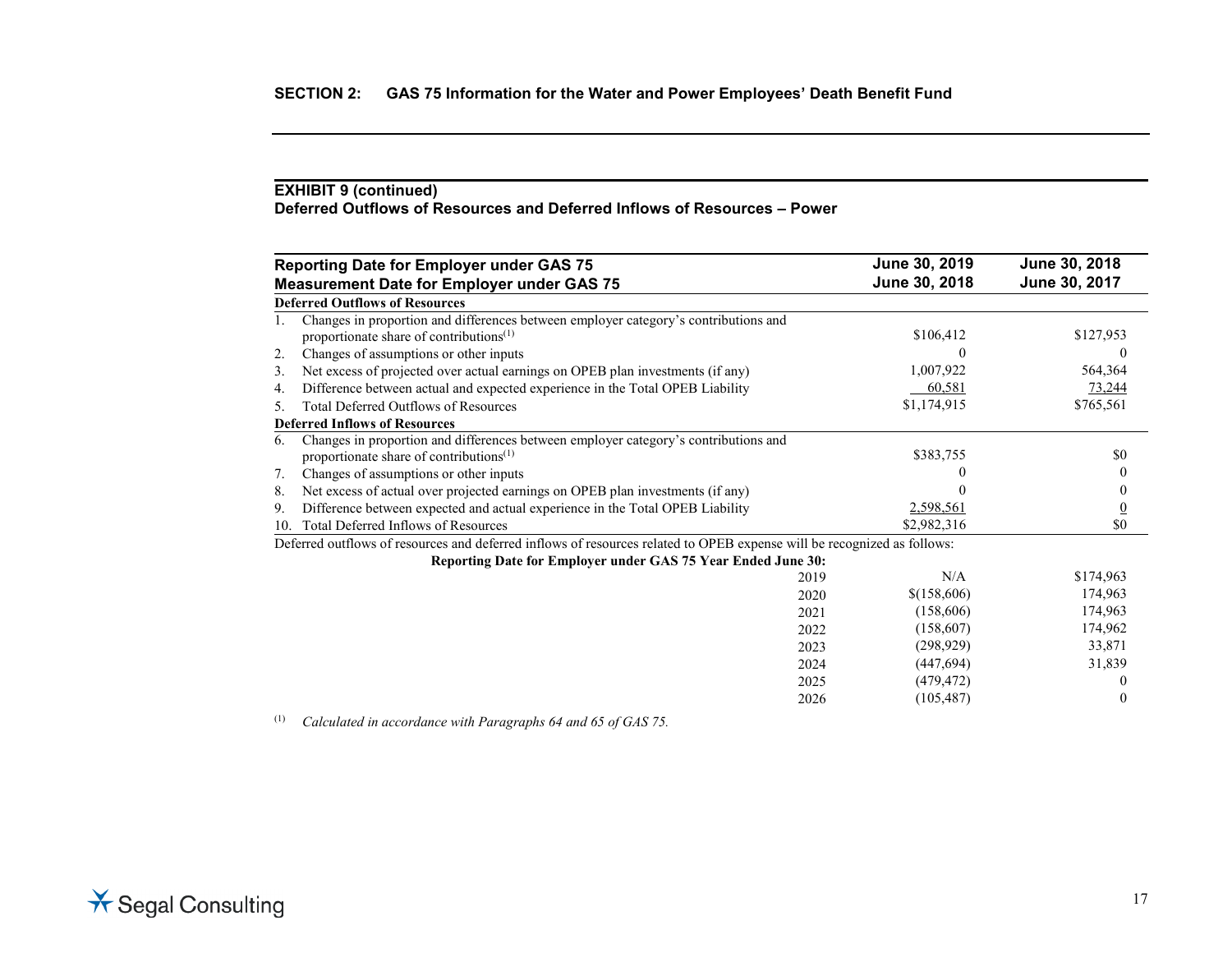## <span id="page-26-0"></span>**EXHIBIT 9 (continued)**

## **Deferred Outflows of Resources and Deferred Inflows of Resources**

There are changes in each employer category's proportionate share of the total Net OPEB Liability (NOL) during the measurement period ended June 30, 2018. The net effect of the change on the employer category's proportionate share of the collective NOL and collective deferred outflows of resources and deferred inflows of resources is recognized over the average of the expected remaining service lives of all employees that are provided with benefits through the WPERP's Death Benefit Fund which is  $7.22^{(1)}$  $7.22^{(1)}$  $7.22^{(1)}$  years determined as of June  $30$ ,  $2017$  (the beginning of the measurement period ended June  $30$ ,  $2018$ ). This is described in Paragraph 64 of GAS 75.

In addition, the difference between the actual employer contributions and the proportionate share of the employer contributions during the measurement period ended June 30, 2018 is recognized over the same period.

The net effects of the change on the employer category's proportionate share of the collective NPL and collective deferred outflows of resources and deferred inflows of resources and the difference between the actual employer contributions and the proportionate share of the employer contributions for prior periods continue to be recognized based on the expected remaining service lives of all employees calculated as of those prior measurement dates.

The average of the expected service lives of all employees is determined by:

- Calculating each active employee's expected remaining service life as the present value of \$1 per year of future service at zero percent interest.
- Setting the remaining service life to zero for each nonactive or retired member.
- Dividing the sum of the above amounts by the total number of active employee, nonactive and retired members.

*<sup>(1)</sup> The remaining service lives of all employees of 7.22 used here for GAS 75 is different from the 6.18 years used for GAS 68 because the number of payees and nonactive members (with 0 years of expected remaining service lives) receiving death benefits under the Plan is less than the number of payees and nonactive members receiving pension benefits.*



 $\overline{a}$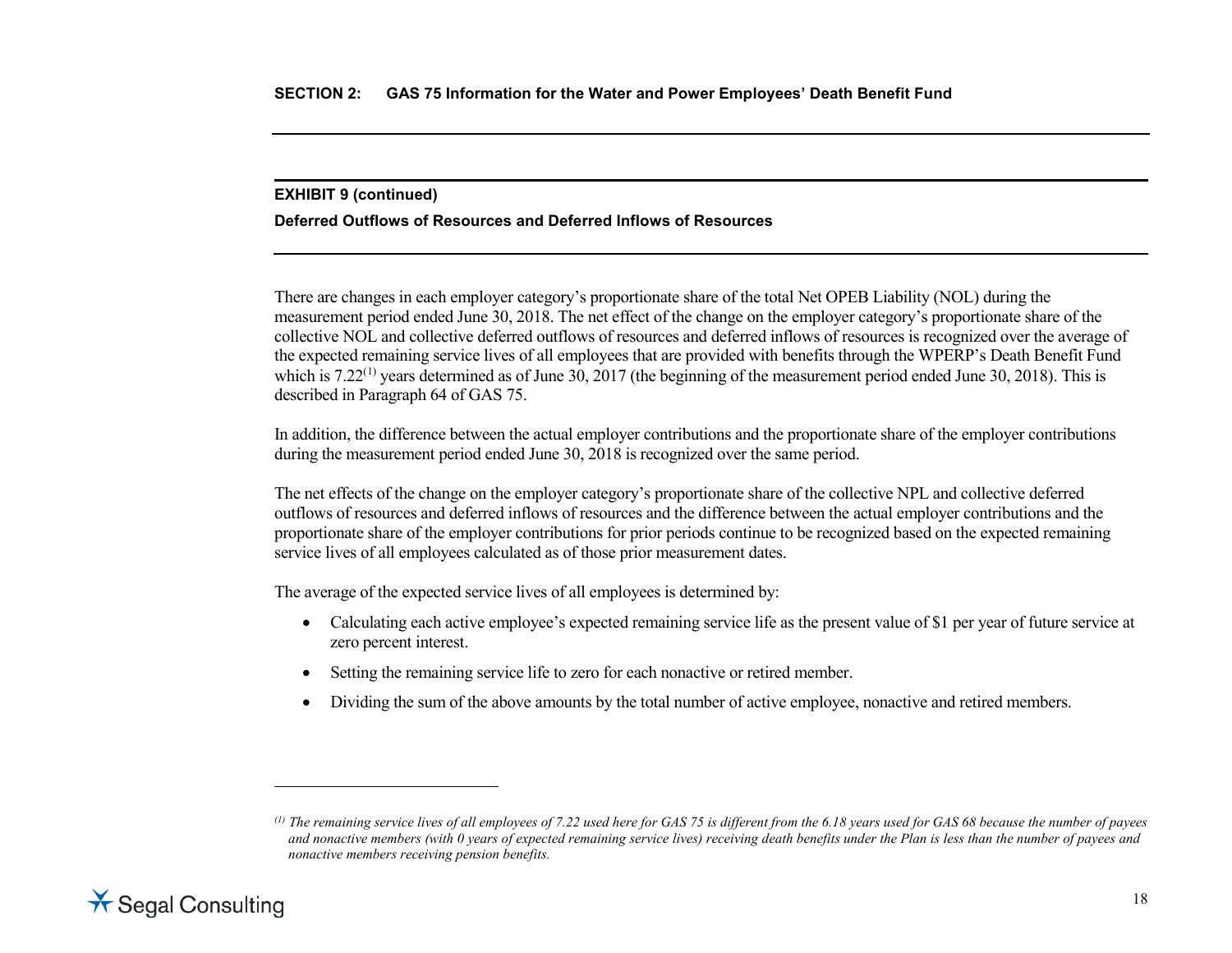**Schedule of Proportionate Share of the Net OPEB Liability – Total for all Employer Categories**

| <b>Reporting</b><br>Date for<br><b>Employer</b><br>under GAS 75<br>as of June 30 | <b>Measurement</b><br>Date as of<br>June 30 | <b>Proportion</b><br>of the Net<br><b>OPEB</b><br>Liability | <b>Proportionate</b><br>share of Net<br><b>OPEB Liability</b> | <b>Projected</b><br>Compensation | Covered<br>payroll <sup>(1)</sup> | <b>Proportionate</b><br>share of the<br><b>Net OPEB</b><br>Liability as a<br>percentage of<br>its covered<br>payroll | Plan's<br><b>Fiduciary</b><br><b>Net Position</b><br>as a<br>percentage<br>of the Total<br><b>OPEB</b><br>Liability |
|----------------------------------------------------------------------------------|---------------------------------------------|-------------------------------------------------------------|---------------------------------------------------------------|----------------------------------|-----------------------------------|----------------------------------------------------------------------------------------------------------------------|---------------------------------------------------------------------------------------------------------------------|
| 2017                                                                             | 2016                                        | 100.0%                                                      | \$117,714,806                                                 | \$928,888,680                    | \$861,818,854                     | 13.66%                                                                                                               | 19.32%                                                                                                              |
| 2018                                                                             | 2017                                        | 100.0%                                                      | 119,224,438                                                   | 991,814,994                      | 892, 332, 196                     | 13.36%                                                                                                               | 18.79%                                                                                                              |
| 2019                                                                             | 2018                                        | 100.0%                                                      | 116,659,806                                                   | 1,073,554,608                    | 953,635,670                       | 12.23%                                                                                                               | 18.91%                                                                                                              |

(1) *These are the actual payroll amounts for the years ending on the measurement dates shown.*

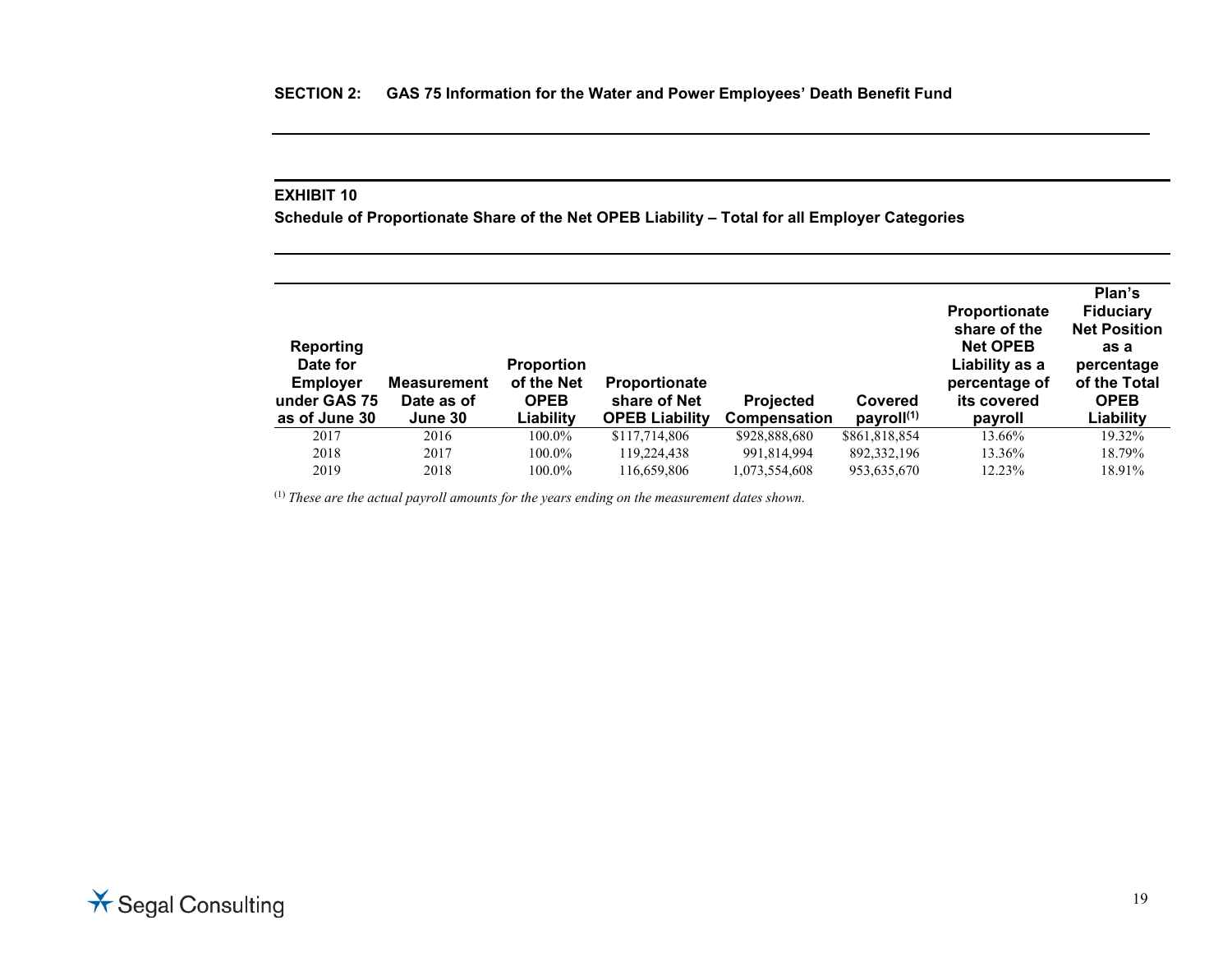## **EXHIBIT 10 (continued)**

**Schedule of Proportionate Share of the Net OPEB Liability – Water**

| Reporting<br>Date for<br><b>Employer</b><br>under GAS 75<br>as of June 30 | <b>Measurement</b><br>Date as of<br>June 30 | <b>Proportion</b><br>of the Net<br><b>OPEB</b><br>Liability | <b>Proportionate</b><br>share of Net<br><b>OPEB Liability</b> | <b>Projected</b><br><b>Compensation</b> | Covered<br>payroll | <b>Proportionate</b><br>share of the<br><b>Net OPEB</b><br>Liability as a<br>percentage of<br>its covered<br>payroll | Plan's<br><b>Fiduciary</b><br><b>Net Position</b><br>as a<br>percentage<br>of the Total<br><b>OPEB</b><br>Liability |
|---------------------------------------------------------------------------|---------------------------------------------|-------------------------------------------------------------|---------------------------------------------------------------|-----------------------------------------|--------------------|----------------------------------------------------------------------------------------------------------------------|---------------------------------------------------------------------------------------------------------------------|
| 2017                                                                      | 2016                                        | 31.892%                                                     | \$37,541,667                                                  | \$296,241,656                           | \$274,851,713      | 13.66%                                                                                                               | 19.32%                                                                                                              |
| 2018                                                                      | 2017                                        | 31.748%                                                     | 37,851,746                                                    | 314,884,513                             | 283,300,404        | 13.36%                                                                                                               | 18.79%                                                                                                              |
| 2019                                                                      | 2018                                        | 32.121%                                                     | 37,472,190                                                    | 344,835,498                             | 306, 316, 444      | 12.23%                                                                                                               | 18.91%                                                                                                              |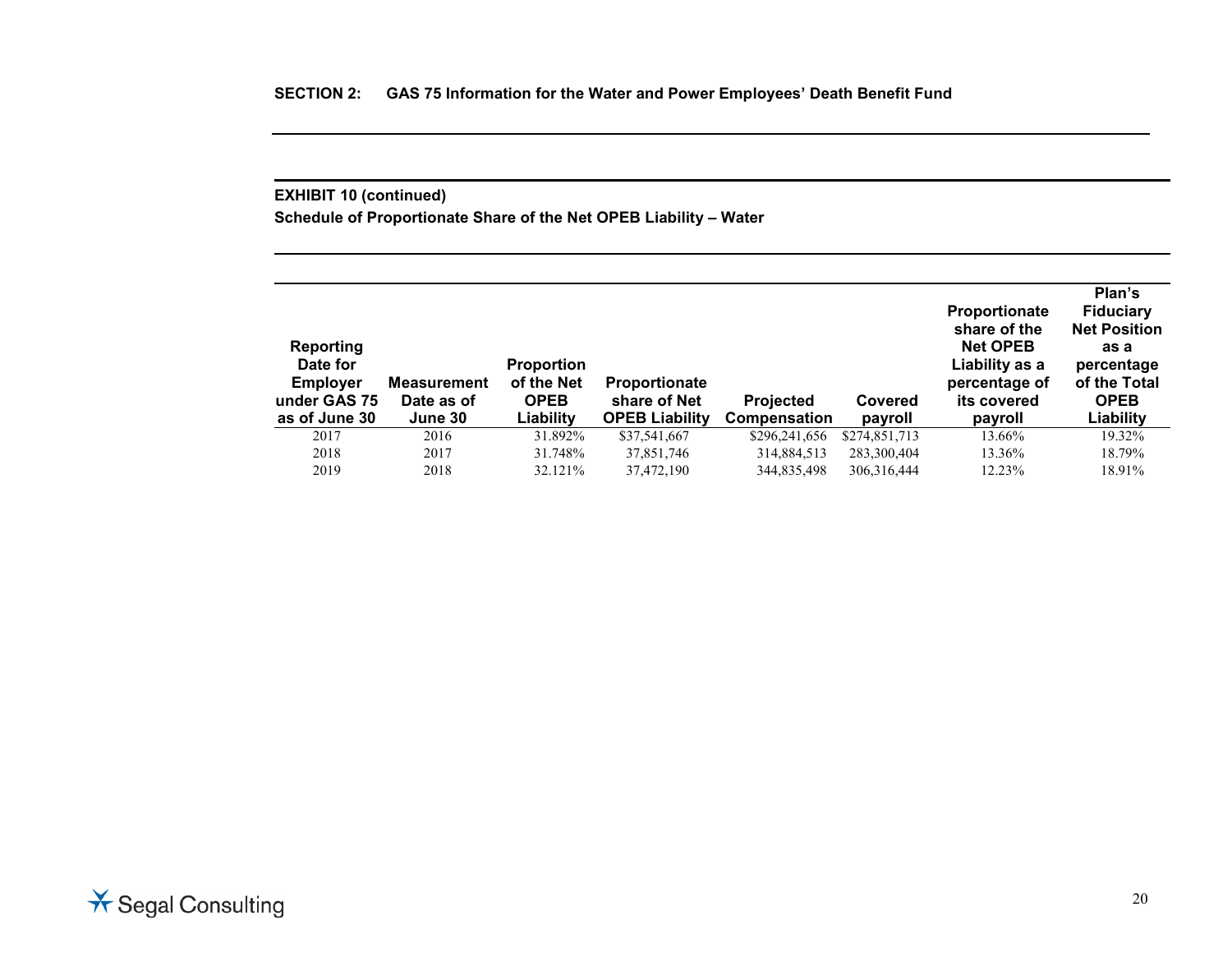## **EXHIBIT 10 (continued)**

**Schedule of Proportionate Share of the Net OPEB Liability – Power**

| <b>Reporting</b><br>Date for<br><b>Employer</b><br>under GAS 75<br>as of June 30 | Measurement<br>Date as of<br>June 30 | <b>Proportion</b><br>of the Net<br><b>OPEB</b><br>Liability | <b>Proportionate</b><br>share of Net<br><b>OPEB Liability</b> | <b>Projected</b><br><b>Compensation</b> | Covered<br>payroll | <b>Proportionate</b><br>share of the<br><b>Net OPEB</b><br>Liability as a<br>percentage of<br>its covered<br>payroll | Plan's<br><b>Fiduciary</b><br><b>Net Position</b><br>as a<br>percentage<br>of the Total<br><b>OPEB</b><br>Liability |
|----------------------------------------------------------------------------------|--------------------------------------|-------------------------------------------------------------|---------------------------------------------------------------|-----------------------------------------|--------------------|----------------------------------------------------------------------------------------------------------------------|---------------------------------------------------------------------------------------------------------------------|
| 2017                                                                             | 2016                                 | 68.108%                                                     | \$80,173,139                                                  | \$632,647,024                           | \$586,967,141      | 13.66%                                                                                                               | 19.32%                                                                                                              |
| 2018                                                                             | 2017                                 | 68.252%                                                     | 81,372,692                                                    | 676,930,481                             | 609,031,792        | 13.36%                                                                                                               | 18.79%                                                                                                              |
| 2019                                                                             | 2018                                 | 67.879%                                                     | 79.187.616                                                    | 728,719,110                             | 647,319,226        | 12.23%                                                                                                               | 18.91%                                                                                                              |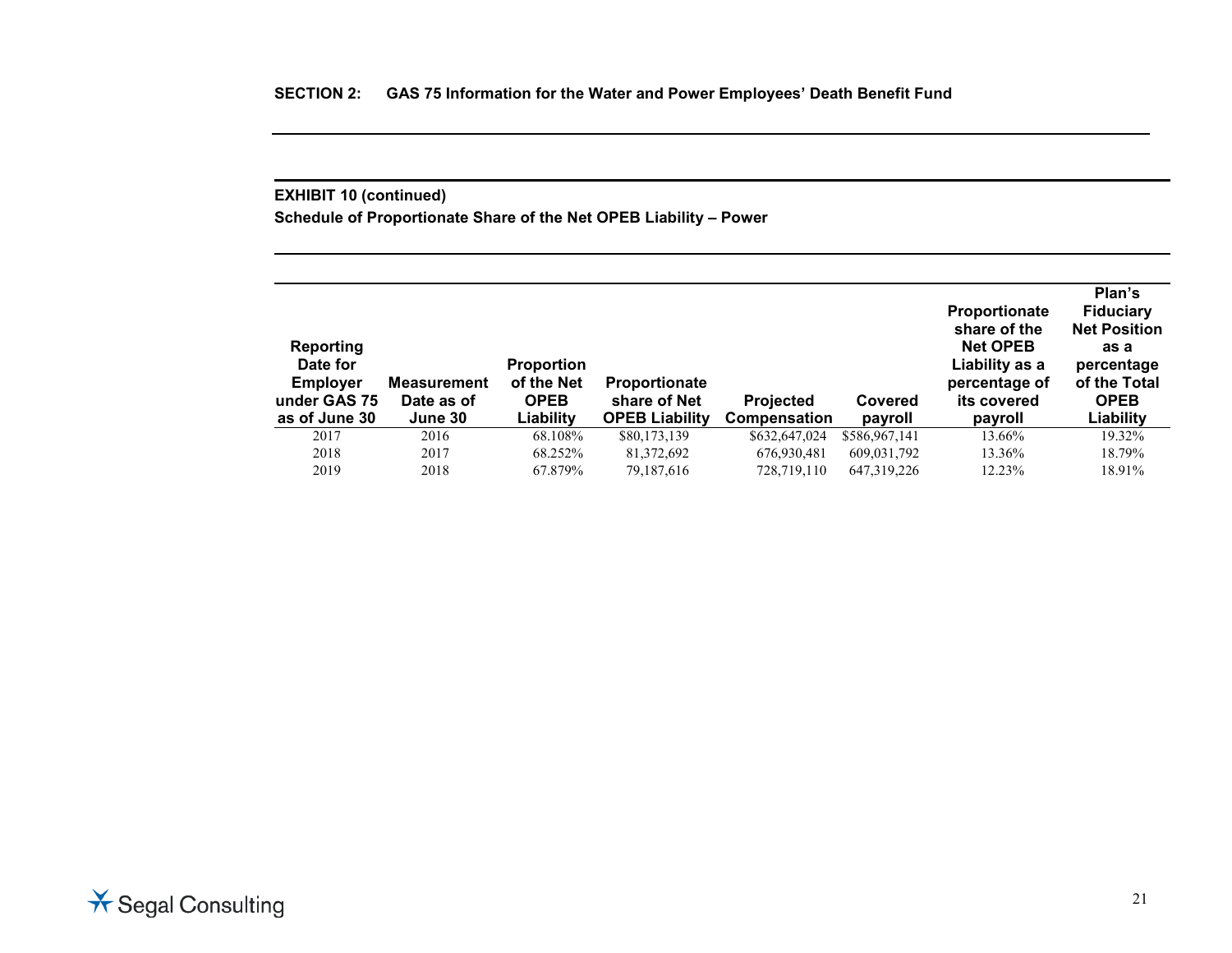**Schedule of Reconciliation of Net OPEB Liability – Total for all Employer Categories**

| <b>Reporting Date for Employer under GAS 75</b>                                      | June 30, 2019 | June 30, 2018 |
|--------------------------------------------------------------------------------------|---------------|---------------|
| <b>Measurement Date for Employer under GAS 75</b>                                    | June 30, 2018 | June 30, 2017 |
| <b>Reconciliation of Net OPEB Liability</b>                                          |               |               |
| Beginning Net OPEB Liability                                                         | \$119,224,438 | \$117,714,806 |
| <b>OPEB</b> Expense<br>2.                                                            | 8,724,861     | 8,782,037     |
| <b>Employer Contributions</b><br>3.                                                  | (8,101,199)   | (8,206,607)   |
| New Net Deferred Inflows/Outflows<br>4.                                              | (2,963,506)   | 934,202       |
| Change in Allocation of Prior Deferred Inflows/Outflows<br>⊃.                        |               | $\theta$      |
| New Net Deferred Flows Due to Change in Proportion <sup>(1)</sup><br>6.              |               | $\theta$      |
| Recognition of Prior Deferred Inflows/Outflows                                       | (224, 788)    | $\theta$      |
| Recognition of Prior Deferred Flows Due to Change in Proportion <sup>(1)</sup><br>8. |               |               |
| Ending Net OPEB Liability<br>9.                                                      | \$116,659,806 | \$119,224,438 |

(1) *Includes differences between actual employer contributions and proportionate share of contributions.*

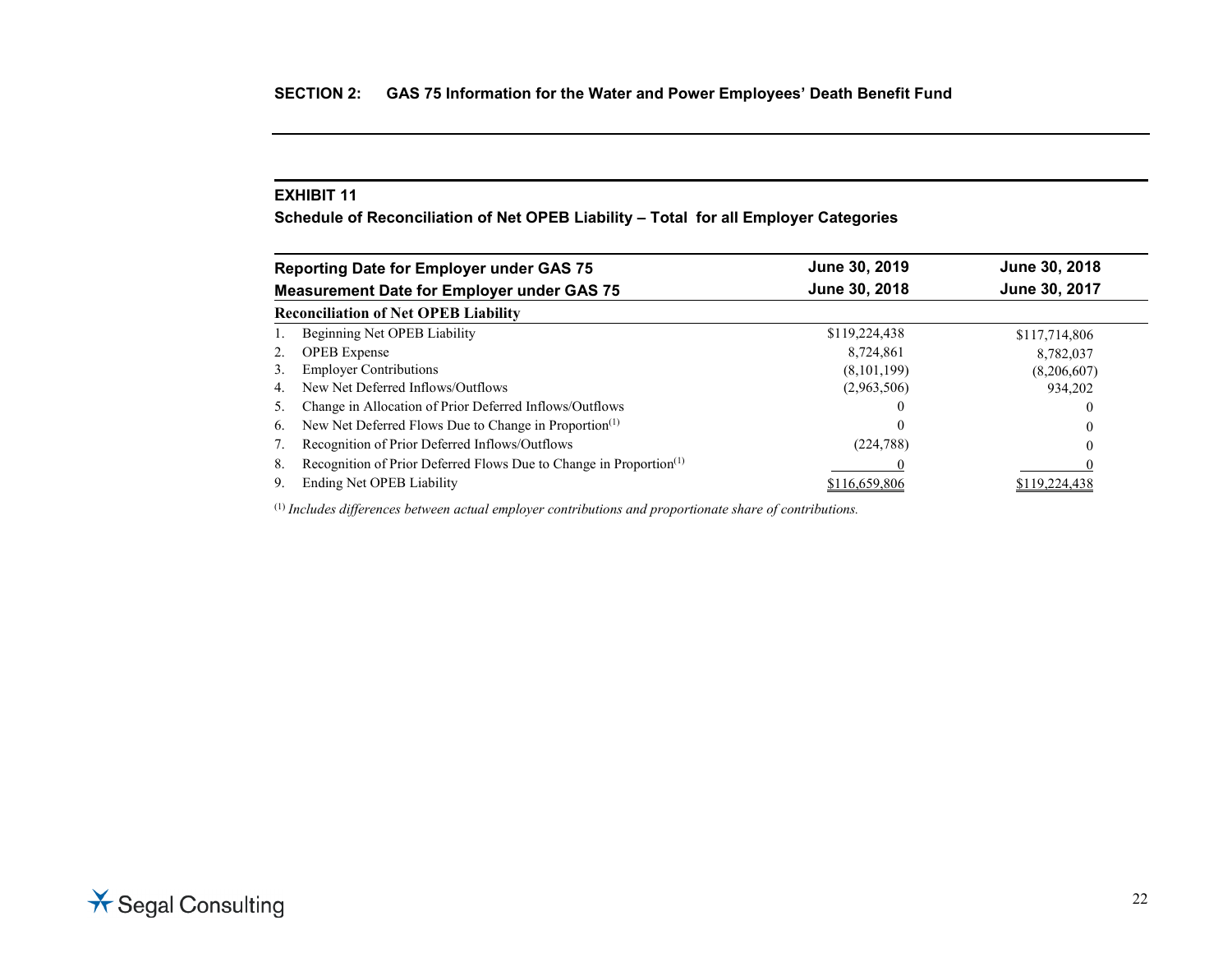## **EXHIBIT 11 (continued)**

**Schedule of Reconciliation of Net OPEB Liability – Water**

| <b>Reporting Date for Employer under GAS 75</b>                                      | June 30, 2019 | June 30, 2018 |
|--------------------------------------------------------------------------------------|---------------|---------------|
| <b>Measurement Date for Employer under GAS 75</b>                                    | June 30, 2018 | June 30, 2017 |
| <b>Reconciliation of Net OPEB Liability</b>                                          |               |               |
| Beginning Net OPEB Liability                                                         | \$37,851,746  | \$37,541,667  |
| <b>OPEB</b> Expense<br>2.                                                            | 2,842,661     | 2,766,606     |
| <b>Employer Contributions</b><br>3.                                                  | (2,606,885)   | (2,625,168)   |
| New Net Deferred Inflows/Outflows<br>4.                                              | (951, 905)    | 296,594       |
| Change in Allocation of Prior Deferred Inflows/Outflows<br>$\mathcal{L}$ .           | 3.481         |               |
| New Net Deferred Flows Due to Change in Proportion <sup>(1)</sup><br>6.              | 383,755       | (127, 953)    |
| Recognition of Prior Deferred Inflows/Outflows                                       | (72, 204)     |               |
| Recognition of Prior Deferred Flows Due to Change in Proportion <sup>(1)</sup><br>8. | 21,541        |               |
| Ending Net OPEB Liability<br>9.                                                      | \$37,472,190  | \$37,851,746  |

(1) *Includes differences between actual employer contributions and proportionate share of contributions.*

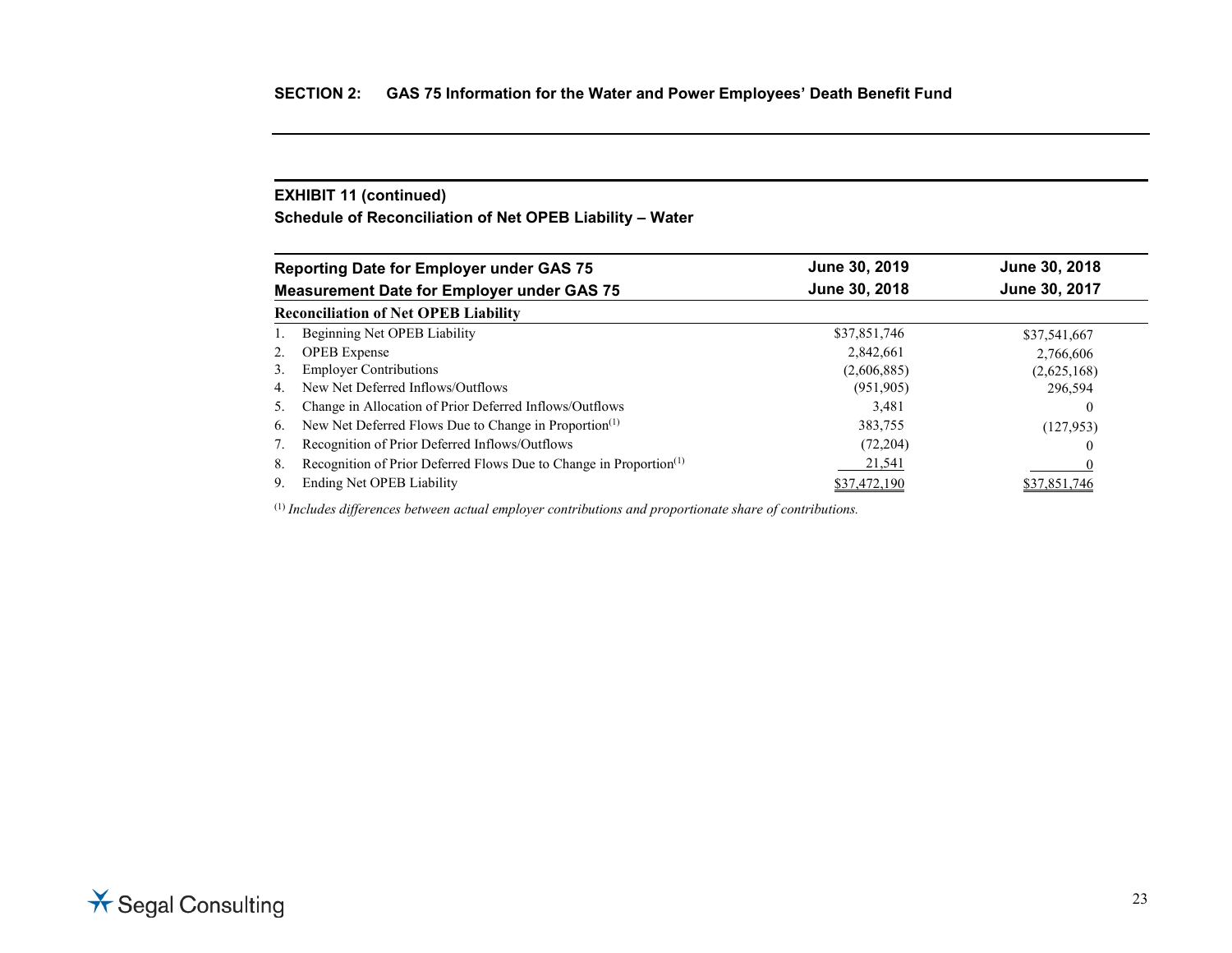## **EXHIBIT 11 (continued)**

**Schedule of Reconciliation of Net OPEB Liability – Power**

|                 | <b>Reporting Date for Employer under GAS 75</b>                                | June 30, 2019 | June 30, 2018 |
|-----------------|--------------------------------------------------------------------------------|---------------|---------------|
|                 | <b>Measurement Date for Employer under GAS 75</b>                              | June 30, 2018 | June 30, 2017 |
|                 | <b>Reconciliation of Net OPEB Liability</b>                                    |               |               |
|                 | Beginning Net OPEB Liability                                                   | \$81,372,692  | \$80,173,139  |
| 2.              | <b>OPEB</b> Expense                                                            | 5.882,200     | 6,015,431     |
| 3.              | <b>Employer Contributions</b>                                                  | (5,494,314)   | (5,581,439)   |
| 4.              | New Net Deferred Inflows/Outflows                                              | (2,011,601)   | 637,608       |
| $\mathcal{L}$ . | Change in Allocation of Prior Deferred Inflows/Outflows                        | (3,481)       |               |
| 6.              | New Net Deferred Flows Due to Change in Proportion <sup>(1)</sup>              | (383,755)     | 127,953       |
|                 | Recognition of Prior Deferred Inflows/Outflows                                 | (152, 584)    |               |
| 8.              | Recognition of Prior Deferred Flows Due to Change in Proportion <sup>(1)</sup> | (21, 541)     |               |
| 9.              | Ending Net OPEB Liability                                                      | \$79,187,616  | \$81.372.692  |

(1) *Includes differences between actual employer contributions and proportionate share of contributions.*

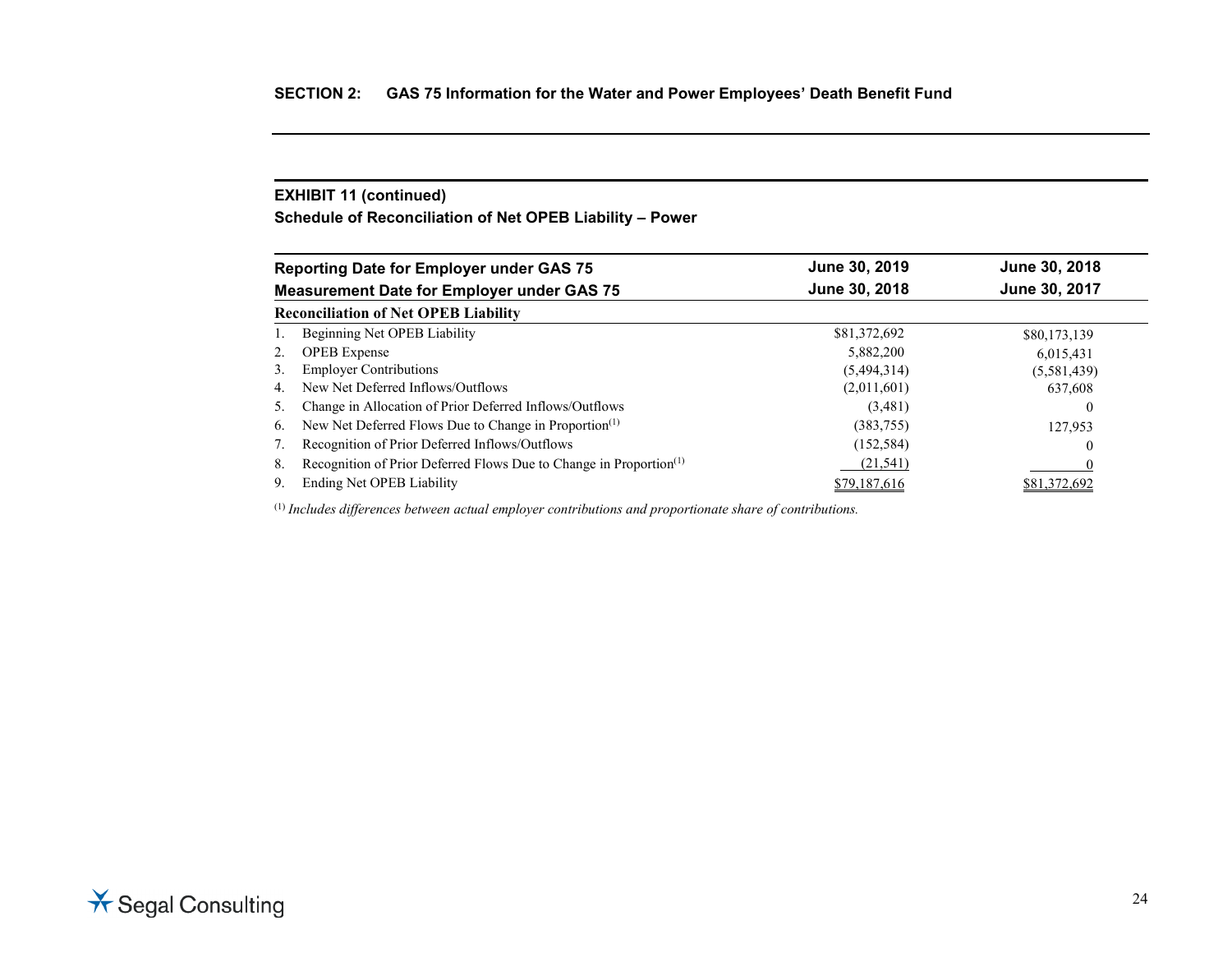**Schedule of Recognition of Changes in Total Net OPEB Liability**

**Increase (Decrease) in OPEB Expense Arising from the Recognition of the Effects of Differences between Actual and Expected Experience on Total OPEB Liability**

| <b>Reporting Date</b>             |                                         |                       |            | Reporting Date for Employer under GAS 75 Year Ended June 30 |             |             |             |             |               |             |             |  |
|-----------------------------------|-----------------------------------------|-----------------------|------------|-------------------------------------------------------------|-------------|-------------|-------------|-------------|---------------|-------------|-------------|--|
| for Employer                      | <b>Differences</b>                      |                       |            |                                                             |             |             |             |             |               |             |             |  |
| under GAS 75<br><b>Year Ended</b> | <b>Between Actual</b><br>and Expected   | Recognition<br>Period |            |                                                             |             |             |             |             |               |             |             |  |
| June 30                           | <b>Experience</b>                       | (Years)               | 2018       | 2019                                                        | 2020        | 2021        | 2022        | 2023        | 2024          | 2025        | 2026        |  |
| 2018                              | \$125,381                               | 6.94                  | \$18,066   | \$18,066                                                    | \$18,066    | \$18,066    | \$18,066    | \$18,066    | \$16,985      | \$0         | \$0         |  |
| 2019                              | (4,443,689)                             | 7.22                  | <u>N/A</u> | (615, 469)                                                  | (615, 469)  | (615, 469)  | (615, 469)  | (615, 469)  | (615, 469)    | (615, 469)  | (135, 406)  |  |
|                                   | Net increase (decrease) in OPEB expense |                       | \$18,066   | \$(597,403)                                                 | \$(597,403) | \$(597,403) | \$(597,403) | \$(597,403) | $$$ (598,484) | \$(615,469) | \$(135,406) |  |

## **Increase (Decrease) in OPEB Expense Arising from the Recognition of the Effects of Assumption Changes**

| <b>Reporting Date</b>                                        |                                                  |                                  |      | Reporting Date for Employer under GAS 75 Year Ended June 30 |      |                |                |                |      |      |                |  |
|--------------------------------------------------------------|--------------------------------------------------|----------------------------------|------|-------------------------------------------------------------|------|----------------|----------------|----------------|------|------|----------------|--|
| for Employer<br>under GAS 75<br><b>Year Ended</b><br>June 30 | <b>Effect of</b><br><b>Assumption</b><br>Changes | Recognition<br>Period<br>(Years) | 2018 | 2019                                                        | 2020 | 2021           | 2022           | 2023           | 2024 | 2025 | 2026           |  |
| 2018                                                         | \$0                                              | 6.94                             | \$0  | \$0                                                         | \$0  | \$0            | \$0            | \$0            | \$0  | \$0  | \$0            |  |
| 2019                                                         | \$0                                              | 7.22                             | N/A  | $\overline{0}$                                              |      | $\overline{0}$ | $\overline{0}$ | $\overline{0}$ |      |      | $\overline{0}$ |  |
| Net increase (decrease) in OPEB expense                      |                                                  |                                  | \$0  | \$0                                                         | \$0  | \$0            | \$0            | \$0            | \$0  | \$0  | \$0            |  |

As described in Exhibit 9, the average of the expected remaining service lives of all employees that are provided with benefits through the WPERP's Death Benefit Fund (active and inactive employees) determined as of June 30, 2017 (the beginning of the measurement period ending June 30, 2018) is 7.22 years.

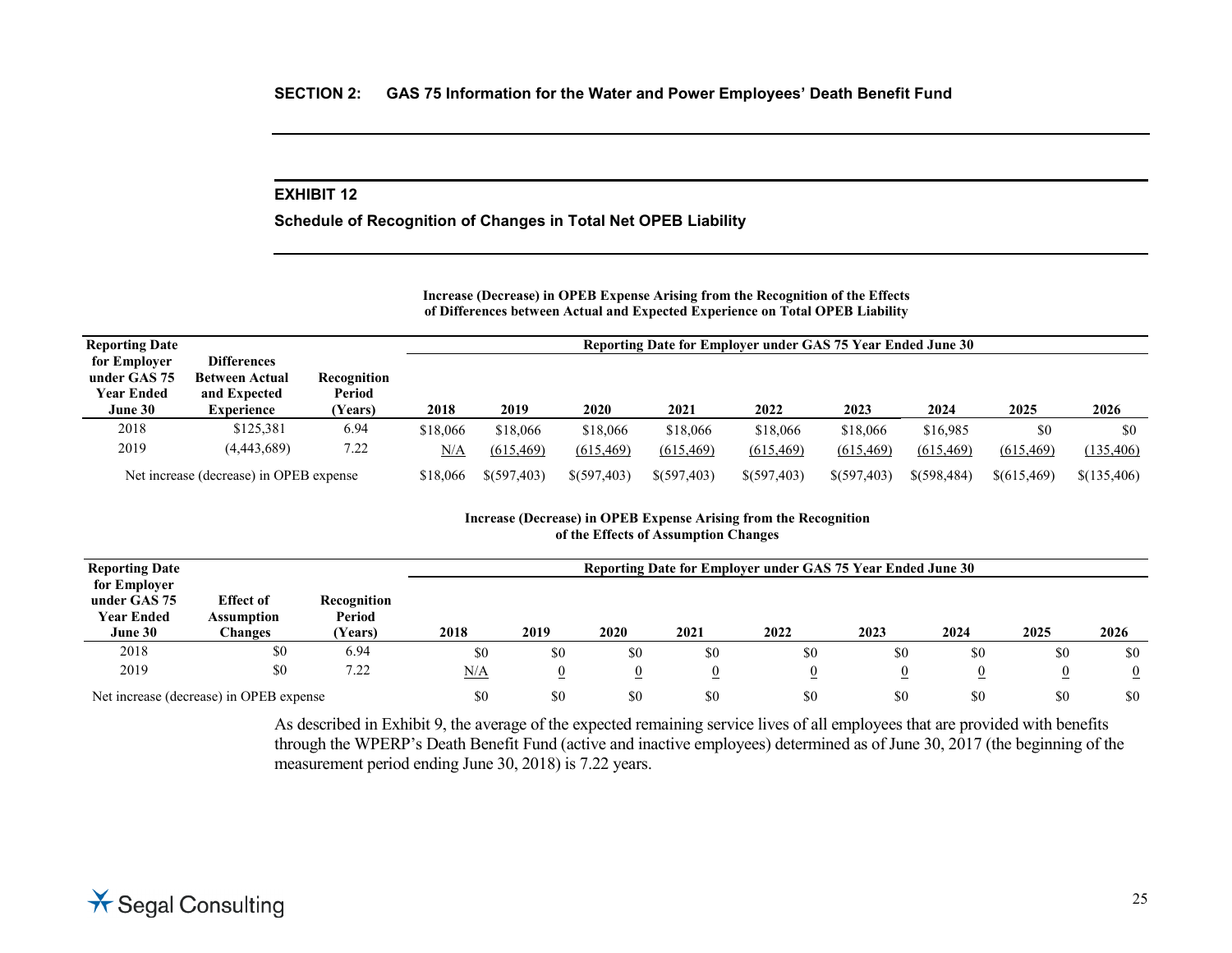## **EXHIBIT 12 (continued)**

**Schedule of Recognition of Changes in Total Net OPEB Liability**

## **Increase (Decrease) in OPEB Expense Arising from the Recognition of Differences between Projected and Actual Earnings on OPEB Plan Investments**

| <b>Reporting Date</b>                             |                                                |                       | Reporting Date for Employer under GAS 75 Year Ended June 30 |           |           |           |           |           |                |  |
|---------------------------------------------------|------------------------------------------------|-----------------------|-------------------------------------------------------------|-----------|-----------|-----------|-----------|-----------|----------------|--|
| for Employer<br>under GAS 75<br><b>Year Ended</b> | <b>Differences</b><br>between<br>Projected and | Recognition<br>Period |                                                             |           |           |           |           |           |                |  |
| June 30                                           | <b>Actual Earnings</b>                         | (Years)               | 2018                                                        | 2019      | 2020      | 2021      | 2022      | 2023      | 2024           |  |
| 2018                                              | \$1,033,609                                    | 5.00                  | \$206,722                                                   | \$206,722 | \$206,722 | \$206,722 | \$206,721 | \$0       | \$0            |  |
| 2019                                              | \$1,080,893                                    | 5.00                  | N/A                                                         | 216,179   | 216,179   | 216,179   | 216,179   | 216,177   | $\overline{0}$ |  |
|                                                   | Net increase (decrease) in OPEB expense        |                       | \$206,722                                                   | \$422,901 | \$422,901 | \$422,901 | \$422,900 | \$216,177 | \$0            |  |

The differences between projected and actual earnings on OPEB plan investments are recognized over a five-year period per Paragraph 43b. of GAS 75.

## **Total Increase (Decrease) in OPEB Expense**

| <b>Reporting Date</b>                   |                    |           | Reporting Date for Employer under GAS 75 Year Ended June 30 |             |             |             |               |              |             |             |  |
|-----------------------------------------|--------------------|-----------|-------------------------------------------------------------|-------------|-------------|-------------|---------------|--------------|-------------|-------------|--|
| for Employer                            |                    |           |                                                             |             |             |             |               |              |             |             |  |
| under GAS 75                            |                    |           |                                                             |             |             |             |               |              |             |             |  |
| <b>Year Ended</b>                       | Total              |           |                                                             |             |             |             |               |              |             |             |  |
| June 30                                 | <b>Differences</b> | 2018      | 2019                                                        | <b>2020</b> | 2021        | 2022        | 2023          | 2024         | 2025        | 2026        |  |
| 2018                                    | \$1,158,990        | \$224,788 | \$224,788                                                   | \$224,788   | \$224,788   | \$224,787   | \$18,066      | \$16,985     | \$0         | \$0         |  |
| 2019                                    | \$(3,362,796)      | N/A       | (399,290)                                                   | (399,290)   | (399,290)   | (399, 290)  | (399, 292)    | (615, 469)   | (615, 469)  | (135, 406)  |  |
| Net increase (decrease) in OPEB expense |                    | \$224,788 | \$(174,502)                                                 | \$(174,502) | \$(174,502) | \$(174,503) | $$$ (381,226) | \$(598, 484) | \$(615,469) | \$(135,406) |  |

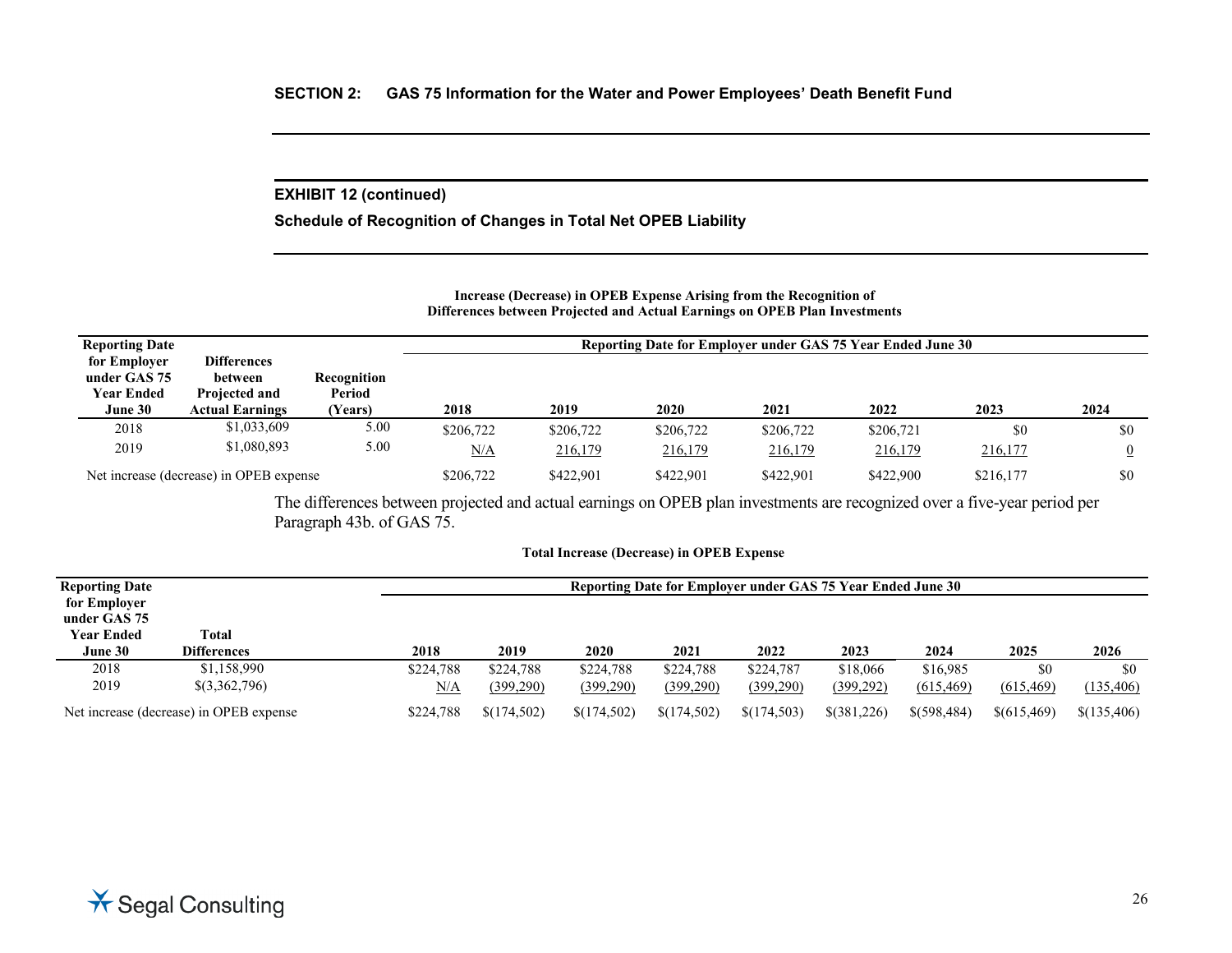## **Allocation of Changes in Total Net OPEB Liability**

In addition to the amounts shown in Exhibit 12, there are changes in each employer category's proportionate share of the total Net OPEB Liability (NOL) during the measurement period ending on June 30, 2018. The net effect of the change on the employer category's proportionate share of the collective NOL and collective deferred outflows of resources and deferred inflows of resources is also recognized over the average of the expected remaining service lives of all employees shown previously. The differences between the actual employer contributions and the proportionate share of the employer contributions during the measurement period ending on June 30, 2018 is recognized over the same period. These amounts are shown below. While these amounts are different for each employer category, they sum to zero for the entire Plan.

|       |                 | merchant precisively in OTED Expense in sing from the recognition of the Enects of the<br>Change in Proportion and Change in Employer Contributions for the Reporting Year Ended June 30, 2019 |           |          |                                                             |          |           |           |           |           |
|-------|-----------------|------------------------------------------------------------------------------------------------------------------------------------------------------------------------------------------------|-----------|----------|-------------------------------------------------------------|----------|-----------|-----------|-----------|-----------|
|       | Total<br>Change | Recognition                                                                                                                                                                                    |           |          | Reporting Date for Employer under GAS 75 Year Ended June 30 |          |           |           |           |           |
|       | to be           | Period                                                                                                                                                                                         |           | 2020     |                                                             |          |           |           |           |           |
|       | Recognized      | (Years)                                                                                                                                                                                        | 2019      |          | 2021                                                        | 2022     | 2023      | 2024      | 2025      | 2026      |
| Water | \$445,452       | 7.22                                                                                                                                                                                           | \$61,697  | \$61,697 | \$61,697                                                    | \$61,697 | \$61,697  | \$61,697  | \$61,697  | \$13,573  |
| Power | (445, 452)      | 7.22                                                                                                                                                                                           | (61, 697) | (61,697) | (61,697)                                                    | (61,697) | (61, 697) | (61, 697) | (61, 697) | (13, 573) |
| Total | \$0             |                                                                                                                                                                                                | \$0       | \$0      | \$0                                                         | \$0      | \$0       | \$0       | \$0       | \$0       |

**Increase (Decrease) in OPEB Expense Arising from the Recognition of the Effects of the**

**Increase (Decrease) in OPEB Expense Arising from the Recognition of the Effects of the Change in Proportion and Change in Employer Contributions for the Reporting Year Ended June 30, 2018**

|              | <b>Total</b><br><b>Change</b> | Recognition      |            |            |            | Reporting Date for Employer under GAS 75 Year Ended June 30 |               |            |            |
|--------------|-------------------------------|------------------|------------|------------|------------|-------------------------------------------------------------|---------------|------------|------------|
|              | to be<br>Recognized           | Period<br>Years) | 2018       | 2019       | 2020       | 2021                                                        | 2022          | 2023       | 2024       |
| Water        | \$(149,494)                   | 6.94             | \$(21,541) | \$(21,541) | \$(21,541) | \$(21,541)                                                  | \$(21,541)    | \$(21,541) | \$(20,248) |
| Power        | 149,494                       | 6.94             | 21,541     | 21,541     | 21,541     | 21,541                                                      | <u>21,541</u> | 21,541     | 20,248     |
| <b>Total</b> | \$0                           |                  | \$0        | \$0        | \$0        | \$0                                                         | \$0           | \$0        | \$0        |

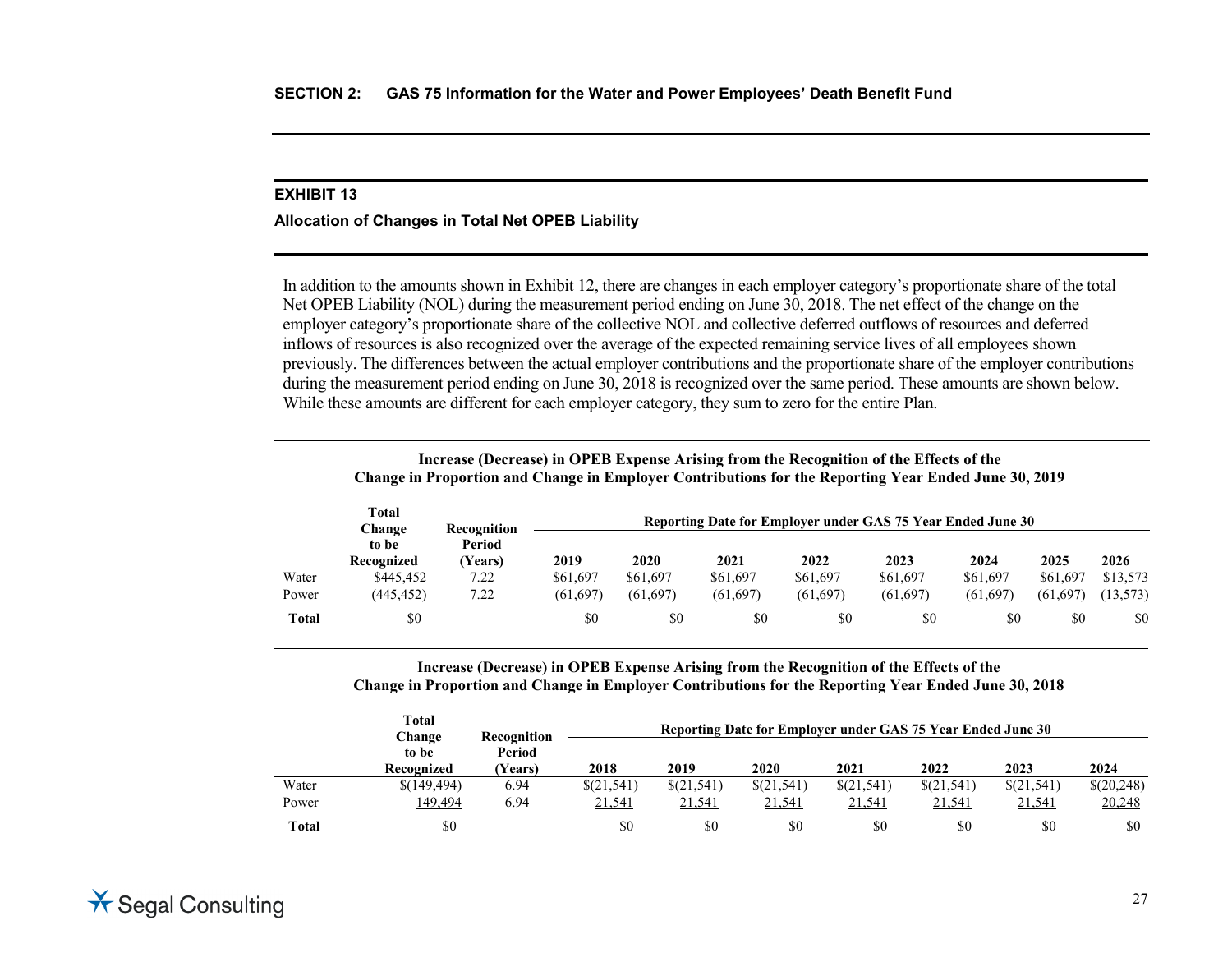## **Actuarial Assumptions and Methods**

## **For June 30, 2018 Measurement Date and Employer Reporting as of June 30, 2019**

## **Methods, Assumptions and Plan Summary for the Family Death Benefit**

| <b>Plan Year:</b>             | July 1 through June 30             |
|-------------------------------|------------------------------------|
| <b>Net Investment Return:</b> | 3.50%, net of investment expenses. |

## **Family Composition at Death for Active Members:**

| Member's                                                                                                                                                                                                                                                                                                                                   |                         |                                                                                                                                                                                                        |                                                                                            |                     |                      |                       |                               |         | Children's Age |
|--------------------------------------------------------------------------------------------------------------------------------------------------------------------------------------------------------------------------------------------------------------------------------------------------------------------------------------------|-------------------------|--------------------------------------------------------------------------------------------------------------------------------------------------------------------------------------------------------|--------------------------------------------------------------------------------------------|---------------------|----------------------|-----------------------|-------------------------------|---------|----------------|
| Age at<br>Death                                                                                                                                                                                                                                                                                                                            | Not Married<br>No Child | Not Married<br>One Child                                                                                                                                                                               | Not Married<br>$2+$ Child                                                                  | Married No<br>Child | Married One<br>Child | Married $2+$<br>Child | Married One<br>Disabled Child | Child 1 | Child 2        |
| Under 55                                                                                                                                                                                                                                                                                                                                   | 20%                     | $5\%$                                                                                                                                                                                                  | $7\%$                                                                                      | 16%                 | 15%                  | 30%                   | 7%                            | 10      | 8              |
|                                                                                                                                                                                                                                                                                                                                            |                         | No benefits are assumed to be payable upon deaths of active members age 55 or over<br>or deaths of inactive vested members (receiving a Permanent Total Disability benefit)<br>or retirees at any age. |                                                                                            |                     |                      |                       |                               |         |                |
| Same as those used in July 1, 2018 actuarial valuation report for the Retirement Plan.<br><b>Other Actuarial Assumptions:</b>                                                                                                                                                                                                              |                         |                                                                                                                                                                                                        |                                                                                            |                     |                      |                       |                               |         |                |
| <b>Actuarial Cost Method:</b><br>Entry Age Actuarial Cost Method. Entry Age equals attained age less years of service.<br>Normal Cost and Actuarial Accrued Liability are calculated on an individual basis and<br>are based on costs allocated as a level percent of salary                                                               |                         |                                                                                                                                                                                                        |                                                                                            |                     |                      |                       |                               |         |                |
| <b>Member Contribution Rate:</b>                                                                                                                                                                                                                                                                                                           |                         |                                                                                                                                                                                                        | None                                                                                       |                     |                      |                       |                               |         |                |
| <b>Department Contribution Rate:</b><br>Current monthly rate is \$1.36 per active covered member.                                                                                                                                                                                                                                          |                         |                                                                                                                                                                                                        |                                                                                            |                     |                      |                       |                               |         |                |
| Pre-retirement death of an active member at any age who is a full member of WPERP<br><b>Age and Service Requirement:</b><br>and was contributing to WPERP. If death occurs after retirement, must be receiving a<br>retirement monthly retirement allowance from WPERP and had at least five years of<br>Department Service at retirement. |                         |                                                                                                                                                                                                        |                                                                                            |                     |                      |                       |                               |         |                |
| <b>Other Requirements:</b>                                                                                                                                                                                                                                                                                                                 |                         |                                                                                                                                                                                                        | The plan provides a monthly benefit for each surviving child that is:                      |                     |                      |                       |                               |         |                |
|                                                                                                                                                                                                                                                                                                                                            |                         | the naturally or legally adopted child of the member                                                                                                                                                   |                                                                                            |                     |                      |                       |                               |         |                |
|                                                                                                                                                                                                                                                                                                                                            |                         | is under 18 and unmarried, or                                                                                                                                                                          |                                                                                            |                     |                      |                       |                               |         |                |
|                                                                                                                                                                                                                                                                                                                                            |                         |                                                                                                                                                                                                        | disabled and over age 18 (only if the disability occurred before age 18) and<br>unmarried. |                     |                      |                       |                               |         |                |



 $\mathbf{r}$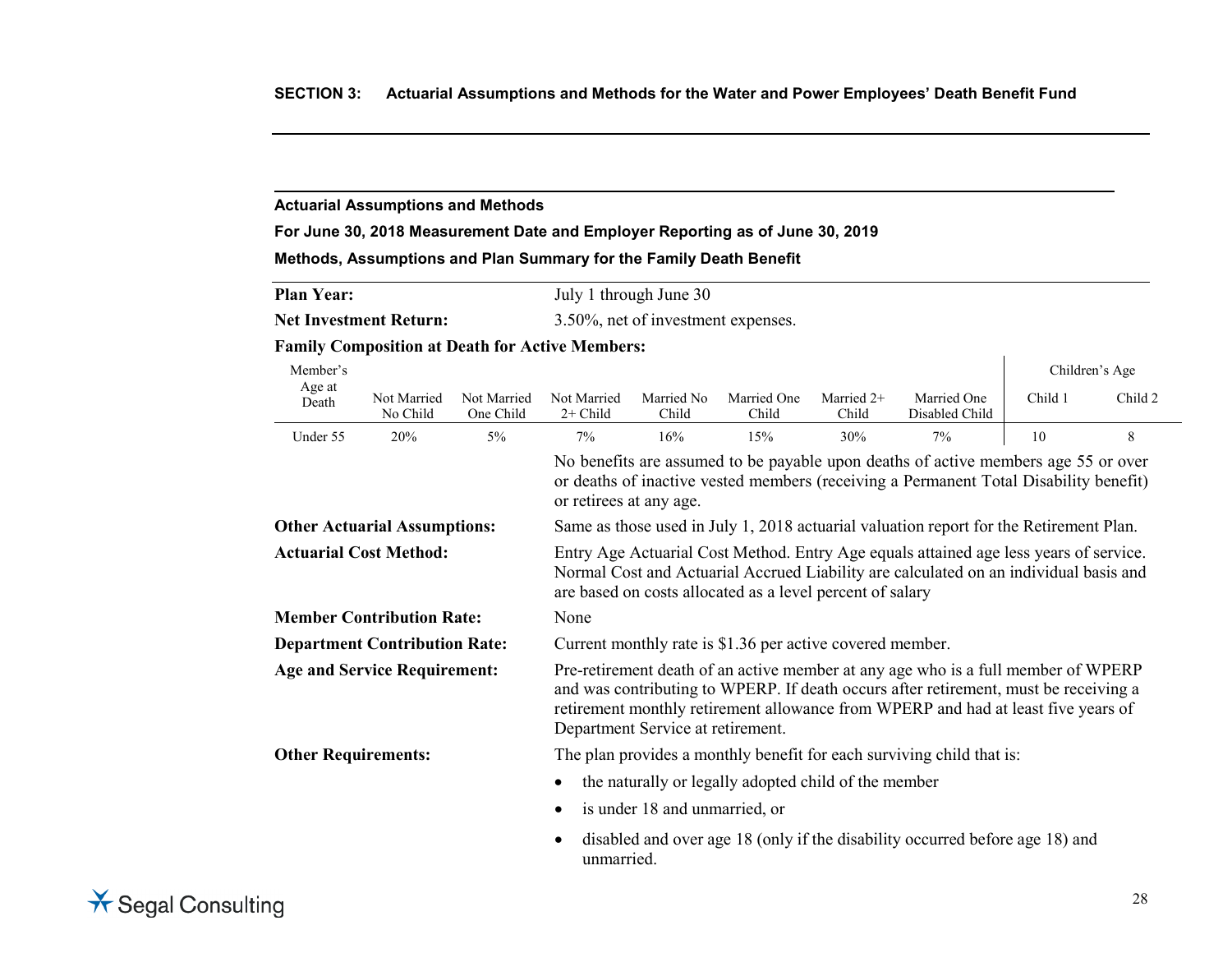**For June 30, 2018 Measurement Date and Employer Reporting as of June 30, 2019**

| Methods, Assumptions and Plan Summary for the Family Death Benefit |  |  |
|--------------------------------------------------------------------|--|--|
|--------------------------------------------------------------------|--|--|

| <b>Monthly Benefit:</b>                  | The monthly benefit is the sum of:                                                                                                                                                                                                                                                                                                                                                                  |  |  |  |  |
|------------------------------------------|-----------------------------------------------------------------------------------------------------------------------------------------------------------------------------------------------------------------------------------------------------------------------------------------------------------------------------------------------------------------------------------------------------|--|--|--|--|
|                                          | \$416 per month to each surviving child, plus<br>$\bullet$                                                                                                                                                                                                                                                                                                                                          |  |  |  |  |
|                                          | \$416 per month to spouse (if the member's spouse has care of one or more of the<br>$\bullet$<br>member's eligible children)                                                                                                                                                                                                                                                                        |  |  |  |  |
|                                          | limited so that the total amount payable cannot exceed \$1,170 per month. In addition,<br>the spouse's portion will not be paid if the spouse is receiving a Survivor's Optional<br>Death Benefit Allowance or an Eligible Spouse Allowance from the Retirement Plan.<br>The benefit is no longer payable when the member's children no longer satisfy the<br>eligibility requirements noted above. |  |  |  |  |
| <b>Changes in Actuarial Assumptions:</b> | There have been no changes in actuarial assumptions since the prior valuation.                                                                                                                                                                                                                                                                                                                      |  |  |  |  |

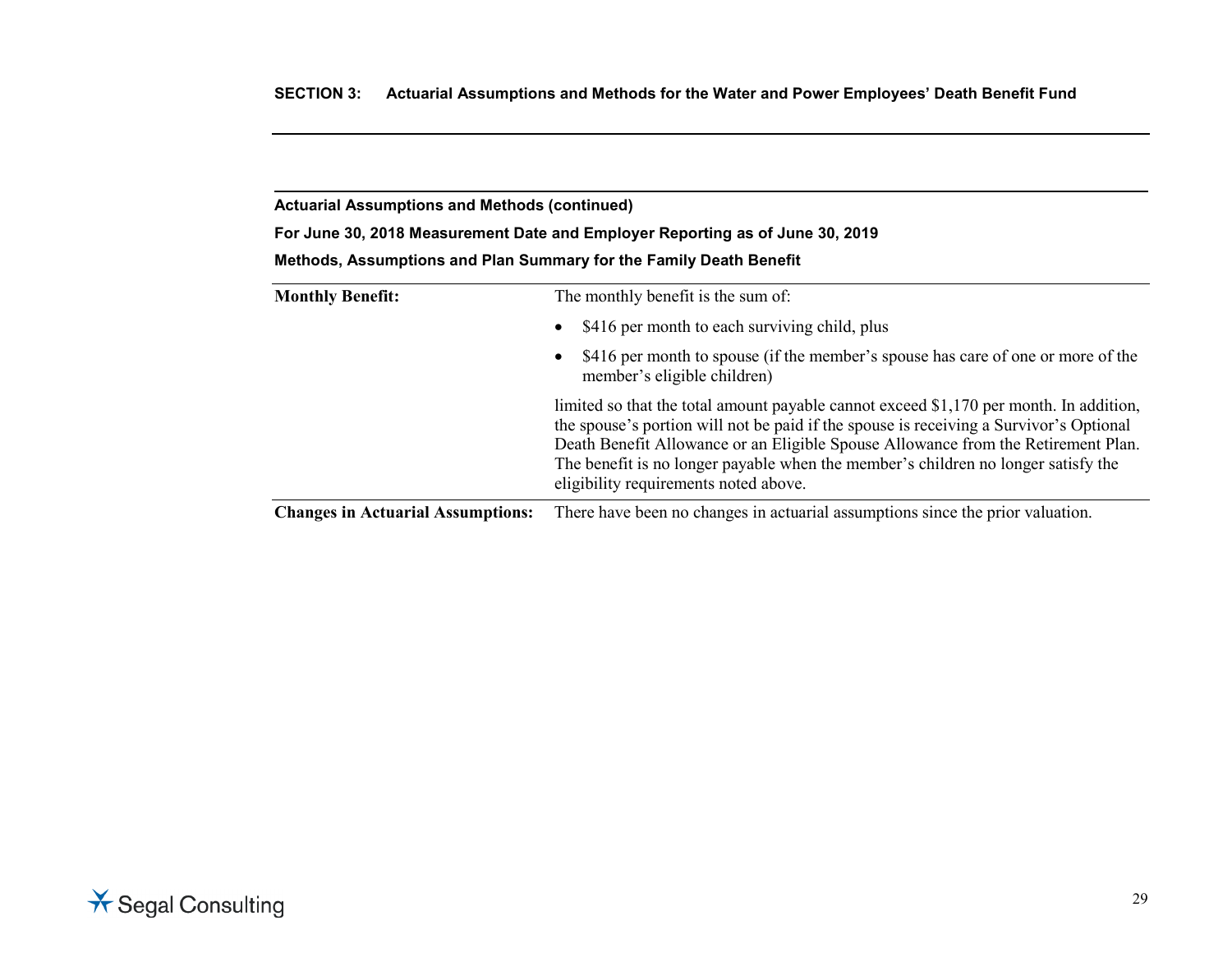## **For June 30, 2018 Measurement Date and Employer Reporting as of June 30, 2019**

## **Methods, Assumptions and Plan Summary for the Supplemental Family Death Benefit**

| <b>Plan Year:</b> | July 1 through June 30 |
|-------------------|------------------------|
|                   |                        |

**Net Investment Return:** 3.50%, net of investment expenses.

## **Family Composition at Death for Active Members:**

| Member's                                                                                                                      |                                                                                                                          |                                                                                                                                                                                                                                             |                                                                                                                                                                                                                     |                     |                                                |                       |                                                                                                                                                                             |         | Children's Age |
|-------------------------------------------------------------------------------------------------------------------------------|--------------------------------------------------------------------------------------------------------------------------|---------------------------------------------------------------------------------------------------------------------------------------------------------------------------------------------------------------------------------------------|---------------------------------------------------------------------------------------------------------------------------------------------------------------------------------------------------------------------|---------------------|------------------------------------------------|-----------------------|-----------------------------------------------------------------------------------------------------------------------------------------------------------------------------|---------|----------------|
| Age at<br>Death                                                                                                               | Not Married<br>No Child                                                                                                  | Not Married<br>One Child                                                                                                                                                                                                                    | Not Married<br>$2+$ Child                                                                                                                                                                                           | Married No<br>Child | Married One<br>Child                           | Married $2+$<br>Child | Married One<br>Disabled Child                                                                                                                                               | Child 1 | Child 2        |
| Under 55                                                                                                                      | $0\%$                                                                                                                    | 15%                                                                                                                                                                                                                                         | 17%                                                                                                                                                                                                                 | $0\%$               | 22%                                            | 39%                   | 7%                                                                                                                                                                          | 10      | 8              |
|                                                                                                                               |                                                                                                                          |                                                                                                                                                                                                                                             | or retirees at any age.                                                                                                                                                                                             |                     |                                                |                       | No benefits are assumed to be payable upon deaths of active members age 55 or over<br>or deaths of inactive vested members (receiving a Permanent Total Disability benefit) |         |                |
| <b>Other Actuarial Assumptions:</b><br>Same as those used in July 1, 2018 actuarial valuation report for the Retirement Plan. |                                                                                                                          |                                                                                                                                                                                                                                             |                                                                                                                                                                                                                     |                     |                                                |                       |                                                                                                                                                                             |         |                |
| <b>Actuarial Cost Method:</b>                                                                                                 |                                                                                                                          | Entry Age Actuarial Cost Method. Entry Age equals attained age less years of service.<br>Normal Cost and Actuarial Accrued Liability are calculated on an individual basis and<br>are based on costs allocated as a level percent of salary |                                                                                                                                                                                                                     |                     |                                                |                       |                                                                                                                                                                             |         |                |
| <b>Member Contribution Rate:</b><br>\$2.25 per biweekly period (or \$4.90 per month if retired).                              |                                                                                                                          |                                                                                                                                                                                                                                             |                                                                                                                                                                                                                     |                     |                                                |                       |                                                                                                                                                                             |         |                |
|                                                                                                                               | <b>Department Contribution Rate:</b><br>The department will provide any additional funds necessary to fund the benefits. |                                                                                                                                                                                                                                             |                                                                                                                                                                                                                     |                     |                                                |                       |                                                                                                                                                                             |         |                |
| <b>Age and Service Requirement:</b>                                                                                           |                                                                                                                          |                                                                                                                                                                                                                                             | Pre-retirement death of an active member at any age who is a full member of WPERP<br>and was contributing to WPERP or post-retirement death of retired member receiving<br>monthly retirement allowance from WPERP. |                     |                                                |                       |                                                                                                                                                                             |         |                |
|                                                                                                                               |                                                                                                                          |                                                                                                                                                                                                                                             | effective.                                                                                                                                                                                                          |                     |                                                |                       | Must be enrolled and make contributions by payroll deductions for 39 successive<br>biweekly payroll periods (approximately 18 months) before coverage becomes               |         |                |
| <b>Other Requirements:</b>                                                                                                    |                                                                                                                          |                                                                                                                                                                                                                                             |                                                                                                                                                                                                                     |                     | Same as Family Death Benefit shown on page 28. |                       |                                                                                                                                                                             |         |                |

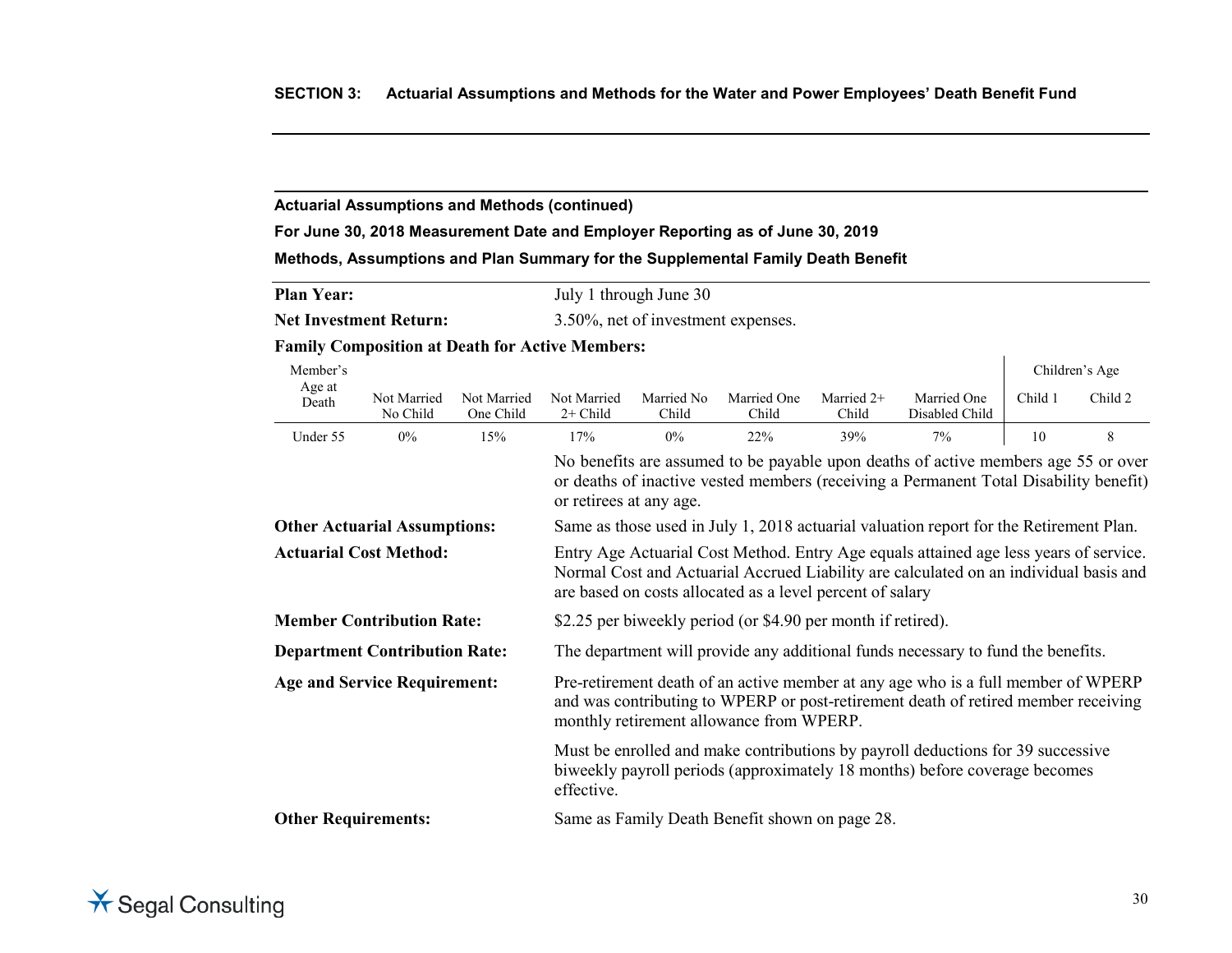**For June 30, 2018 Measurement Date and Employer Reporting as of June 30, 2019**

| <b>Monthly Benefit:</b>                  | The monthly benefit is the sum of:                                                                                                                                                                                                                                                                                                                                                                  |  |  |  |  |
|------------------------------------------|-----------------------------------------------------------------------------------------------------------------------------------------------------------------------------------------------------------------------------------------------------------------------------------------------------------------------------------------------------------------------------------------------------|--|--|--|--|
|                                          | \$520 per month to each surviving child, plus<br>$\bullet$                                                                                                                                                                                                                                                                                                                                          |  |  |  |  |
|                                          | \$520 per month to spouse (if the member's spouse has care of one or more of the<br>$\bullet$<br>member's eligible children)                                                                                                                                                                                                                                                                        |  |  |  |  |
|                                          | limited so that the total amount payable cannot exceed \$1,066 per month. In addition,<br>the spouse's portion will not be paid if the spouse is receiving a Survivor's Optional<br>Death Benefit Allowance or an Eligible Spouse Allowance from the Retirement Plan.<br>The benefit is no longer payable when the member's children no longer satisfy the<br>eligibility requirements noted above. |  |  |  |  |
| <b>Changes in Actuarial Assumptions:</b> | There have been no changes in actuarial assumptions since the prior valuation.                                                                                                                                                                                                                                                                                                                      |  |  |  |  |

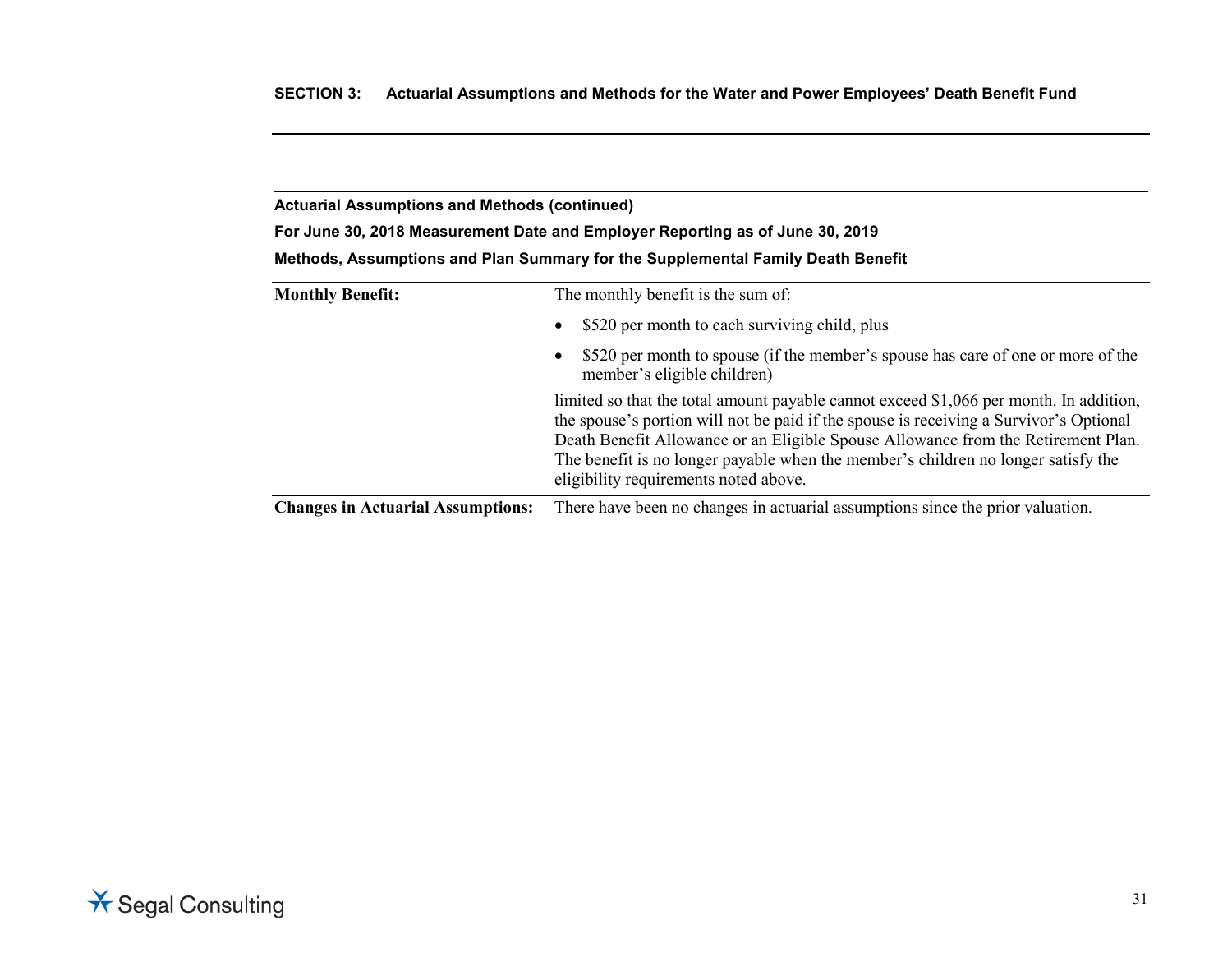**For June 30, 2018 Measurement Date and Employer Reporting as of June 30, 2019**

**Methods, Assumptions and Plan Summary for the Insured Lives Death Benefit (Contributing Active Members)**

| <b>Plan Year:</b>                    | July 1 through June 30                                                                                                                                                                                                                      |
|--------------------------------------|---------------------------------------------------------------------------------------------------------------------------------------------------------------------------------------------------------------------------------------------|
| <b>Net Investment Return</b>         | 3.50%, net of investment expenses.                                                                                                                                                                                                          |
| <b>Other Actuarial Assumptions:</b>  | Same as those used in July 1, 2018 actuarial valuation report for the Retirement Plan.                                                                                                                                                      |
| <b>Actuarial Cost Method:</b>        | Entry Age Actuarial Cost Method. Entry Age equals attained age less years of service.<br>Normal Cost and Actuarial Accrued Liability are calculated on an individual basis and<br>are based on costs allocated as a level percent of salary |
| <b>Member Contribution Rate:</b>     | Employees contribute \$1.00 per biweekly payroll period.                                                                                                                                                                                    |
| <b>Department Contribution Rate:</b> | Rate recommended by Board's Actuary as an amount per \$100 of covered payroll.<br>Current rate is \$0.20 per \$100 of payroll.                                                                                                              |
| <b>Age and Service Requirement:</b>  | Any age with six months of continuous service. Pre-retirement death of an active<br>member who is a full member of WPERP and was contributing to WPERP.                                                                                     |
| <b>Benefit:</b>                      | A single sum distribution equal to 14 times monthly salary.                                                                                                                                                                                 |
|                                      | In addition to this Insured Lives Death Benefit, death benefits payable from the<br>Retirement Plan are payable to the beneficiary (not valued in this valuation).                                                                          |
|                                      | $\alpha$ , and the contract of the contract of the contract of the contract of the contract of the contract of the contract of                                                                                                              |

**Changes in Actuarial Assumptions:** There have been no changes in actuarial assumptions since the prior valuation.